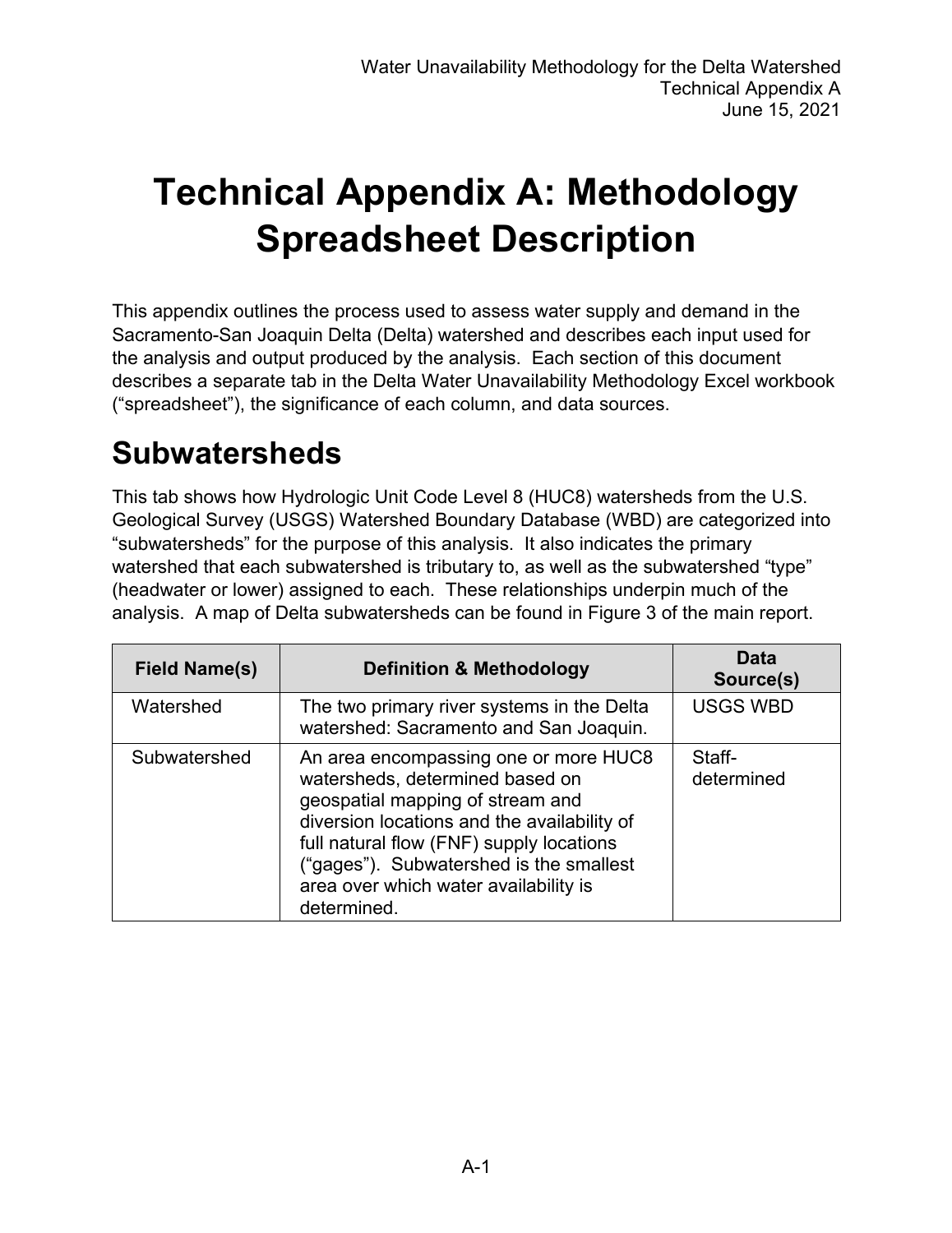| <b>Field Name(s)</b> | <b>Definition &amp; Methodology</b>                                                                                                                                                                                                                                                                                                                                                                                                                   | Data<br>Source(s)    |
|----------------------|-------------------------------------------------------------------------------------------------------------------------------------------------------------------------------------------------------------------------------------------------------------------------------------------------------------------------------------------------------------------------------------------------------------------------------------------------------|----------------------|
| Subwatershed<br>Type | Subwatersheds are categorized as either<br>"headwater" or "lower" for the purpose of<br>this analysis:<br>- A headwater subwatershed contains<br>water demands which can only be met by<br>water supplies within the subwatershed<br>(i.e., there are no tributaries flowing into<br>the subwatershed).<br>- A lower subwatershed can receive water<br>supplies from outside its boundaries (i.e.,<br>it is located downstream of the<br>headwaters). | Staff-<br>determined |
| HUC <sub>8</sub>     | The boundaries of watersheds which<br>contain land that all drains to the outlet, as<br>delineated and classified by the USGS.<br>This delineation provides a consistent<br>boundary for classifying water supplies<br>and demands for the analysis.                                                                                                                                                                                                  | <b>USGS WBD</b>      |

To the right of the data table is a key for the various colors used for each tab of the spreadsheet. **Green tabs** contain data fields that can be updated or revised to change the analysis; cells with modifiable data are **highlighted green** throughout the spreadsheet. **Orange tabs** contain only a limited number of data fields that accept updates. **Red tabs** contain only data outputs and should not be modified.

# **Supply Past Monthly**

This tab contains historical monthly supply data for each of the 20 subwatersheds in the analysis, dating back as far as water year (WY) 1901 for some subwatersheds (NOTE: a water year runs from October of the previous year through September; e.g., WY 2020 is October 2019 through September 2020). Supply data consists of full natural flow (FNF, also known as "unimpaired flow") data compiled from the California Data Exchange Center (CDEC), a March 2016 report from the Department of Water Resources (DWR) on unimpaired flows in the Central Valley from WY 1922-2014, and the California Nevada River Forecast Center (CNRFC). Direct links to individual gage datasets are provided in the spreadsheet. Supplies volumes are provided in units of acre-feet (AF). Certain fields are estimated or adjusted using gap-filling (GF) procedures, which are explained in the next section.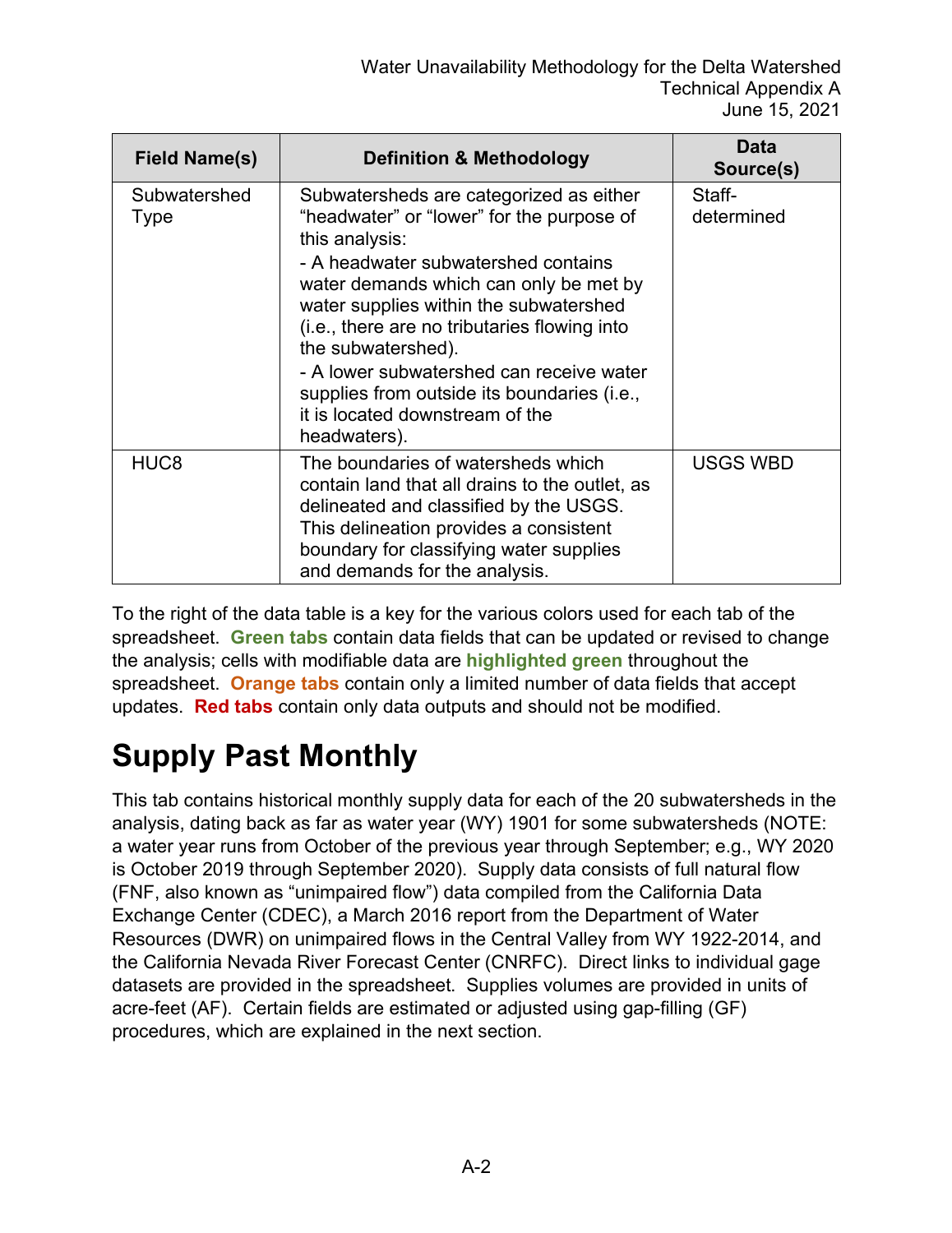| <b>Field Name(s)</b>      | <b>Definition &amp; Methodology</b>                                                                                                                                                                                                                                                            | <b>Data</b><br>Source(s)              |
|---------------------------|------------------------------------------------------------------------------------------------------------------------------------------------------------------------------------------------------------------------------------------------------------------------------------------------|---------------------------------------|
| Year, WY,<br>Month        | The calendar year, water year, and<br>calendar year month of the respective<br>water supply volume. The dataset begins<br>with water year 1901 (starting in October<br>1900) and continues through the end of<br>water year 2021 (September 2021); data<br>fields for future months are blank. |                                       |
| Sacramento<br><b>Bend</b> | Monthly FNF data for the Sacramento<br>River at Bend subwatershed (including the<br>Sacramento, McCloud, and Pit Rivers<br>above Shasta Reservoir and Cow,<br>Cottonwood, Battle, Clear, and Paynes<br>Creeks):<br>- CDEC station SBB, sensor 65, WY 1906-<br>Present.                         | <b>CDEC</b>                           |
| Stony                     | Monthly FNF data for the Stony Creek<br>subwatershed (at Black Butte Reservoir):<br>- DWR subbasin UF4, WY 1922-2014.<br>- CNRFC station EPRC1 (daily TAF<br>summed to monthly AF) with GF<br>augmentation, WY 2015-Present.                                                                   | DWR, CNRFC<br>w/ staff<br>adjustments |
| Cache                     | Monthly FNF data for the Cache Creek<br>subwatershed (above Rumsey):<br>- DWR subbasin UF3, WY 1922-2014.<br>- GF extrapolation based on Stony Creek,<br>WY 2015-Present.                                                                                                                      | DWR, staff<br>estimates               |
| <b>Upper Feather</b>      | Monthly FNF data for the Upper Feather<br>River subwatershed (at Oroville Dam):<br>- CDEC station FTO, sensor 65, WY 1906-<br>Present.                                                                                                                                                         | <b>CDEC</b>                           |
| Yuba                      | Monthly FNF data for the Yuba River<br>subwatershed (near Smartville):<br>- CDEC station YRS, sensor 65, WY 1901-<br>Present.                                                                                                                                                                  | <b>CDEC</b>                           |
| <b>Bear</b>               | Monthly FNF data for the Bear River<br>subwatershed (near Wheatland):<br>- DWR subbasin UF10, WY 1922-2014.<br>- GF extrapolation based on Yuba River,<br>WY 2015-Present.                                                                                                                     | DWR, staff<br>estimates               |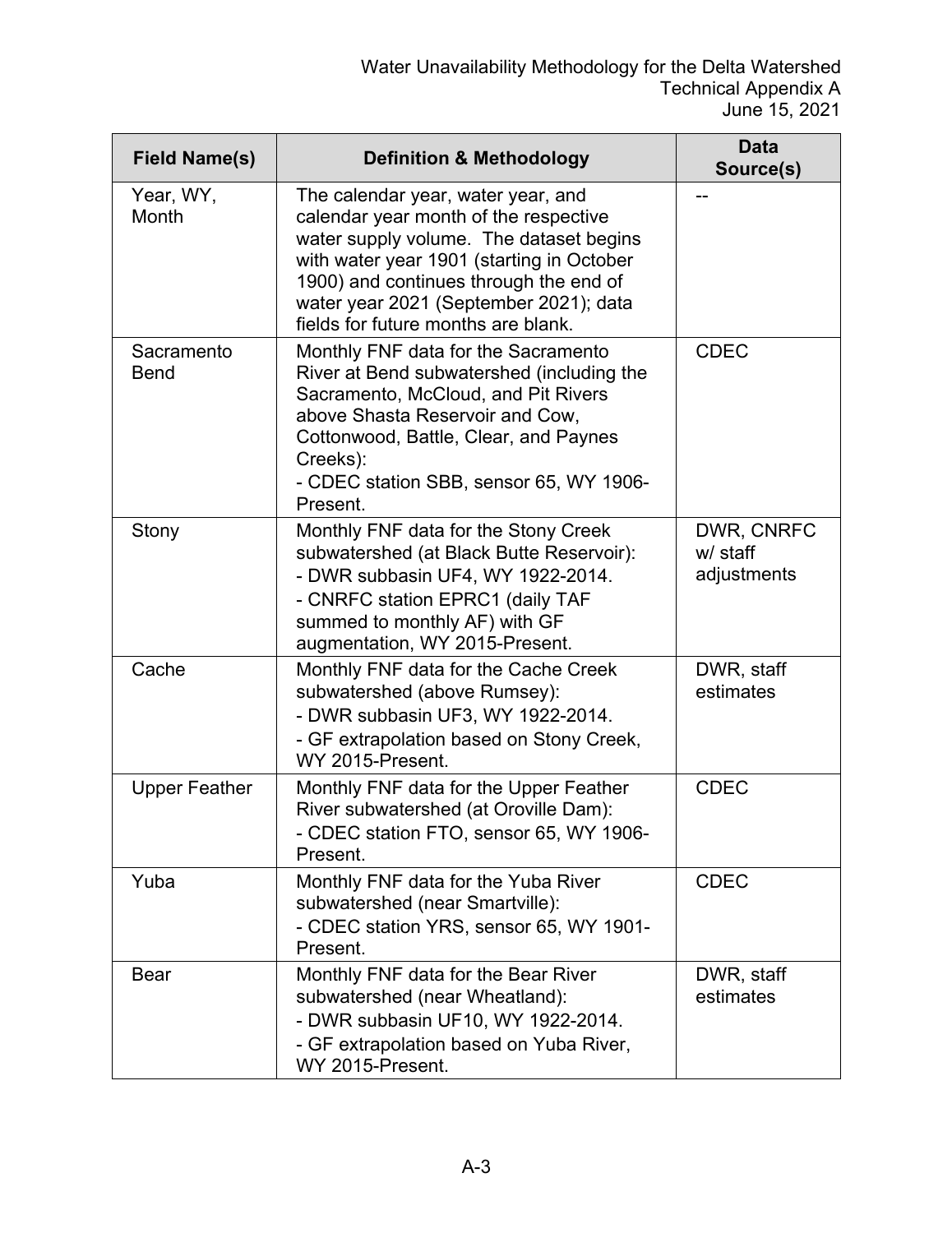| <b>Field Name(s)</b>              | <b>Definition &amp; Methodology</b>                                                                                                                                                                                                                                                                                                                                                                   | <b>Data</b><br>Source(s)              |
|-----------------------------------|-------------------------------------------------------------------------------------------------------------------------------------------------------------------------------------------------------------------------------------------------------------------------------------------------------------------------------------------------------------------------------------------------------|---------------------------------------|
| Upper<br>American                 | Monthly FNF data for the Upper American<br>River subwatershed (at Folsom Dam):<br>- CDEC station AMF, sensor 65, WY 1901-<br>Present.                                                                                                                                                                                                                                                                 | <b>CDEC</b>                           |
| Putah                             | Monthly FNF data for the Putah Creek<br>subwatershed (near Winters or at Lake<br>Berryessa):<br>- DWR subbasin UF2, WY 1922-2014.<br>- GF extrapolation based on Stony Creek,<br>WY 2015-Present.                                                                                                                                                                                                     | DWR, staff<br>estimates               |
| Upper<br>Sacramento<br>Valley     | Monthly FNF data for the Upper<br>Sacramento River Valley subwatershed<br>(tributaries between Bend and Butte<br>Slough, including Redbank, Elder, Thomes,<br>Antelope, Mill, Deer, Big Chico, and Butte<br>Creeks):<br>- DWR subbasins UF5+UF7, WY 1922-<br>2014.<br>- CNRFC stations<br>EDCC1+TCRC1+MLMC1+DCVC1+BKCC1<br>(daily TAF summed to monthly AF) with GF<br>augmentation, WY 2015-Present. | DWR, CNRFC<br>w/ staff<br>adjustments |
| Sacramento<br><b>Valley Floor</b> | Monthly FNF data for the Sacramento<br>Valley Floor subwatershed (minor east and<br>west side tributaries between Stony Creek<br>and the Delta, including tributaries to the<br>Lower Feather and American Rivers):<br>- DWR subbasin UF1, WY 1922-2014.<br>- GF extrapolation based on Sacramento,<br>Feather, and American Rivers, WY 2015-<br>Present.                                             | DWR, staff<br>estimates               |
| Sac Total                         | The sum of all subwatershed supplies in<br>the Sacramento River watershed for the<br>given month.                                                                                                                                                                                                                                                                                                     | Calculated                            |
| Sac Complete<br>Dataset?          | Indicates if supply data values are present<br>for all 10 subwatersheds in the Sacramento<br>River watershed for the given month<br>(TRUE/FALSE).                                                                                                                                                                                                                                                     | Calculated                            |
| Sac Water<br>Year Type            | Reconstructed water year hydrologic<br>classification index for the Sacramento<br>Valley, as published by DWR.                                                                                                                                                                                                                                                                                        | <b>DWR</b>                            |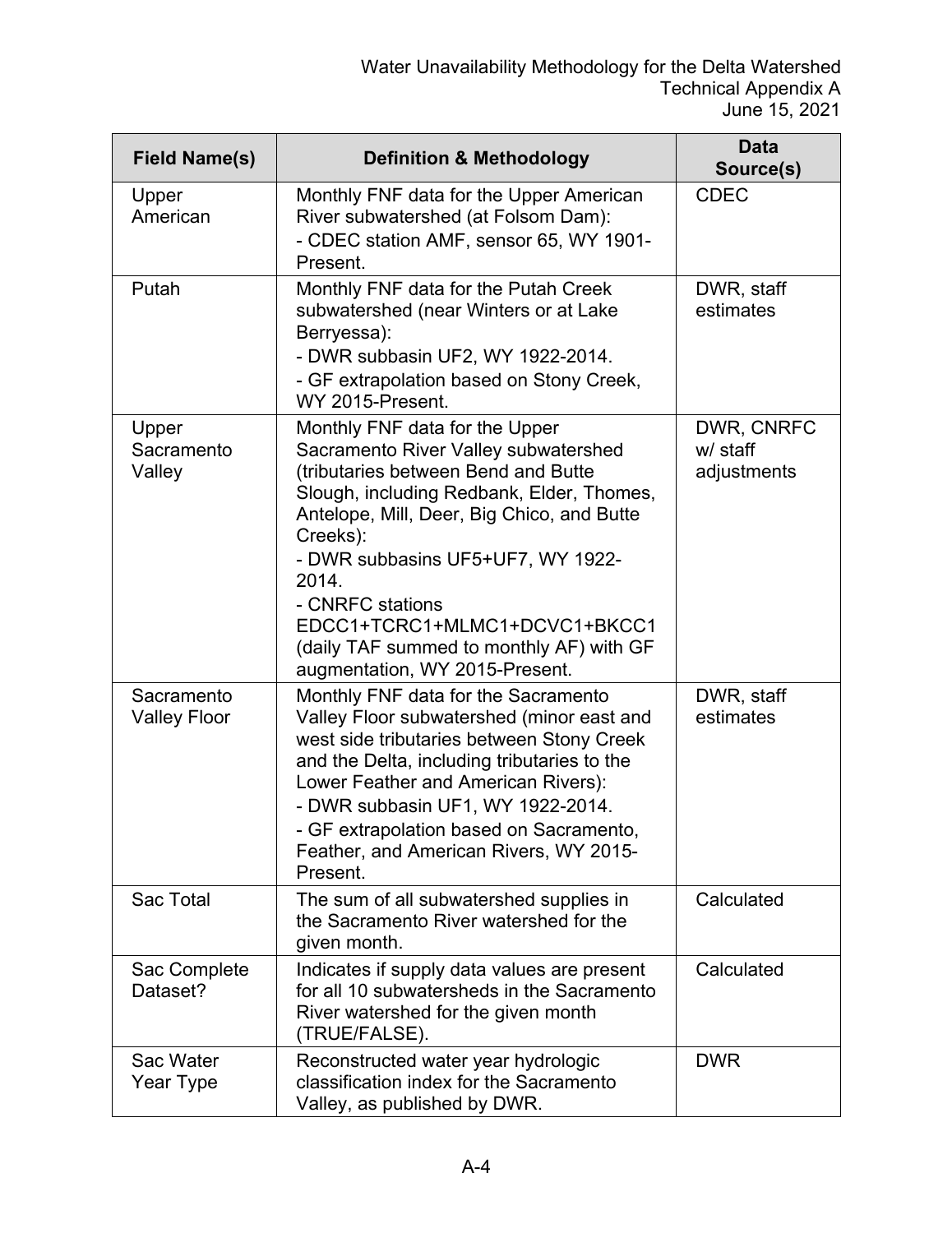| <b>Field Name(s)</b>        | <b>Definition &amp; Methodology</b>                                                                                                                                                                                          | <b>Data</b><br>Source(s) |
|-----------------------------|------------------------------------------------------------------------------------------------------------------------------------------------------------------------------------------------------------------------------|--------------------------|
| Chowchilla                  | Monthly FNF data for the Chowchilla River<br>subwatershed (at Buchanan Reservoir):<br>- DWR subbasin UF20, WY 1922-2014.<br>- CNRFC station BHNC1 (daily TAF<br>summed to monthly AF), WY 2015-<br>Present.                  | DWR, CNRFC               |
| <b>Upper San</b><br>Joaquin | Monthly FNF data for the Upper San<br>Joaquin River subwatershed (at Friant<br>Dam):<br>- CDEC station SJF, sensor 65, WY 1901-<br>Present.                                                                                  | <b>CDEC</b>              |
| Fresno                      | Monthly FNF data for the Fresno River<br>subwatershed (near Daulton or at Hidden<br>Dam):<br>- DWR subbasin UF21, WY 1922-2014.<br>- CNRFC station HIDC1 (daily TAF<br>summed to monthly AF), WY 2015-<br>Present.           | DWR, CNRFC               |
| Merced                      | Monthly FNF data for the Merced River<br>subwatershed (near Merced Falls):<br>- CDEC station MRC, sensor 65, WY 1901-<br>Present.                                                                                            | <b>CDEC</b>              |
| Tuolumne                    | Monthly FNF data for the Tuolumne River<br>subwatershed (at La Grange Dam):<br>- CDEC station TLG, sensor 65, WY 1901-<br>Present.                                                                                           | <b>CDEC</b>              |
| <b>Stanislaus</b>           | Monthly FNF data for the Stanislaus River<br>subwatershed (below Goodwin Reservoir):<br>- CDEC station SNS, sensor 65, WY 1901-<br>Present.                                                                                  | <b>CDEC</b>              |
| Calaveras                   | Monthly FNF data for the Calaveras River<br>subwatershed (at Jenny Lind or New<br>Hogan Reservoir):<br>- DWR subbasin UF15, WY 1922-2014.<br>- CNRFC station NHGC1 (daily TAF<br>summed to monthly AF), WY 2015-<br>Present. | DWR, CNRFC               |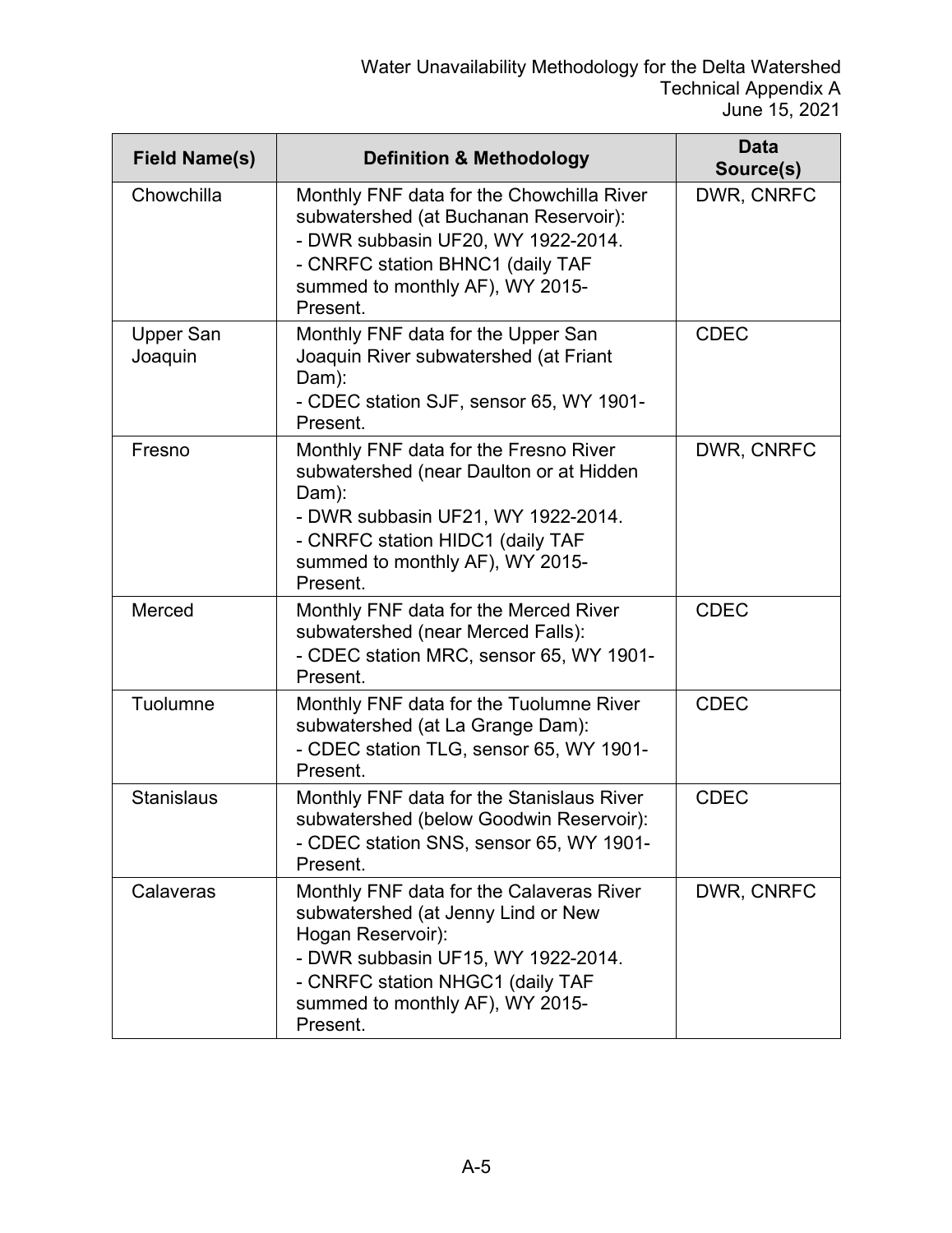| <b>Field Name(s)</b>               | <b>Definition &amp; Methodology</b>                                                                                                                                                                                                                                                                                                                                                                                                             | <b>Data</b><br>Source(s)          |
|------------------------------------|-------------------------------------------------------------------------------------------------------------------------------------------------------------------------------------------------------------------------------------------------------------------------------------------------------------------------------------------------------------------------------------------------------------------------------------------------|-----------------------------------|
| Mokelumne                          | Monthly FNF data for the Mokelumne River<br>subwatershed (near Mokelumne Hill):<br>- CDEC station MKM, sensor 65, WY 1901-<br>Present.                                                                                                                                                                                                                                                                                                          | <b>CDEC</b>                       |
| Cosumnes                           | Monthly FNF data for the Cosumnes River<br>subwatershed (at Michigan Bar):<br>- CDEC station CSN, sensor 65, WY 1908-<br>Present.                                                                                                                                                                                                                                                                                                               | <b>CDEC</b>                       |
| San Joaquin<br><b>Valley Floor</b> | Monthly FNF data for the San Joaquin<br>River Valley Floor subwatershed (including<br>minor east and west side tributaries<br>between the Chowchilla and American<br>Rivers):<br>- DWR subbasins UF12+UF17+UF24, WY<br>1922-2014.<br>- CNRFC stations<br>MPAC1+OWCC1+MEEC1 (daily TAF<br>summed to monthly AF) + GF extrapolation<br>based on Mokelumne, Cosumnes, San<br>Joaquin, Merced, Tuolumne, and<br>Stanislaus Rivers, WY 2015-Present. | DWR,<br>CNRFC, staff<br>estimates |
| <b>SJ Total</b>                    | The sum of all subwatershed supplies in<br>the San Joaquin River watershed for the<br>given month.                                                                                                                                                                                                                                                                                                                                              | Calculated                        |
| <b>SJ Complete</b><br>Dataset?     | Indicates if supply data values are present<br>for all 10 subwatersheds in the San<br>Joaquin River watershed for the given<br>month (TRUE/FALSE).                                                                                                                                                                                                                                                                                              | Calculated                        |
| <b>SJ Water Year</b><br>Type       | Reconstructed water year hydrologic<br>classification index for the San Joaquin<br>Valley, as published by DWR.                                                                                                                                                                                                                                                                                                                                 | <b>DWR</b>                        |
| <b>Total Supply</b>                | The sum of all water supplies in the Delta<br>(Sacramento and San Joaquin River<br>watersheds) for the given month.                                                                                                                                                                                                                                                                                                                             | Calculated                        |
| % Sacramento                       | The percent of the given month's total<br>Delta supply which came from the<br>Sacramento River watershed.                                                                                                                                                                                                                                                                                                                                       | Calculated                        |
| % San<br>Joaquin                   | The percent of the given month's total<br>Delta supply which came from the San<br>Joaquin River watershed.                                                                                                                                                                                                                                                                                                                                      | Calculated                        |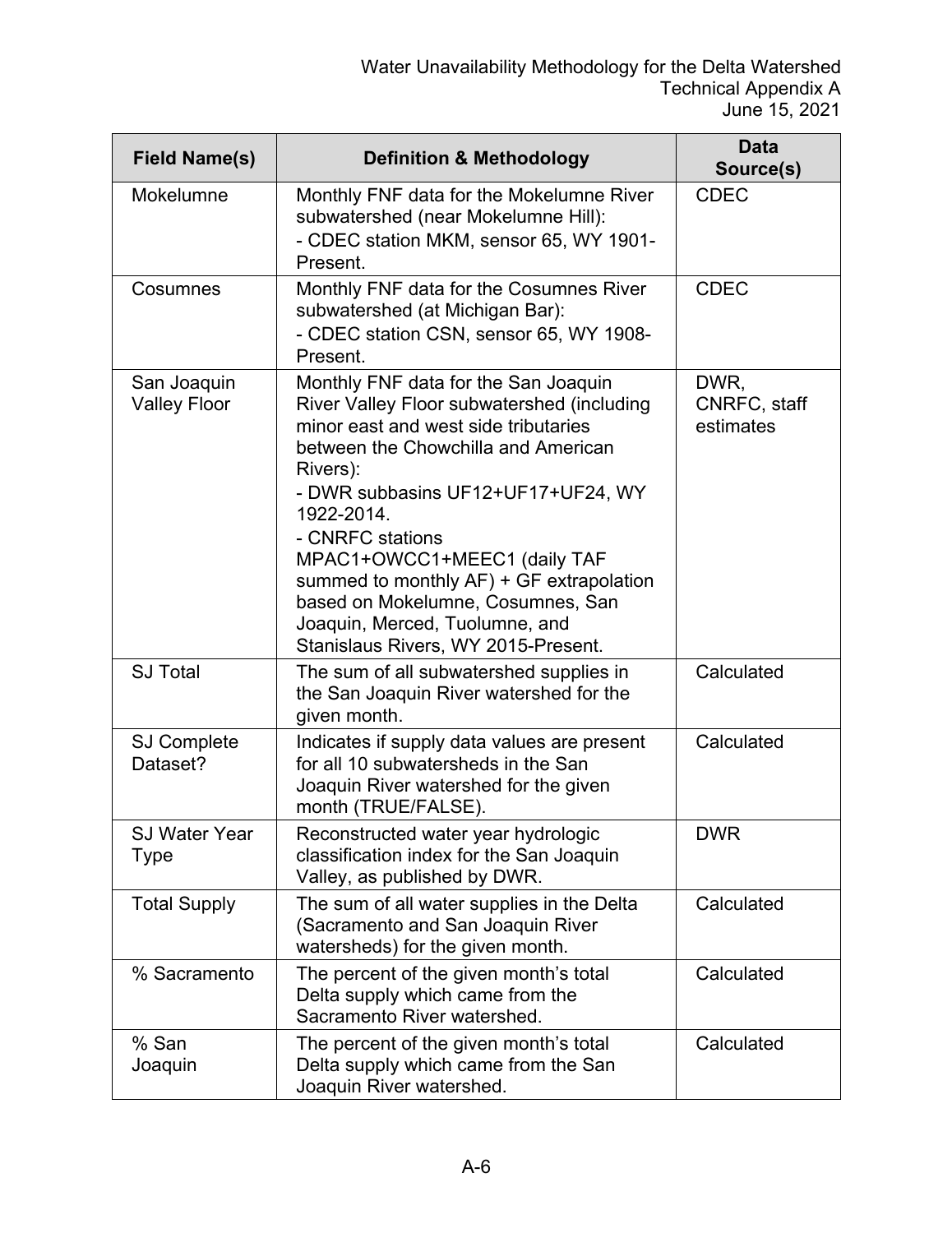| <b>Field Name(s)</b>                 | <b>Definition &amp; Methodology</b>                                                                                                    | <b>Data</b><br>Source(s) |
|--------------------------------------|----------------------------------------------------------------------------------------------------------------------------------------|--------------------------|
| <b>Delta</b><br>Complete<br>Dataset? | Indicates if supply data values are present<br>for all 20 subwatersheds in the Delta<br>watershed for the given month<br>(TRUE/FALSE). | Calculated               |

# **Supply Gap Filling (GF)**

This tab contains monthly factors which are used to fill gaps in supply data for select subwatersheds, either to estimate missing past/forecasted data (extrapolation) or to adjust existing supply data (augmentation). These monthly average factors are computed based on supply data described in the previous section, and detailed methods for each subwatershed are described in the table below.

| <b>Field Name(s)</b>           | <b>Definition &amp; Methodology</b>                                                                                                                                                                                                                                                                                                                                                                                                                   | Data<br>Source(s) |
|--------------------------------|-------------------------------------------------------------------------------------------------------------------------------------------------------------------------------------------------------------------------------------------------------------------------------------------------------------------------------------------------------------------------------------------------------------------------------------------------------|-------------------|
| Month                          | Month of the calendar year for which the<br>gap-filling factor applies.                                                                                                                                                                                                                                                                                                                                                                               |                   |
| Cache-Stony<br>Ratio (CSR)     | Monthly factor used to extrapolate the<br>FNF supply for the Cache Creek<br>subwatershed based on data for the Stony<br>Creek subwatershed:<br>- CSR = DWR subbasin UF3 / DWR<br>subbasin UF4, WY -1922-2014, removed<br>outlying values >20 and averaged by<br>month.<br>- GF Cache = CSR*(EPRC1*SIF), WY<br>2015-Present and Forecasts.                                                                                                             | Calculated        |
| Stony Increase<br>Factor (SIF) | Monthly factor used to augment recent<br>FNF supply values for the Stony Creek<br>subwatershed to approximate the entire<br>subwatershed's supply based on past<br>DWR data (CNRFC station EPRC1 is<br>located upstream of several tributaries):<br>- SIF = DWR subbasin UF4 / CNRFC<br>station EPRC1, WYs 2013-2014, removed<br>outlying values >6 and averaged by<br>month.<br>- GF Stony = $SIF*EPRC1$ , WY 2015-<br><b>Present and Forecasts.</b> | Calculated        |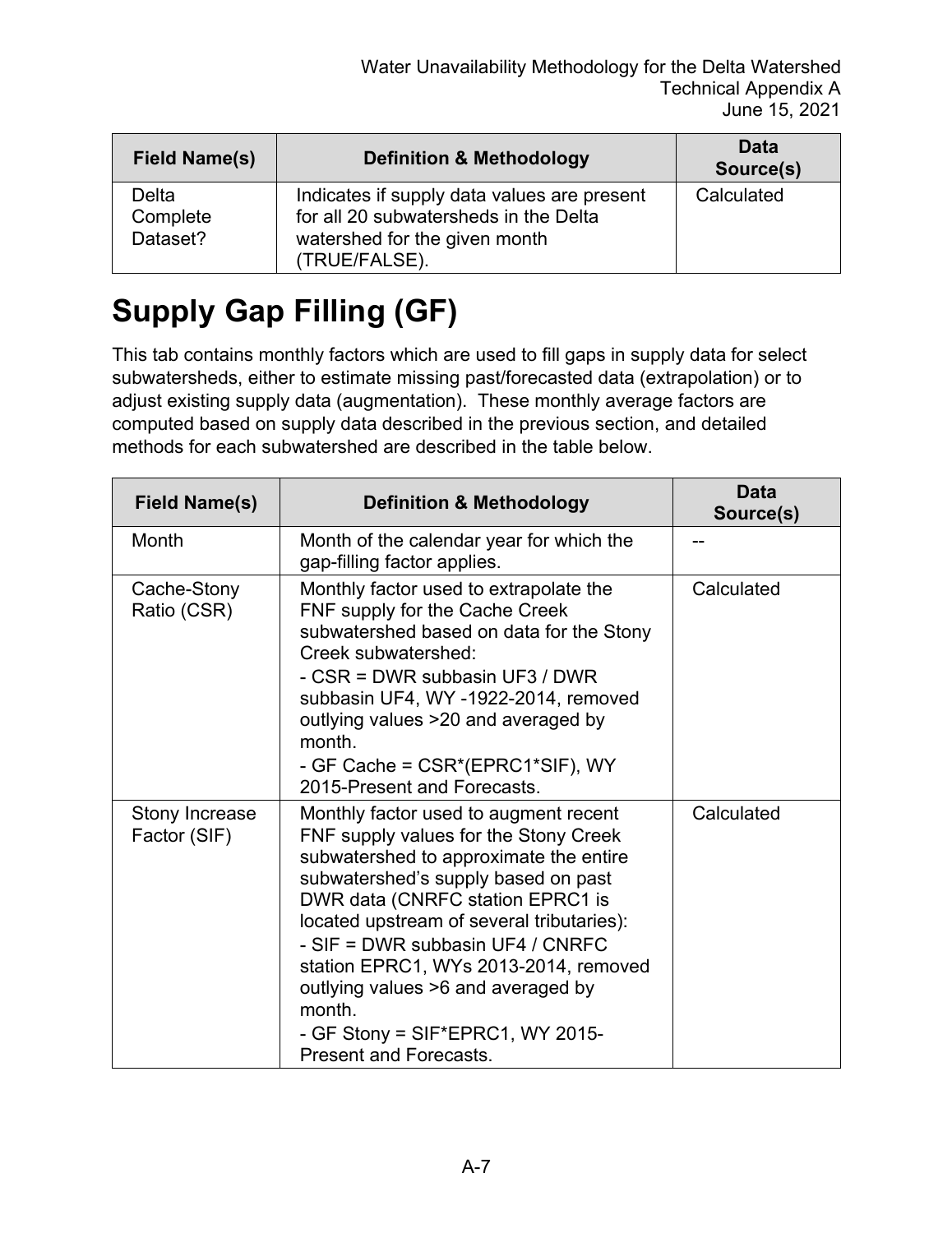| <b>Field Name(s)</b>                          | <b>Definition &amp; Methodology</b>                                                                                                                                                                                                                                                                                                                                                                                                                                                                                                                               | <b>Data</b><br>Source(s) |
|-----------------------------------------------|-------------------------------------------------------------------------------------------------------------------------------------------------------------------------------------------------------------------------------------------------------------------------------------------------------------------------------------------------------------------------------------------------------------------------------------------------------------------------------------------------------------------------------------------------------------------|--------------------------|
| Bear-Yuba<br>Ratio (BYR)                      | Monthly factor used to extrapolate the<br>FNF supply for the Bear River<br>subwatershed based on data for the Yuba<br>River subwatershed (CNRFC station<br>CFWC1 has only forecasted data):<br>- BYR = DWR subbasin UF10 / CDEC<br>station YRS, WY -1922-2014, removed<br>outlying value >1 and averaged by month.<br>- GF Bear = BYR*YRS, WY 2015-Present.                                                                                                                                                                                                       | Calculated               |
| Elder-Thomes<br>Increase<br>Factor (ETIF)     | Monthly factor used to augment recent<br>FNF supply values for west side tributaries<br>in the Upper Sacramento River Valley<br>subwatershed to approximate the supply<br>of all west side tributaries based on past<br>DWR data (CNRFC stations EDCC1 and<br>TCRC1 do not include all west side<br>tributaries):<br>- ETIF = DWR subbasin UF5 / (CNRFC<br>stations EDCC1+TCRC1), WYs 2013-<br>2014, removed outlying values >8 and<br>averaged by month.<br>- GF Upper Sacramento Valley West =<br>ETIF*(EDCC1+TCRC1), WY 2015-<br><b>Present and Forecasts.</b> | Calculated               |
| Mill-Deer-Butte<br>Increase<br>Factor (MDBIF) | Monthly factor used to augment recent<br>FNF supply values for east side tributaries<br>in the Upper Sacramento River Valley<br>subwatershed to approximate the supply<br>of all east side tributaries based on past<br>DWR data (CNRFC stations MLMC1,<br>DCVC1, and BKCC1 do not include all<br>east side tributaries):<br>- MDBIF = DWR subbasin UF7 / (CNRFC<br>stations MLMC1+DCVC1+BKCC1), WYs<br>2013-2014, averaged by month.<br>- GF Upper Sacramento Valley East =<br>MDBIF*(MLMC1+DCVC1+BKCC1), WY<br>2015-Present and Forecasts.                      | Calculated               |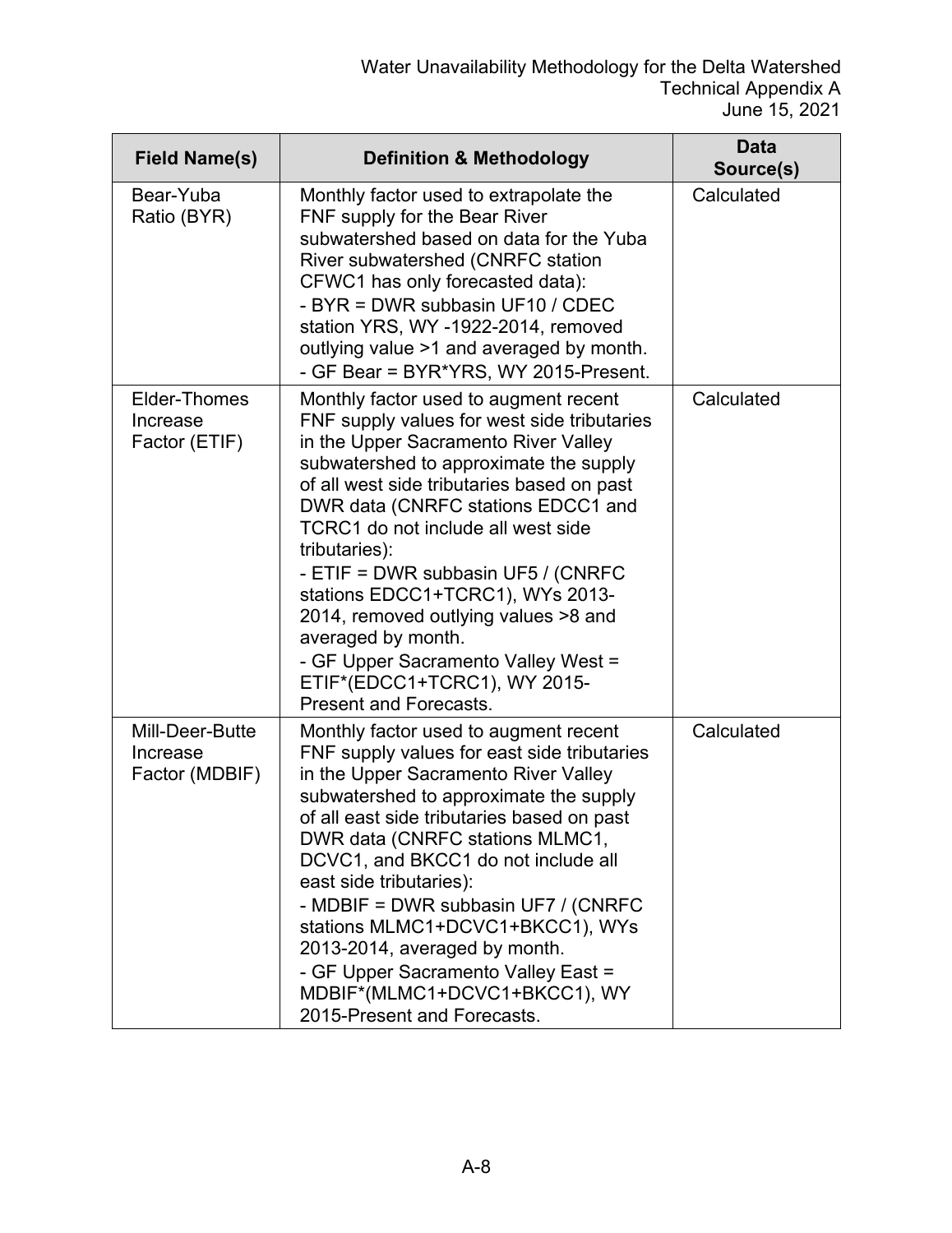| <b>Field Name(s)</b>                                    | <b>Definition &amp; Methodology</b>                                                                                                                                                                                                                                                                                                                                                                                                                                                                    | <b>Data</b><br>Source(s) |
|---------------------------------------------------------|--------------------------------------------------------------------------------------------------------------------------------------------------------------------------------------------------------------------------------------------------------------------------------------------------------------------------------------------------------------------------------------------------------------------------------------------------------------------------------------------------------|--------------------------|
| Putah-Stony<br>Ratio (PSR)                              | Monthly factor used to extrapolate the<br>FNF supply for the Putah Creek<br>subwatershed based on data for the Stony<br>Creek subwatershed:<br>- PSR = DWR subbasin UF2 / DWR<br>subbasin UF4, WY 1922-2014, removed<br>outlying values of zero and averaged by<br>month.<br>- GF Putah = PSR*(EPRC1*SIF), WY<br>2015-Present and Forecasts.                                                                                                                                                           | Calculated               |
| Sacramento<br><b>Valley Ratio</b><br>(SRVR)             | Monthly factor used to extrapolate the<br>FNF supply for the Sacramento River<br>Valley Floor subwatershed based on data<br>for the Sacramento, Feather, and<br>American Rivers (no recent or projected<br>supply data exists for the Valley Floor):<br>- SRVR = DWR subbasin UF1 / CDEC<br>stations SBB+FTO+AMF, WY-1922-2014,<br>removed outlying values >0.3 and<br>averaged by month.<br>- GF Sacramento Valley Floor =<br>SRVR*(SBB+FTO+AMF), WY 2015-<br>Present and Forecasted.                 | Calculated               |
| San Joaquin-<br>Mokelumne-<br>Cosumnes<br>Ratio (SJMCR) | Monthly factor used to extrapolate the<br>FNF supply for east side tributaries in the<br>San Joaquin River Valley Floor<br>subwatershed based on data for the<br>Mokelumne and Cosumnes Rivers (no<br>recent or projected supply data exists for<br>the Valley Floor):<br>- SJMCR = DWR subbasin UF12 / CDEC<br>stations MKM+CSN, WY-1922-2014,<br>removed outlying values >5 and averaged<br>by month.<br>- GF San Joaquin Valley Floor East =<br>SJMCR*(MKM+CSN), WY 2015-Present<br>and Forecasted. | Calculated               |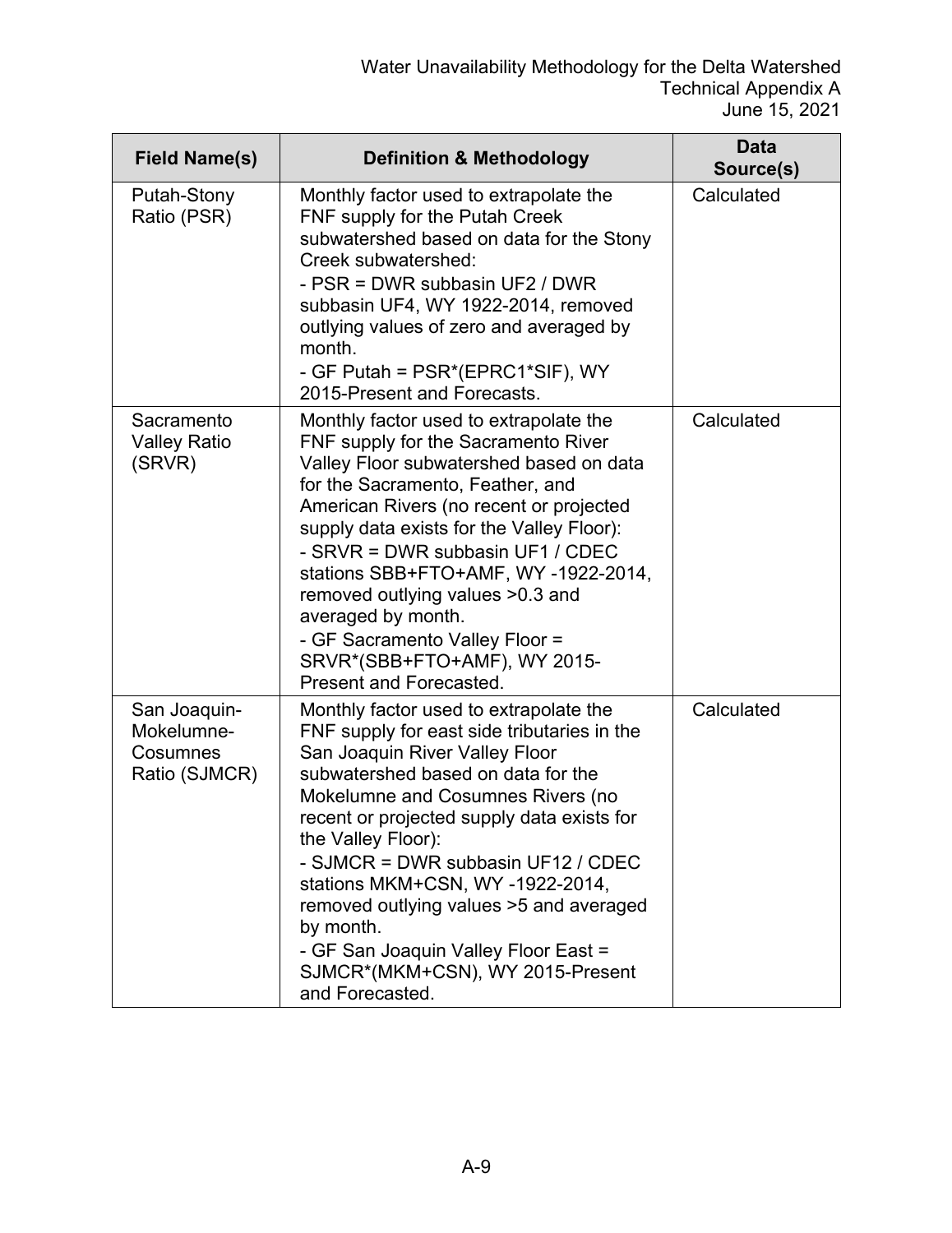| <b>Field Name(s)</b>                                                           | <b>Definition &amp; Methodology</b>                                                                                                                                                                                                                                                                                                                                                                                                                                                                                                              | Data<br>Source(s) |
|--------------------------------------------------------------------------------|--------------------------------------------------------------------------------------------------------------------------------------------------------------------------------------------------------------------------------------------------------------------------------------------------------------------------------------------------------------------------------------------------------------------------------------------------------------------------------------------------------------------------------------------------|-------------------|
| San Joaquin-<br>Merced-<br>Tuolumne-<br><b>Stanislaus</b><br>Ratio<br>(SJMTSR) | Monthly factor used to estimate the FNF<br>supply for west side tributaries in the San<br>Joaquin River Valley Floor subwatershed<br>based on data for the San Joaquin,<br>Merced, Tuolumne, and Stanislaus Rivers<br>(no recent or projected supply data exists<br>for the Valley Floor):<br>- SJMTSR = DWR subbasin UF24 / CDEC<br>stations SJF+MRC+TLG+SNS, WY-1922-<br>2014, removed outlying values >0.06 and<br>averaged by month.<br>- GF San Joaquin Valley Floor West =<br>SJMTSR*(SJF+MRC+TLG+SNS), WY<br>2015-Present and Forecasted. | Calculated        |

# **Supply Adjust (SA)**

This tab contains monthly instream flow requirements for each subwatershed, which are used to increase available supplies to account for the abandonment of these dedicated flows below their intended reach. Flow requirements are sourced from the Division's Sacramento Valley Water Allocation Model (SacWAM) and Water Supply Effects (WSE) model. Only requirements which crossed subwatershed boundaries or ended near the bottom of a subwatershed (less than 30 river miles from its mouth) are included. If the instream flow reach ends higher up in the subwatershed, such that it may meet demand within that subwatershed itself, the abandoned instream flow is not considered in the analysis. The origin of each instream flow requirement is detailed in the 'Note' column.

All flow values in the Supply Adjust (SA) table are given in average cubic feet per second (CFS) by month, which are converted to acre-feet (AF) per month later in the analysis (see Headwater Reductions and Analysis Watersheds sections below). The supply contribution of each subwatershed to the watershed-wide analysis is represented by the greater of either the past or forecasted full natural flow (FNF, see next section) or the abandoned instream flow in this table for the respective subwatershed and month. In other words, during very dry conditions instream flows were assumed to consist of supplemental reservoir releases which would replace available natural flows when abandoned below their intended reach. During wet conditions instream flows were assumed to consist of bypassed natural flows, which would not contribute abandoned water in excess of FNF below their intended reach.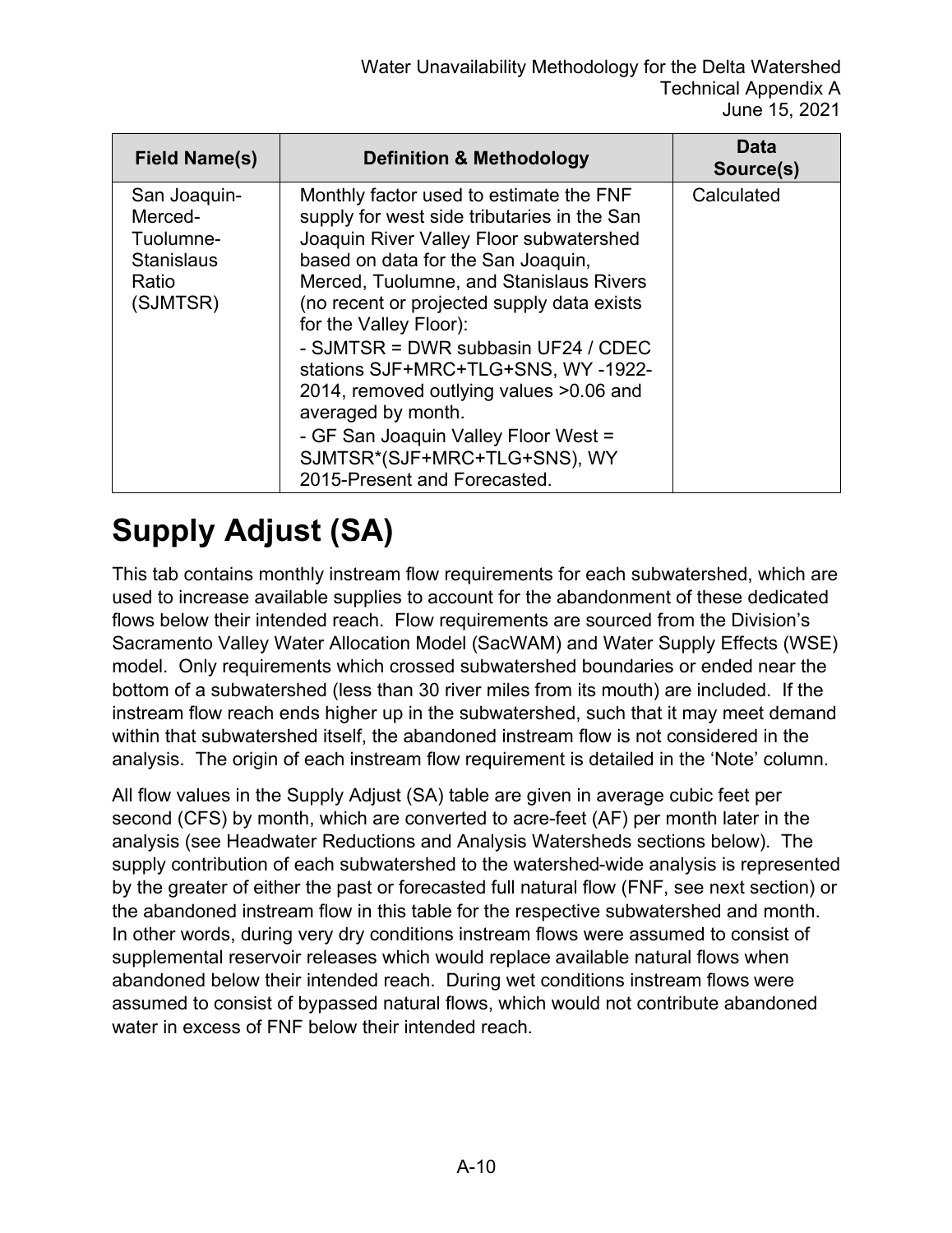# **Supply Forecast**

This tab contains forecasted monthly supply data (FNF) for each of the 20 subwatersheds in the analysis. Like past supply data, forecasted values consist of full natural flow (FNF, also known as "unimpaired flow") estimates published by other agencies. Sources include DWR's Bulletin 120 Water Supply Forecast (B-120) for the Sacramento Water Supply Index (SRWSI) and the San Joaquin Water Supply Index (SJWSI), the California Nevada River Forecast Center (CNRFC), gap-filled (GF) data for certain watersheds without published forecasts, and supply adjustments (SA) to account for abandoned instream flow dedications (see previous sections). Direct links to individual forecast datasets are provided in the spreadsheet. Supplies volumes are provided in units of thousand acre-feet (TAF) and converted in the spreadsheet to acrefeet (AF).

This tab is grouped vertically into six tables, separated by black rows. Each table contains forecasted FNF values with a given percent exceedance probability: 10%, 25%, 50%, 75%, 90%, and 99%. Data fields for past months of the year reference the Past Supply Monthly tab, while forecast values for future months must be updated at the beginning of each month. CNRFC forecasts are downloaded on the first of each month, while new B-120 forecasts are published on the fifth business day of each month from December-June. CNRFC forecasts require additional intermediate data processing to convert from their default format of 39 daily forecast traces in thousands of cubic feet per second (TCFS) to monthly exceedance probabilities in TAF, which is done outside the spreadsheet.

| <b>Field Name(s)</b>      | <b>Definition &amp; Methodology</b>                                                                                                                                              | Data<br>Source(s)                |
|---------------------------|----------------------------------------------------------------------------------------------------------------------------------------------------------------------------------|----------------------------------|
| Year, Month,<br>Date      | The calendar year, calendar year month,<br>and date of the respective water supply<br>forecast.                                                                                  |                                  |
| Sacramento<br><b>Bend</b> | Monthly FNF forecasts for the Sacramento<br>River at Bend subwatershed:<br>- B-120 SRWSI, Sacramento River above<br>Bend Bridge.                                                 | <b>B-120</b>                     |
| Stony                     | Monthly FNF forecasts for the Stony Creek<br>subwatershed (at Black Butte Reservoir):<br>- CNRFC station EPRC1 (daily TCFS<br>converted to monthly TAF) with GF<br>augmentation. | CNRFC w/<br>staff<br>adjustments |
| Cache                     | Monthly FNF forecasts for the Cache Creek<br>subwatershed (above Rumsey):<br>- GF extrapolation based on Stony Creek.                                                            | <b>Staff estimates</b>           |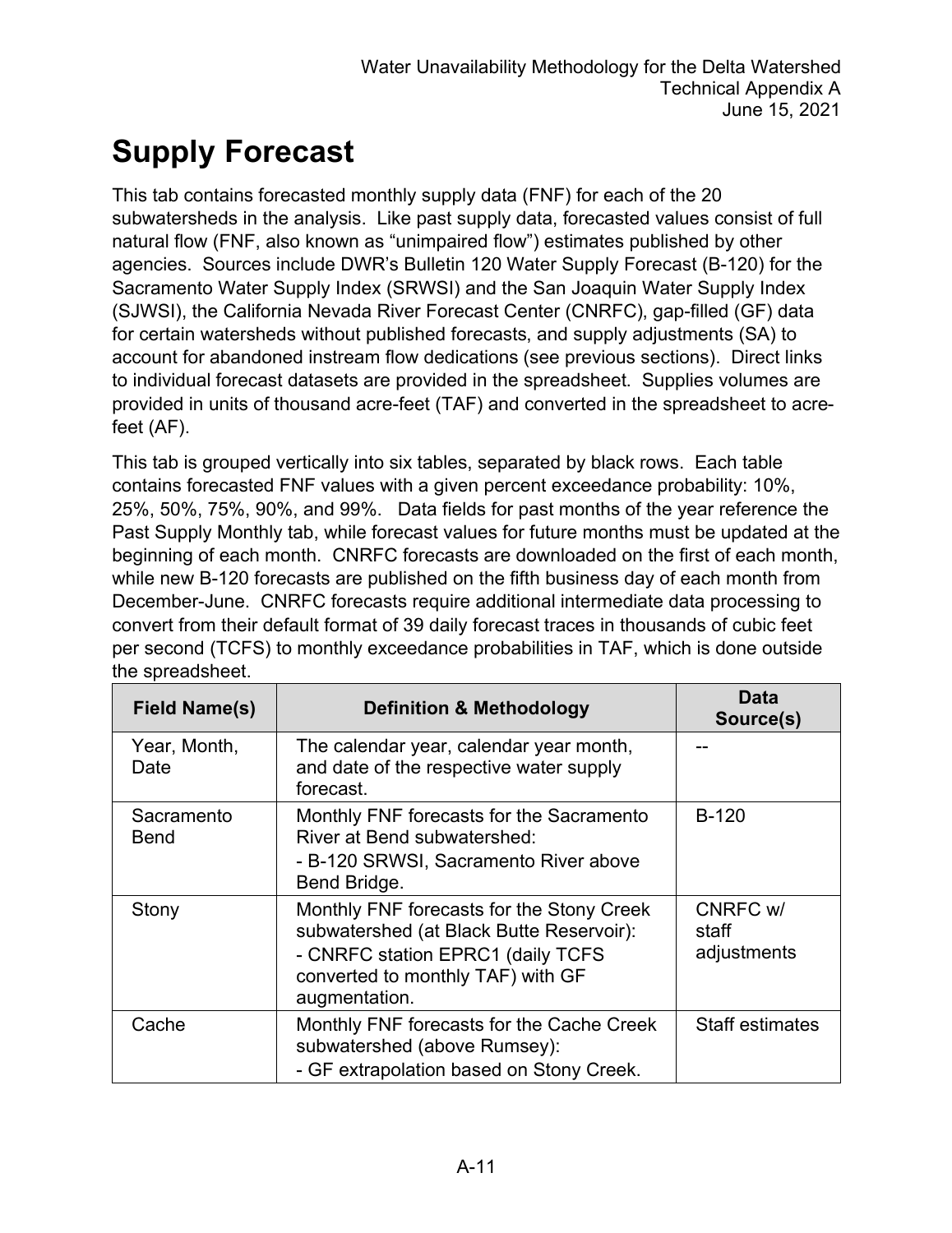| <b>Field Name(s)</b>              | <b>Definition &amp; Methodology</b>                                                                                                                                                                                                                                                                                                              | <b>Data</b><br>Source(s)         |
|-----------------------------------|--------------------------------------------------------------------------------------------------------------------------------------------------------------------------------------------------------------------------------------------------------------------------------------------------------------------------------------------------|----------------------------------|
| <b>Upper Feather</b>              | Monthly FNF forecasts for the Upper<br><b>Feather River subwatershed:</b><br>- B-120 SRWSI, Feather River at Oroville.                                                                                                                                                                                                                           | $B-120$                          |
| Yuba                              | Monthly FNF forecasts for the Yuba River<br>subwatershed:<br>- B-120 SRWSI, Yuba River near Smartville<br>plus Deer Creek.                                                                                                                                                                                                                       | $B-120$                          |
| <b>Bear</b>                       | Monthly FNF forecasts for the Bear River<br>subwatershed (near Wheatland):<br>- GF extrapolation based on Yuba River.                                                                                                                                                                                                                            | <b>Staff estimates</b>           |
| Upper<br>American                 | Monthly FNF forecasts for the Upper<br>American River subwatershed:<br>- B-120 SRWSI, American River below<br>Folsom Lake.                                                                                                                                                                                                                       | $B-120$                          |
| Putah                             | Monthly FNF forecast for the Putah Creek<br>subwatershed (near Winters):<br>- GF extrapolation based on Stony Creek.                                                                                                                                                                                                                             | <b>Staff estimates</b>           |
| Upper<br>Sacramento<br>Valley     | Monthly FNF forecasts for the Upper<br>Sacramento River Valley subwatershed<br>(tributaries between Bend and Butte<br>Slough, including Redbank, Elder, Thomes,<br>Antelope, Mill, Deer, Big Chico, and Butte<br>Creeks):<br>- CNRFC stations<br>EDCC1+TCRC1+MLMC1+DCVC1+BKCC1<br>(daily TCFS converted to monthly TAF)<br>with GF augmentation. | CNRFC w/<br>staff<br>adjustments |
| Sacramento<br><b>Valley Floor</b> | Monthly FNF forecasts for the Sacramento<br>Valley Floor subwatershed (minor east and<br>west side tributaries between Stony Creek<br>and the Delta, including tributaries to the<br>Lower Feather and American Rivers):<br>- GF extrapolation based on Sacramento,<br>Feather, and American Rivers.                                             | <b>Staff estimates</b>           |
| Sac Total                         | The sum of all subwatershed supplies in<br>the Sacramento River watershed for the<br>given month and forecast exceedance.                                                                                                                                                                                                                        | Calculated                       |
| AF.                               | Versions of the previous 11 Sacramento subwatershed columns, all converted to                                                                                                                                                                                                                                                                    |                                  |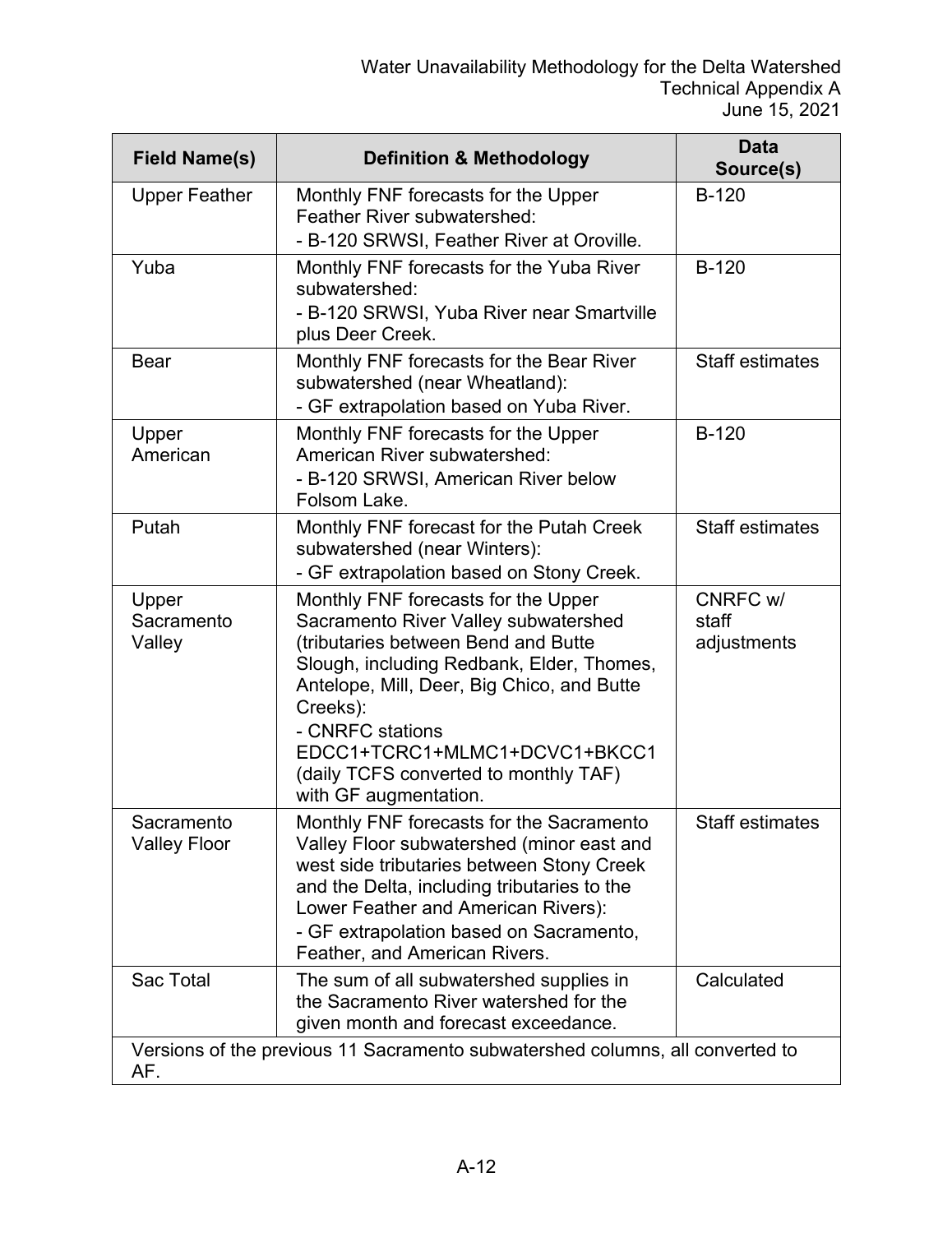| <b>Field Name(s)</b>        | <b>Definition &amp; Methodology</b>                                                                                                                           | <b>Data</b><br>Source(s) |
|-----------------------------|---------------------------------------------------------------------------------------------------------------------------------------------------------------|--------------------------|
| Chowchilla                  | Monthly FNF forecasts for the Chowchilla<br>River subwatershed (at Buchanan<br>Reservoir):<br>- CNRFC station BHNC1 (daily TCFS<br>converted to monthly TAF). | <b>CNRFC</b>             |
| <b>Upper San</b><br>Joaquin | Monthly FNF forecasts for the Upper San<br>Joaquin River subwatershed:<br>- B-120 SJWSI, San Joaquin River inflow to<br>Millerton Lake.                       | $B-120$                  |
| Fresno                      | Monthly FNF forecasts for the Fresno River<br>subwatershed (at Hidden Dam):<br>- CNRFC station HIDC1 (daily TCFS<br>converted to monthly TAF).                | <b>CNRFC</b>             |
| Merced                      | Monthly FNF forecasts for the Merced<br><b>River subwatershed:</b><br>- B-120 SJWSI, Merced River below<br>Merced Falls.                                      | $B-120$                  |
| Tuolumne                    | Monthly FNF forecasts for the Tuolumne<br>River subwatershed:<br>- B-120 SJWSI, Tuolumne River below La<br>Grange Reservoir.                                  | $B-120$                  |
| <b>Stanislaus</b>           | Monthly FNF forecasts for the Stanislaus<br>River subwatershed:<br>- B-120 SJWSI, Stanislaus River below<br>Goodwin Reservoir.                                | $B-120$                  |
| Calaveras                   | Monthly FNF forecasts for the Calaveras<br>River subwatershed (New Hogan<br>Reservoir):<br>- CNRFC station NHGC1 (daily TCFS<br>converted to monthly TAF).    | <b>CNRFC</b>             |
| <b>Mokelumne</b>            | Monthly FNF forecasts for the Mokelumne<br>River subwatershed (near Mokelumne Hill):<br>- CNRFC station MHBC1 (daily TCFS<br>converted to monthly TAF).       | <b>CNRFC</b>             |
| Cosumnes                    | Monthly FNF forecasts for the Cosumnes<br>River subwatershed (at Michigan Bar):<br>- CNRFC station MHBC1 (daily TCFS<br>converted to monthly TAF).            | <b>CNRFC</b>             |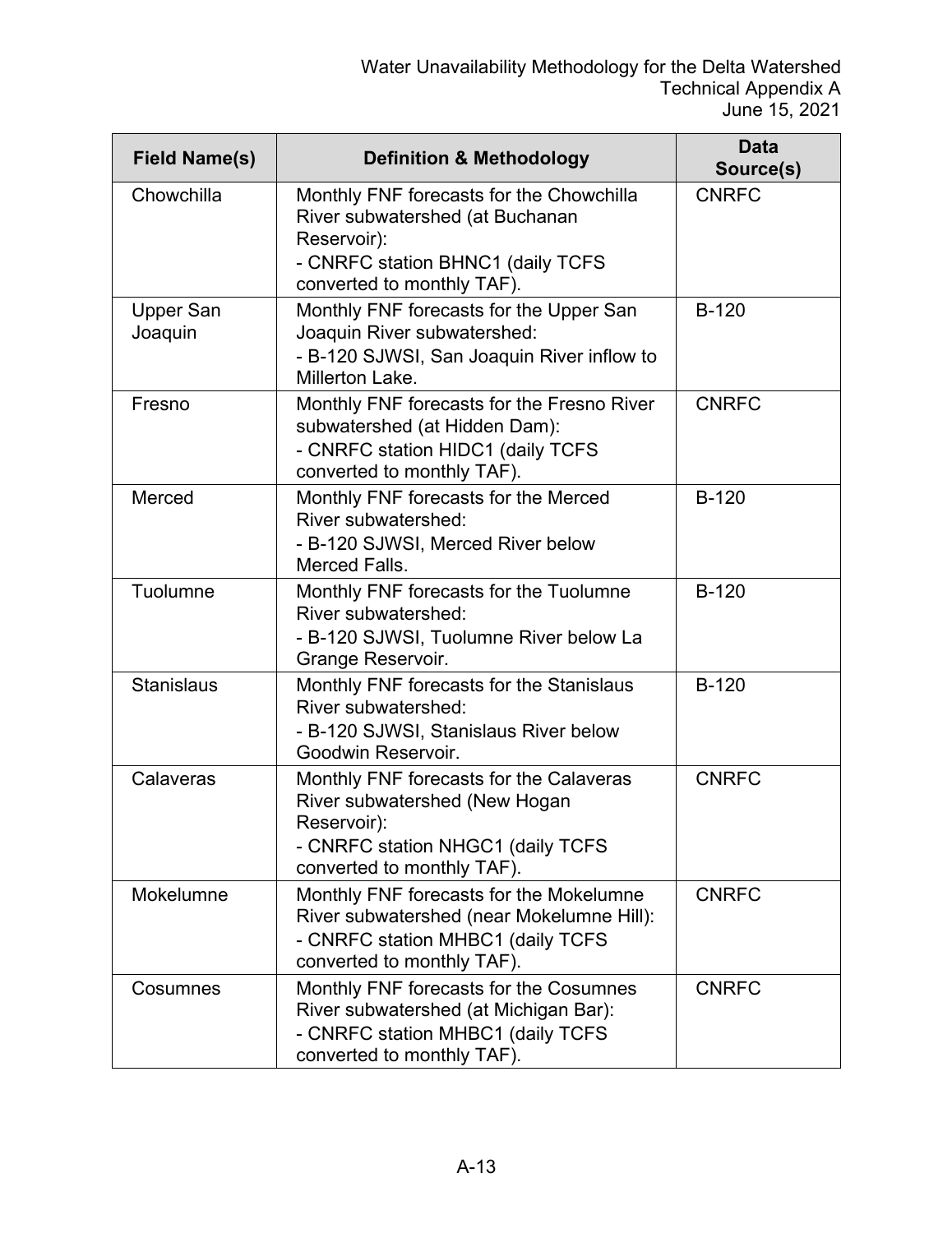| <b>Field Name(s)</b>                       | <b>Definition &amp; Methodology</b>                                                                                                                                                                                                                                                                                                                                                  | <b>Data</b><br>Source(s)  |
|--------------------------------------------|--------------------------------------------------------------------------------------------------------------------------------------------------------------------------------------------------------------------------------------------------------------------------------------------------------------------------------------------------------------------------------------|---------------------------|
| San Joaquin<br><b>Valley Floor</b>         | Monthly FNF forecasts for the San Joaquin<br>River Valley Floor subwatershed (including<br>minor east and west side tributaries<br>between the Chowchilla and American<br>Rivers):<br>- CNRFC stations<br>MPAC1+OWCC1+MEEC1 (daily TCFS<br>converted to monthly TAF) + GF<br>extrapolation based on Mokelumne,<br>Cosumnes, San Joaquin, Merced,<br>Tuolumne, and Stanislaus Rivers. | CNRFC, staff<br>estimates |
| <b>SJ Total</b>                            | The sum of all subwatershed supplies in<br>the San Joaquin River watershed for the<br>given month and forecast exceedance.                                                                                                                                                                                                                                                           | Calculated                |
| AF.                                        | Versions of the previous 11 San Joaquin subwatershed columns, all converted to                                                                                                                                                                                                                                                                                                       |                           |
| % Sacramento                               | The percent of total Delta supply for the<br>given month and forecast exceedance<br>which came from the Sacramento River<br>watershed.                                                                                                                                                                                                                                               | Calculated                |
| % San<br>Joaquin                           | The percent of total Delta supply for the<br>given month and forecast exceedance<br>which came from the San Joaquin River<br>watershed.                                                                                                                                                                                                                                              | Calculated                |
| Stony                                      | Original monthly FNF forecasts (pre-GF<br>augmentation) for the Stony Creek<br>subwatershed (at Black Butte Reservoir):<br>- CNRFC station EPRC1 (daily TCFS<br>converted to monthly TAF).                                                                                                                                                                                           | <b>CNRFC</b>              |
| Sacramento<br><b>Minor Streams</b><br>West | Original monthly FNF forecasts (pre- GF<br>augmentation) for two west side streams in<br>the Upper Sacramento River Valley<br>subwatershed (Elder and Thomes Creeks):<br>- CNRFC stations EDCC1+TCRC1 (daily<br>TCFS converted to monthly TAF).                                                                                                                                      | <b>CNRFC</b>              |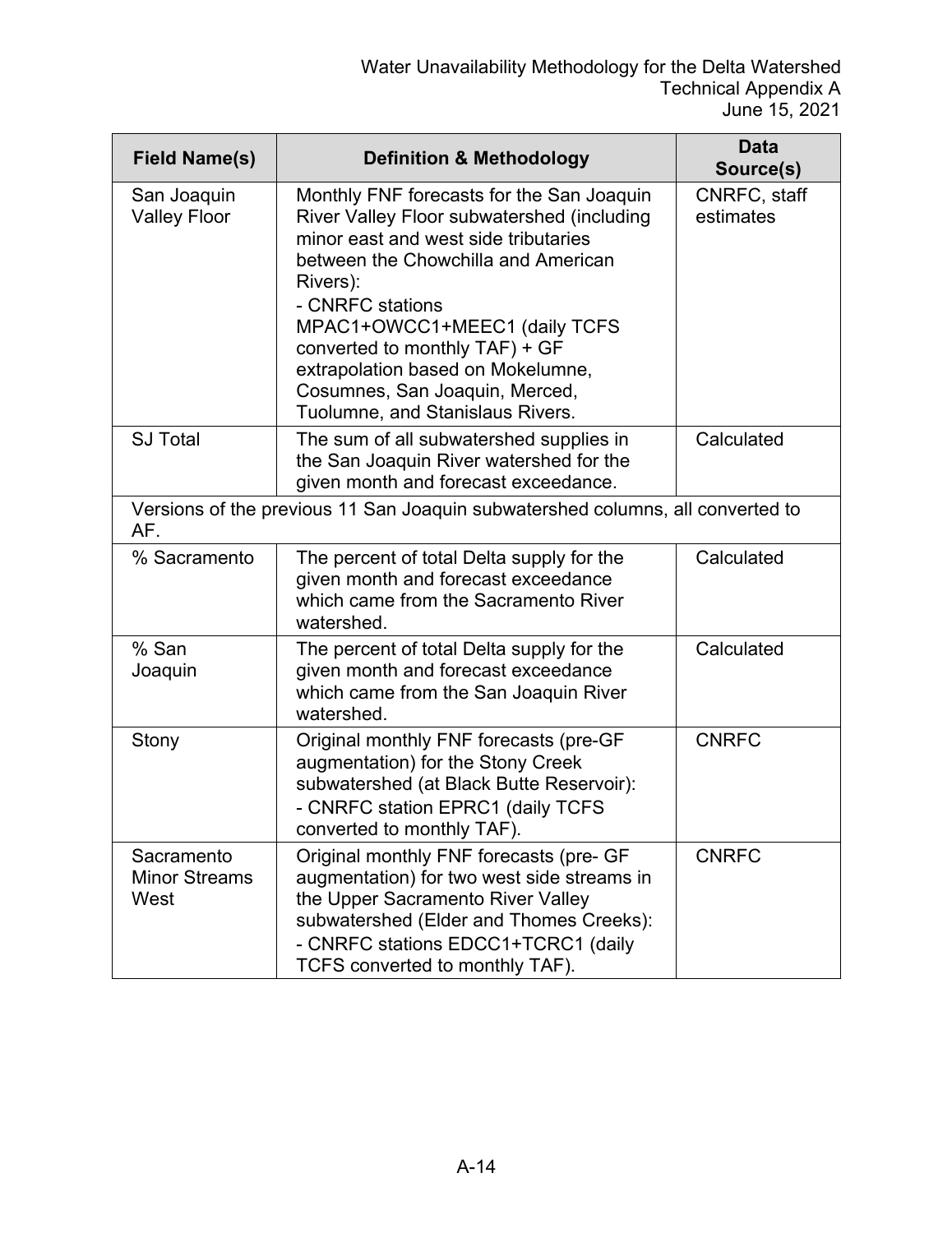| Field Name(s)                              | <b>Definition &amp; Methodology</b>                                                                                                                                                                                                                                                              | Data<br>Source(s) |
|--------------------------------------------|--------------------------------------------------------------------------------------------------------------------------------------------------------------------------------------------------------------------------------------------------------------------------------------------------|-------------------|
| Sacramento<br><b>Minor Streams</b><br>East | Original monthly FNF forecasts (pre- GF<br>augmentation) for three east side streams<br>in the Upper Sacramento River Valley<br>subwatershed (Mill, Deer, and Butte<br>Creeks):<br>- CNRFC stations<br>MLMC1+DCVC1+BKCC1 (daily TCFS<br>converted to monthly TAF).                               | <b>CNRFC</b>      |
| San Joaquin<br><b>Valley Floor</b>         | Original daily FNF data (before being<br>added to other GF extrapolated datasets)<br>for three east side streams in the San<br>Joaquin River Valley Floor subwatershed<br>(Mariposa, Owens, and Bear Creeks):<br>- CNRFC stations<br>MPAC1+OWCC1+MEEC1 (daily TCFS<br>converted to monthly TAF). | <b>CNRFC</b>      |

#### **Supply Daily Monitoring**

This tab contains daily cumulative supply data (full natural flow, FNF) for a single month, which can be compared to the monthly water supply forecasts described in the previous section for the purpose of selecting the most appropriate supply forecast to use when issuing notices of water unavailability. There are inherent uncertainties in the forecasting of water supply, and daily water supplies may vary depending on changing conditions (e.g., precipitation, temperatures, or snowpack). Since supply forecasts are only updated at the beginning of each month, this daily cumulative data monitoring will help provide an indication of which forecast is likely to be the most accurate predictor of actual conditions as the month continues. If the daily cumulative FNF exceeds a given forecast only part-way through the month, the next highest forecast may be used to adjust the timing or scope of notices of water unavailability.

This tab is grouped vertically into three tables, separated by black rows:

- 1. The top table shows monthly forecasted FNF values for each subwatershed by exceedance, all in acre-feet (referencing the Supply Forecast tab). The cells in this table have conditional formatting to **highlight red** if the cumulative daily supply for that subwatershed (middle table) has exceeded the given monthly forecast.
- 2. The middle table shows the calculated total cumulative daily FNF for each subwatershed, all converted to acre-feet (AF).
- 3. The bottom table contains the daily FNF supply values, which must be updated regularly from the data sources linked in the middle table (NOTE: any negative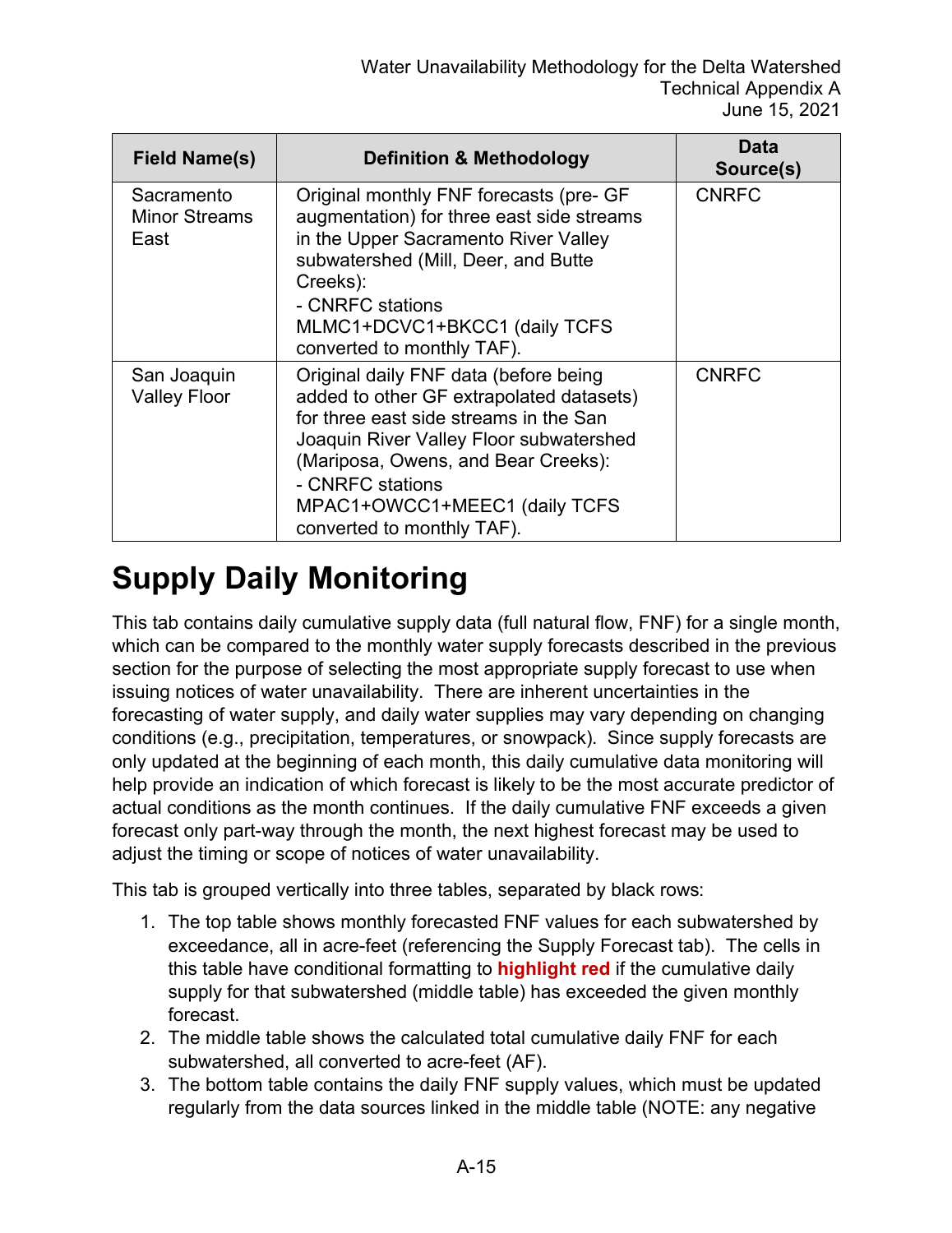reported values should be changed to zero). These values are in the default units of each source: AF, thousand acre-feet (TAF), or cubic feet per second (CFS).

Unless otherwise noted, the below table defines fields from the bottom table in the spreadsheet. Values in the top table reference the previous Supply Forecast tab, while values in the middle table are computed from data in the bottom table.

| <b>Field Name(s)</b>      | <b>Definition &amp; Methodology</b>                                                                                                                                            | <b>Data</b><br>Source(s)         |
|---------------------------|--------------------------------------------------------------------------------------------------------------------------------------------------------------------------------|----------------------------------|
| Category                  | The exceedance probability of the given<br>forecasted supply value (top table only).                                                                                           |                                  |
| Date                      | Days of the calendar year month over<br>which water supply is being tracked. This<br>tab can only track one month's supply at a<br>time.                                       |                                  |
| Sacramento<br><b>Bend</b> | Daily FNF data for the Sacramento River at<br>Bend subwatershed:<br>- CDEC station BND, sensor 8                                                                               | <b>CDEC</b>                      |
| Stony                     | Daily FNF data for the Stony Creek<br>subwatershed (at Black Butte Reservoir):<br>- CNRFC station EPRC1 (original data to<br>right of the main table) with GF<br>augmentation. | CNRFC w/<br>staff<br>adjustments |
| Cache                     | Daily FNF data for the Cache Creek<br>subwatershed (above Rumsey):<br>- GF extrapolation based on Stony Creek<br>(with GF augmentation).                                       | <b>Staff estimates</b>           |
| <b>Upper Feather</b>      | Daily FNF data for the Upper Feather River<br>subwatershed (at Oroville Dam):<br>- CDEC station ORO, sensor 8.                                                                 | <b>CDEC</b>                      |
| Yuba                      | Daily FNF data for the Yuba River<br>subwatershed (near Smartville):<br>- CDEC station YRS, sensor 8.                                                                          | <b>CDEC</b>                      |
| <b>Bear</b>               | Daily FNF data for the Bear River<br>subwatershed (near Wheatland):<br>- GF extrapolation based on Yuba River.                                                                 | <b>Staff estimates</b>           |
| Upper<br>American         | Daily FNF data for the Upper American<br>River subwatershed (at Lake Natoma):<br>- CDEC station NAT, sensor 8.                                                                 | <b>CDEC</b>                      |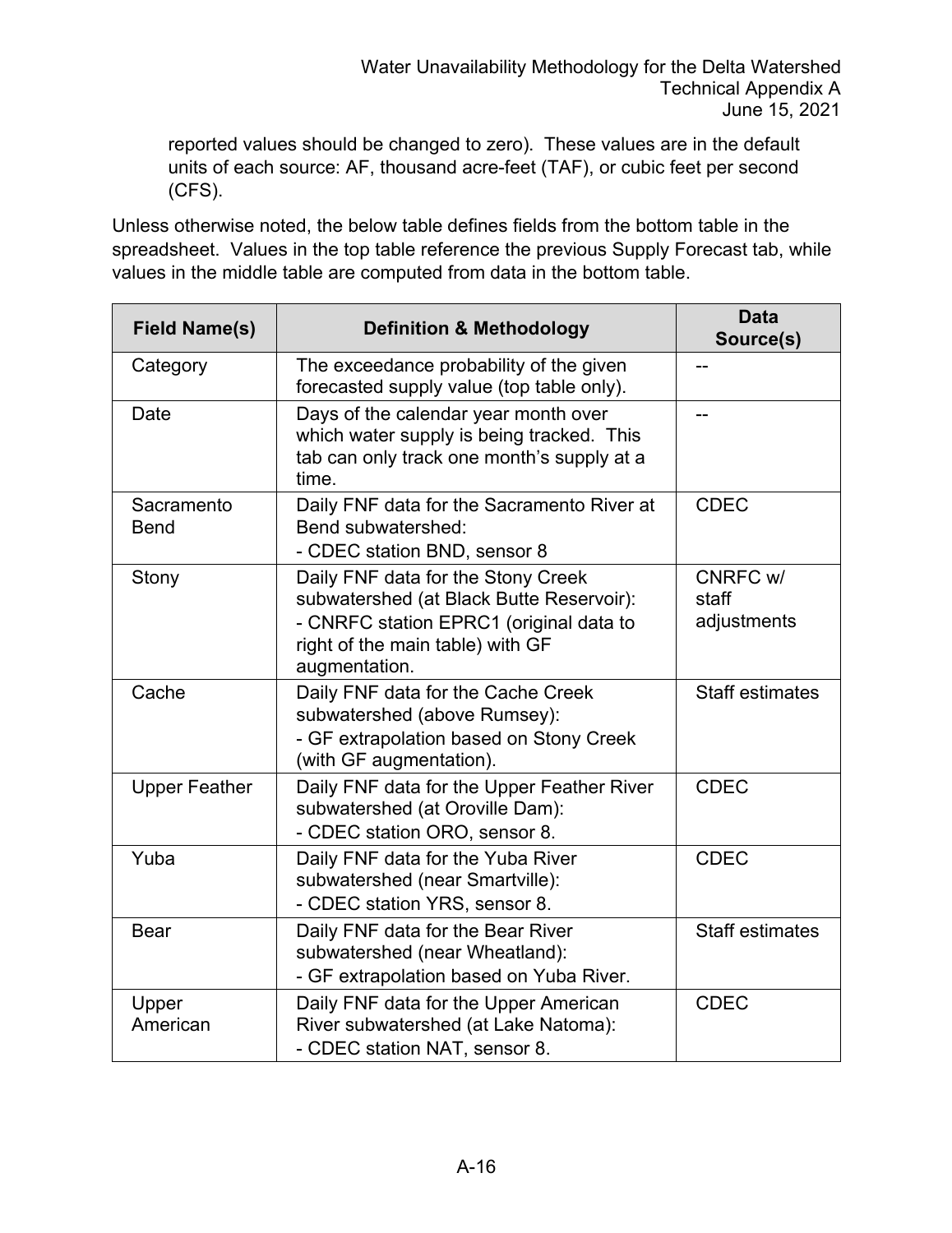| <b>Field Name(s)</b>              | <b>Definition &amp; Methodology</b>                                                                                                                                                                                                                                                                                                     | Data<br>Source(s)                |
|-----------------------------------|-----------------------------------------------------------------------------------------------------------------------------------------------------------------------------------------------------------------------------------------------------------------------------------------------------------------------------------------|----------------------------------|
| Putah                             | Daily FNF data for the Putah Creek<br>subwatershed (near Winters):<br>- GF extrapolation based on Stony Creek.                                                                                                                                                                                                                          | <b>Staff estimates</b>           |
| Upper<br>Sacramento<br>Valley     | Daily FNF data for the Upper Sacramento<br>River Valley subwatershed (tributaries<br>between Bend and Butte Slough, including<br>Redbank, Elder, Thomes, Antelope, Mill,<br>Deer, Big Chico, and Butte Creeks):<br>- CNRFC stations<br>EDCC1+TCRC1+MLMC1+DCVC1+BKCC1<br>(original data to right of main table) with GF<br>augmentation. | CNRFC w/<br>staff<br>adjustments |
| Sacramento<br><b>Valley Floor</b> | Daily FNF for the Sacramento Valley Floor<br>subwatershed (minor east and west side<br>tributaries between Stony Creek and the<br>Delta, including tributaries to the Lower<br>Feather and American Rivers):<br>- GF extrapolation based on Sacramento,<br>Feather, and American Rivers, WY 2015-<br>Present.                           | <b>Staff estimates</b>           |
| Sac Total                         | The sum of all subwatershed supplies in<br>the Sacramento River watershed for the<br>given day (all converted to AF).                                                                                                                                                                                                                   | Calculated                       |
| Chowchilla                        | Daily FNF data for the Chowchilla River<br>subwatershed (at Buchanan Reservoir):<br>- CNRFC station BHNC1.                                                                                                                                                                                                                              | <b>CNRFC</b>                     |
| <b>Upper San</b><br>Joaquin       | Daily FNF data for the Upper San Joaquin<br>River subwatershed (at Friant Dam):<br>- CDEC station SJF, sensor 8.                                                                                                                                                                                                                        | <b>CDEC</b>                      |
| Fresno                            | Daily FNF for the Fresno River<br>subwatershed (at Hidden Dam):<br>- CNRFC station HIDC1.                                                                                                                                                                                                                                               | <b>CNRFC</b>                     |
| Merced                            | Daily FNF for the Merced River<br>subwatershed (at New Exchequer<br>Dam/Lake McClure):<br>- CDEC station EXC, sensor 8.                                                                                                                                                                                                                 | <b>CDEC</b>                      |
| Tuolumne                          | Daily FNF data for the Tuolumne River<br>subwatershed (at La Grange Dam):<br>- CDEC station TLG, sensor 8.                                                                                                                                                                                                                              | <b>CDEC</b>                      |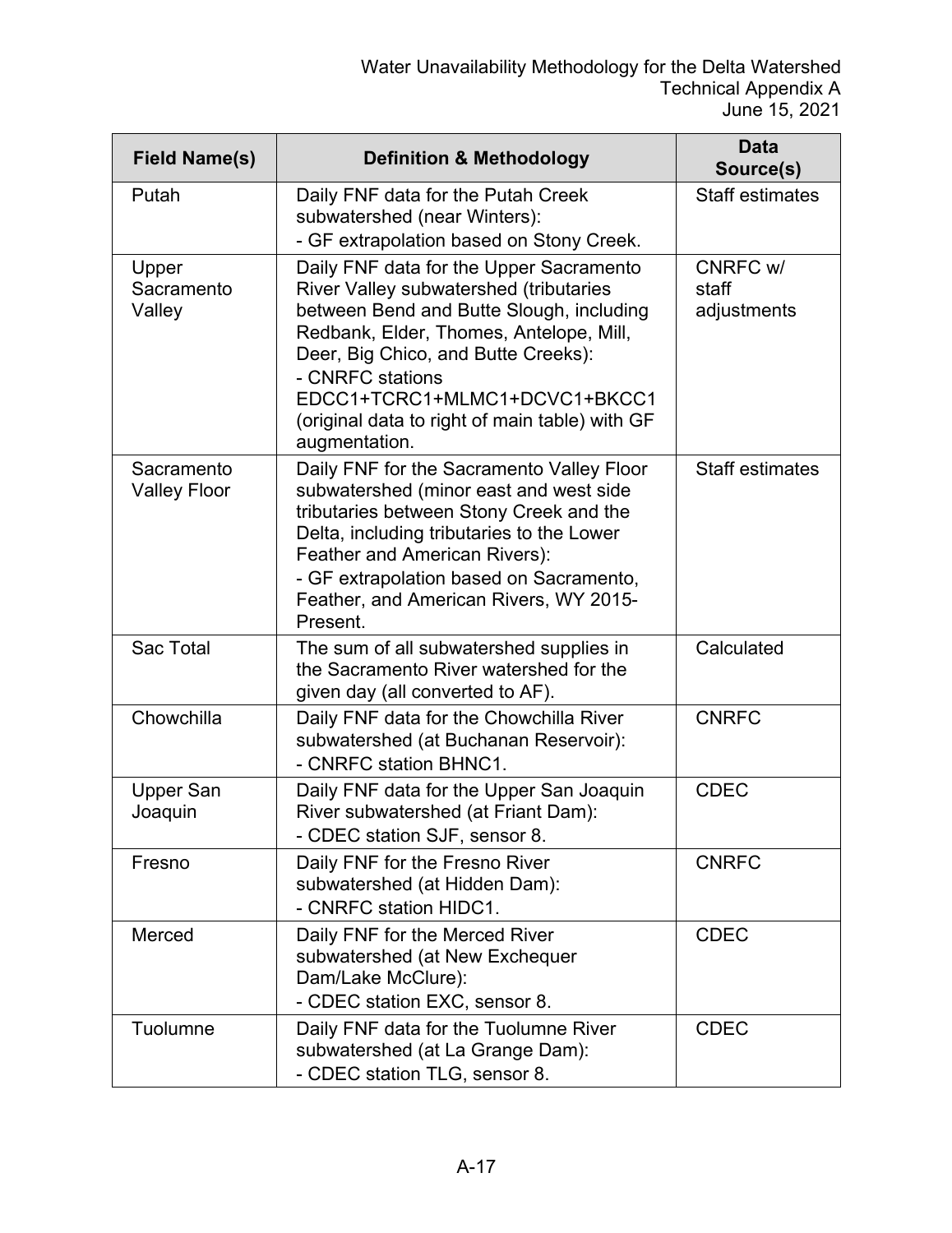| <b>Field Name(s)</b>               | <b>Definition &amp; Methodology</b>                                                                                                                                                                                                                                                                                                                                                | <b>Data</b><br>Source(s)  |
|------------------------------------|------------------------------------------------------------------------------------------------------------------------------------------------------------------------------------------------------------------------------------------------------------------------------------------------------------------------------------------------------------------------------------|---------------------------|
| <b>Stanislaus</b>                  | Daily FNF data for the Stanislaus River<br>subwatershed (at Goodwin Dam):<br>- CDEC station GDW, sensor 8.                                                                                                                                                                                                                                                                         | <b>CDEC</b>               |
| Calaveras                          | Daily FNF data for the Calaveras River<br>subwatershed (at New Hogan Reservoir):<br>- CNRFC station NHGC1.                                                                                                                                                                                                                                                                         | <b>CDEC</b>               |
| Mokelumne                          | Daily FNF data for the Mokelumne River<br>subwatershed (near Mokelumne Hill):<br>- CDEC station MKM, sensor 8.                                                                                                                                                                                                                                                                     | <b>CDEC</b>               |
| Cosumnes                           | Daily FNF data for the Cosumnes River<br>subwatershed (at Michigan Bar):<br>- CDEC station MHB, sensor 8.                                                                                                                                                                                                                                                                          | <b>CDEC</b>               |
| San Joaquin<br><b>Valley Floor</b> | Daily FNF data for the San Joaquin River<br>Valley Floor subwatershed (including minor<br>east and west side tributaries between the<br>Chowchilla and American Rivers):<br>- CNRFC stations<br>MPAC1+OWCC1+MEEC1 (original data to<br>right of main table) + GF extrapolation<br>based on Mokelumne, Cosumnes, San<br>Joaquin, Merced, Tuolumne, and<br><b>Stanislaus Rivers.</b> | CNRFC, staff<br>estimates |
| <b>SJ Total</b>                    | The sum of all subwatershed supplies in<br>the Sacramento River watershed for the<br>given day (all converted to AF).                                                                                                                                                                                                                                                              | Calculated                |
| <b>Total Supply</b>                | The sum of all water supplies in the Delta<br>(Sacramento and San Joaquin River<br>watersheds) for the given day (all<br>converted to AF).                                                                                                                                                                                                                                         | Calculated                |
| % Sacramento                       | The percent of the given month's total<br>Delta supply which came from the<br>Sacramento River watershed.                                                                                                                                                                                                                                                                          | Calculated                |
| % San<br>Joaquin                   | The percent of the given month's total<br>Delta supply which came from the San<br>Joaquin River watershed.                                                                                                                                                                                                                                                                         | Calculated                |
| Stony                              | Original daily FNF data (pre-adjustment) for<br>the Stony Creek subwatershed (at Black<br>Butte Reservoir):<br>- CNRFC station EPRC1.                                                                                                                                                                                                                                              | <b>CNRFC</b>              |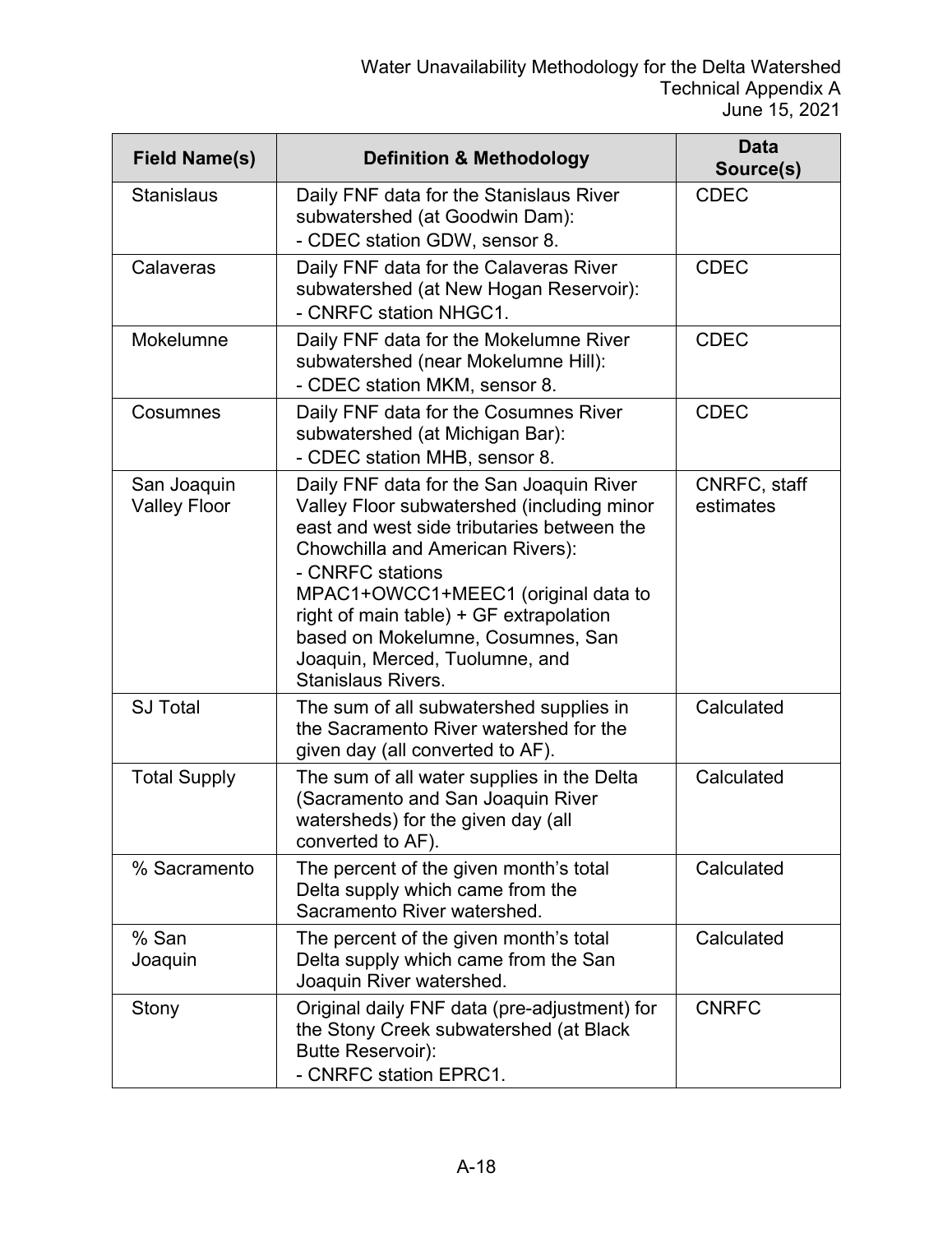| <b>Field Name(s)</b>                       | <b>Definition &amp; Methodology</b>                                                                                                                                                                                                                           | Data<br>Source(s) |
|--------------------------------------------|---------------------------------------------------------------------------------------------------------------------------------------------------------------------------------------------------------------------------------------------------------------|-------------------|
| Sacramento<br><b>Minor Streams</b><br>West | Original daily FNF data (pre-GF<br>augmentation) for two west side streams in<br>the Upper Sacramento River Valley<br>subwatershed (Elder and Thomes Creeks):<br>- CNRFC stations EDCC1 and TCRC1.                                                            | <b>CNRFC</b>      |
| Sacramento<br><b>Minor Streams</b><br>East | Original daily FNF data (pre-GF<br>augmentation) for three east side streams<br>in the Upper Sacramento River Valley<br>subwatershed (Mill, Deer, and Butte<br>Creeks):<br>- CNRFC stations MLMC1, DCVC1, and<br>BKCC1.                                       | <b>CNRFC</b>      |
| San Joaquin<br><b>Valley Floor</b>         | Original daily FNF data (before being<br>added to other GF extrapolated datasets)<br>for three east side streams in the San<br>Joaquin River Valley Floor subwatershed<br>(Mariposa, Owens, and Bear Creeks):<br>- CNRFC stations MPAC1, OWCC1, and<br>MEEC1. | <b>CNRFC</b>      |

### **Demand**

This tab contains monthly water diversion (demand) data for active, consumptive water right records in the Delta watershed. This data originated from the State Water Board's Electronic Water Rights Information Management System (eWRIMS) database, and Technical Appendix B provides detailed information regarding the process used to select these water right records. Within this tab, each row provides data on a single water right record and quantifies its total water diversions (demands) for each month during 2018 and 2019 after select quality control procedures. The diversions (demands) are further adjusted in the Demand Separated tab, which will be discussed later in this report, to account for water rights with diversion locations across multiple subwatersheds, return flows, etc. More information about the selection of these water right records and the quality control process conducted to review and correct the demand dataset as necessary is provided in section 2.2 of the main report and in Technical Appendix B.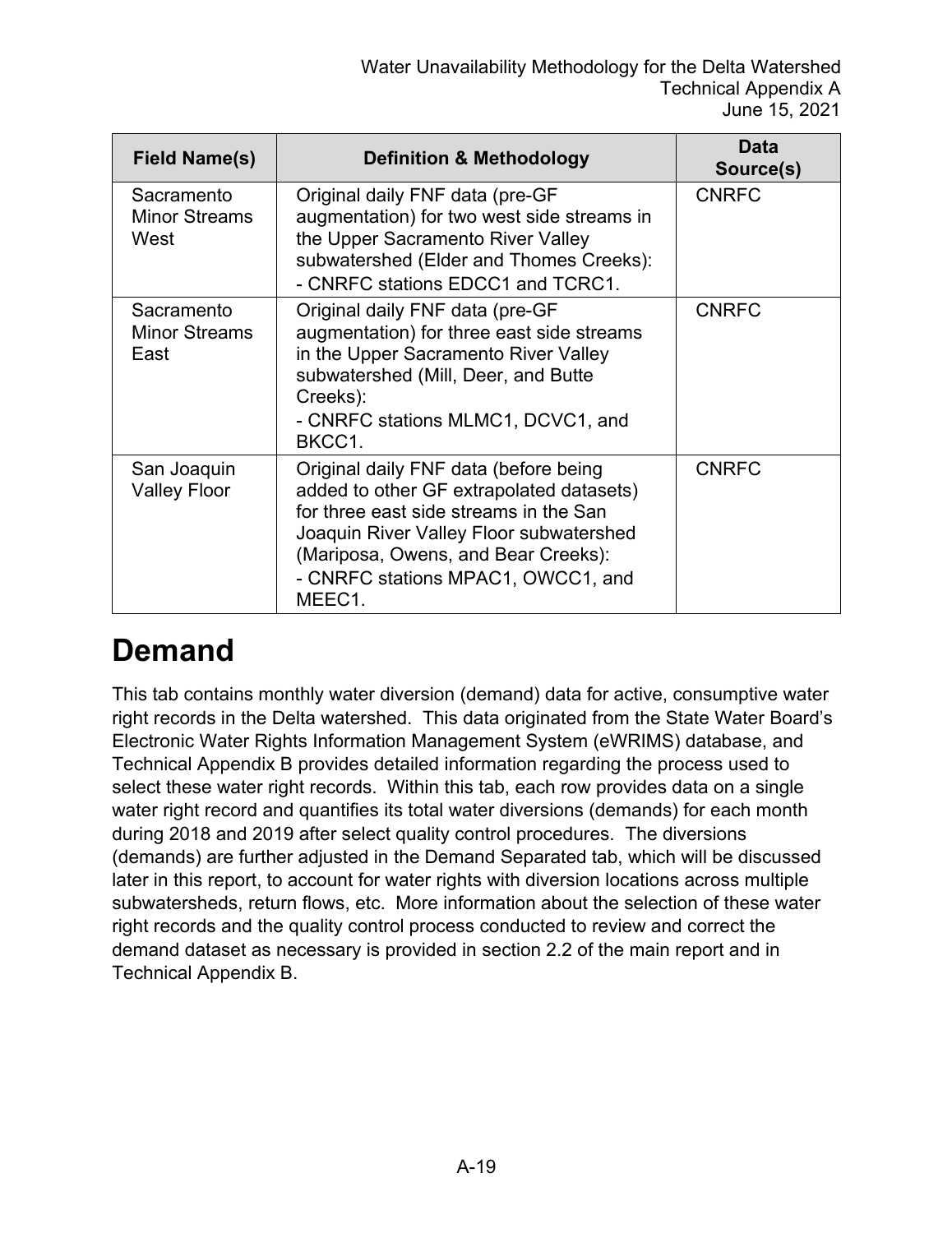| <b>Field Name(s)</b>       | <b>Definition &amp; Methodology</b>                                                                                                                                                                                                                                                                                                                                                                                                                                                                                 | Data Source(s)     |
|----------------------------|---------------------------------------------------------------------------------------------------------------------------------------------------------------------------------------------------------------------------------------------------------------------------------------------------------------------------------------------------------------------------------------------------------------------------------------------------------------------------------------------------------------------|--------------------|
| <b>Application ID</b>      | <b>Water Right Application ID Number:</b><br>each water right record on file with the<br>State Water Board is assigned a unique<br>Application ID Number.                                                                                                                                                                                                                                                                                                                                                           | eWRIMS<br>database |
| <b>Water Right</b><br>Type | Water right record type:<br>- Appropriative: A post-1914<br>appropriative water right pursuant to a<br>permit or license from the Board.<br>- Statement of Div (Diversion) and Use:<br>A riparian or pre-1914 appropriative<br>claim.                                                                                                                                                                                                                                                                               | eWRIMS<br>database |
| <b>HUC4 Name</b>           | The Hydrologic Unit Code (HUC) level 4<br>subregion within which a water right<br>record's point of diversion (POD) is<br>located, as defined using the U.S.<br>Geological Survey (USGS) Watershed<br>Boundary Dataset (WBD). The HUC 4<br>watersheds located within the Delta<br>watershed are the Sacramento River<br>watershed and the San Joaquin River<br>watershed. (NOTE: Some rights divert<br>from multiple watersheds, so these<br>values are modified and expanded<br>upon in the Demand Separated tab.) | <b>USGS WBD</b>    |
| In Legal Delta?            | Indicates whether a water right record<br>contains a POD that is located within<br>the Sacramento-San Joaquin Legal<br>Delta, as defined by the 1959 Delta<br>Protection Act. (NOTE: Some right<br>records contain PODs both outside of<br>and within the Legal Delta. These are<br>further examined in the Demand<br>Separated tab.)                                                                                                                                                                               | eWRIMS<br>database |
| <b>Face Value</b><br>(AFA) | The maximum annual amount of water<br>authorized for diversion under an<br>appropriative water right. Riparian and<br>pre-1914 appropriative claims do not<br>have an assigned face value. The face<br>value for these records is listed as zero<br>for the purposes of this analysis.                                                                                                                                                                                                                              | eWRIMS<br>database |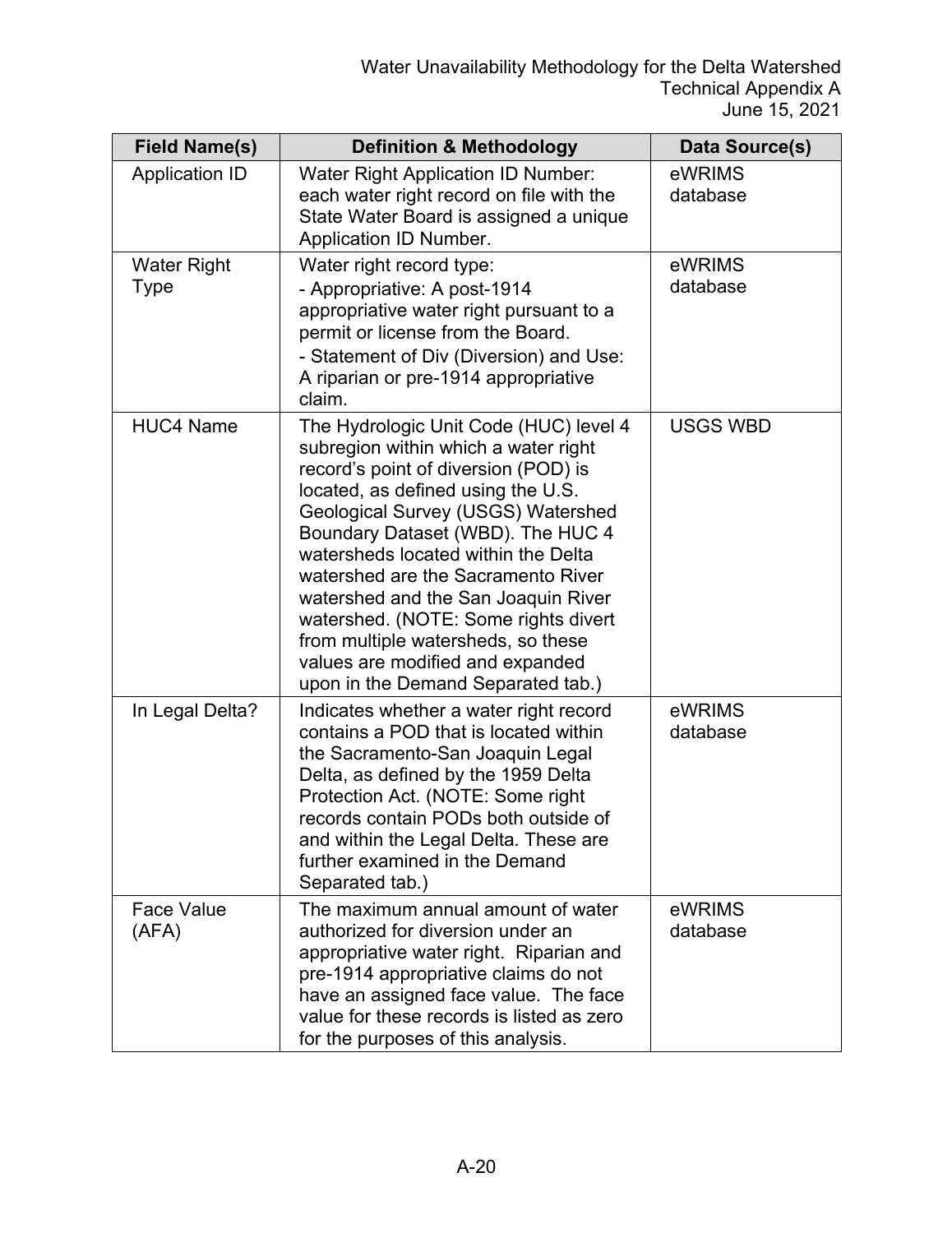| <b>Field Name(s)</b>        | <b>Definition &amp; Methodology</b>                                                                                                                                                                                                                                                                                                                                                                                                                                                                                                                                                                                                                                                                                                                                                                                 | <b>Data Source(s)</b>                  |
|-----------------------------|---------------------------------------------------------------------------------------------------------------------------------------------------------------------------------------------------------------------------------------------------------------------------------------------------------------------------------------------------------------------------------------------------------------------------------------------------------------------------------------------------------------------------------------------------------------------------------------------------------------------------------------------------------------------------------------------------------------------------------------------------------------------------------------------------------------------|----------------------------------------|
| <b>HUC8 Name</b>            | The name of the HUC level 8<br>watershed within which the right<br>record's POD is located, as defined<br>using the USGS WBD. (NOTE: Some<br>water right records include PODs<br>located in multiple HUC8 watersheds,<br>so these values are modified and<br>expanded upon in the Demand<br>Separated tab.)                                                                                                                                                                                                                                                                                                                                                                                                                                                                                                         | eWRIMS<br>database, USGS<br><b>WBD</b> |
| <b>Priority Date</b>        | The priority date of post-1914 water<br>right records:<br>- Appropriative: Priority date was<br>determined based on the Application<br><b>Acceptance Date and Application</b><br>Received Date fields within the<br>eWRIMS database. If an Application<br>Acceptance Date and Application<br>Received Date were both available for a<br>particular water right record, the Priority<br>Date was assigned as the earlier of the<br>two dates.<br>- Statements of Diversion and Use:<br>Specific priority dates are not currently<br>assigned to Statements of Diversion<br>and Use included in the demand<br>dataset, therefore, all were marked as<br>"Statement." All Statements of<br>Diversion and Use were considered to<br>have priority dates that are senior to all<br>post-1914 appropriative water rights. | eWRIMS<br>database                     |
| <b>Primary Owner</b>        | Name of the primary owner of the water<br>right record.                                                                                                                                                                                                                                                                                                                                                                                                                                                                                                                                                                                                                                                                                                                                                             | eWRIMS<br>database                     |
| <b>Beneficial</b><br>Use(s) | Concatenated list of the beneficial<br>use(s) of water associated with the<br>water right record, as defined by Water<br>Code §§ 660-669.                                                                                                                                                                                                                                                                                                                                                                                                                                                                                                                                                                                                                                                                           | eWRIMS<br>database                     |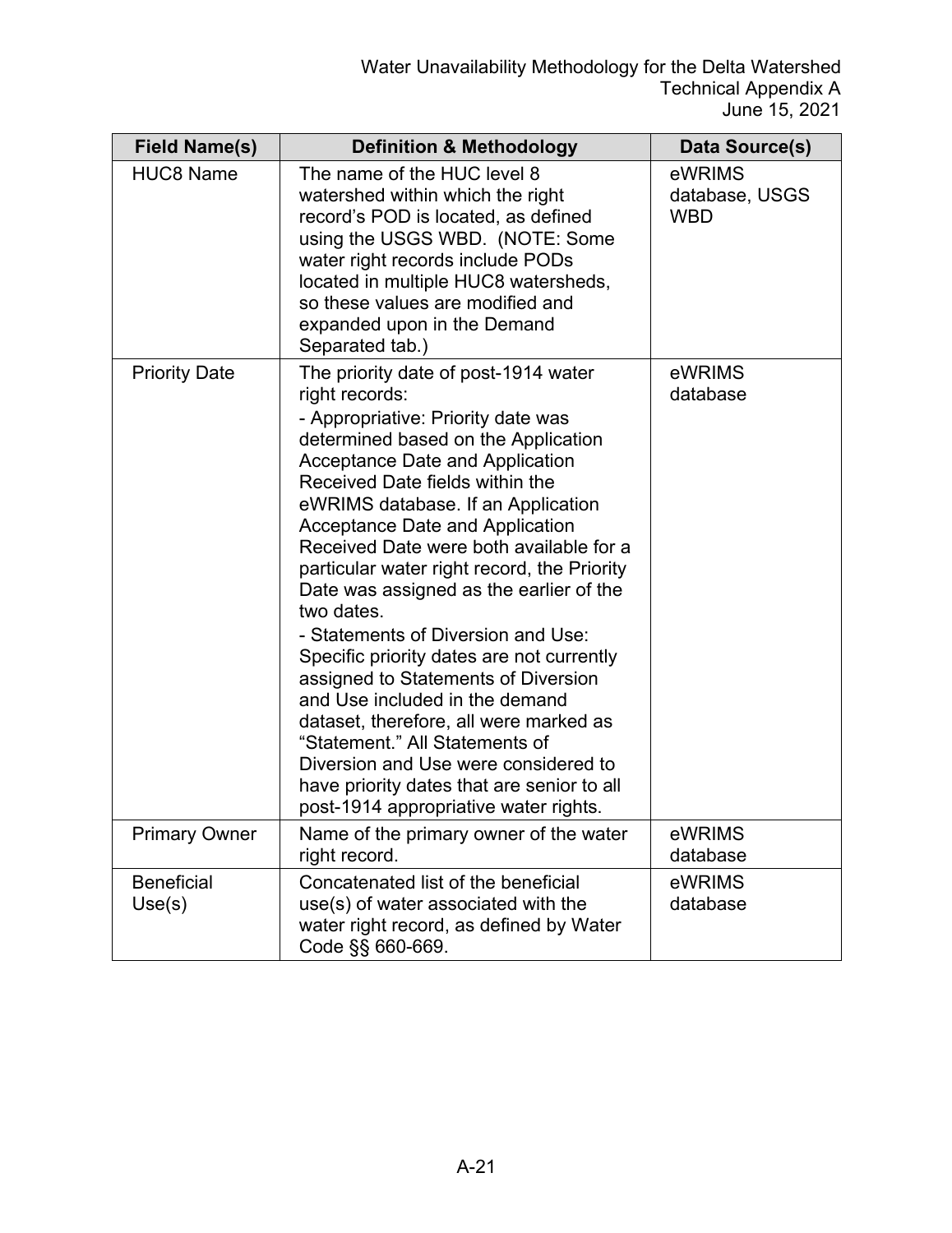| <b>Field Name(s)</b>             | <b>Definition &amp; Methodology</b>                                                                                                                                                                                                                                                                                                                                        | Data Source(s)                                                |
|----------------------------------|----------------------------------------------------------------------------------------------------------------------------------------------------------------------------------------------------------------------------------------------------------------------------------------------------------------------------------------------------------------------------|---------------------------------------------------------------|
| 2018 Annual<br><b>Diversion</b>  | The total reported diversion of the water<br>right record in calendar year 2018. This<br>value includes direct diversion and<br>diversion to storage and is based on<br>user-submitted information in annual<br>reports. Values for select water right<br>records were manually reviewed by<br>staff and corrected as necessary.                                           | eWRIMS<br>database, with<br>staff adjustments<br>as necessary |
| Jan-Dec 2018<br><b>Diversion</b> | The total reported diversion of the water<br>right record in each month of calendar<br>year 2018. This value includes direct<br>diversion and diversion to storage and<br>are based on user-submitted<br>information in annual reports. Values for<br>select water right records were<br>manually reviewed by staff and<br>corrected as necessary.                         | eWRIMS<br>database, with<br>staff adjustments<br>as necessary |
| 2018 Review                      | Indicates whether and how the 2018<br>reported diversion was reviewed or<br>corrected by staff:<br>- Estimated: Staff reviewed and<br>corrected the user-reported diversion<br>value.<br>- Reviewed not changed: Staff reviewed<br>the reported diversion value but did not<br>apply a correction.<br>- Not Reviewed: Staff did not manually<br>review this annual report. | Staff-determined                                              |
| 2019 Annual<br><b>Diversion</b>  | The total reported diversion of the water<br>right record in calendar year 2019. This<br>value includes direct diversion and<br>diversion to storage and is based on<br>user-submitted information in annual<br>reports. Values for select water right<br>records were manually reviewed and<br>corrected by staff as necessary.                                           | eWRIMS<br>database with<br>staff adjustments                  |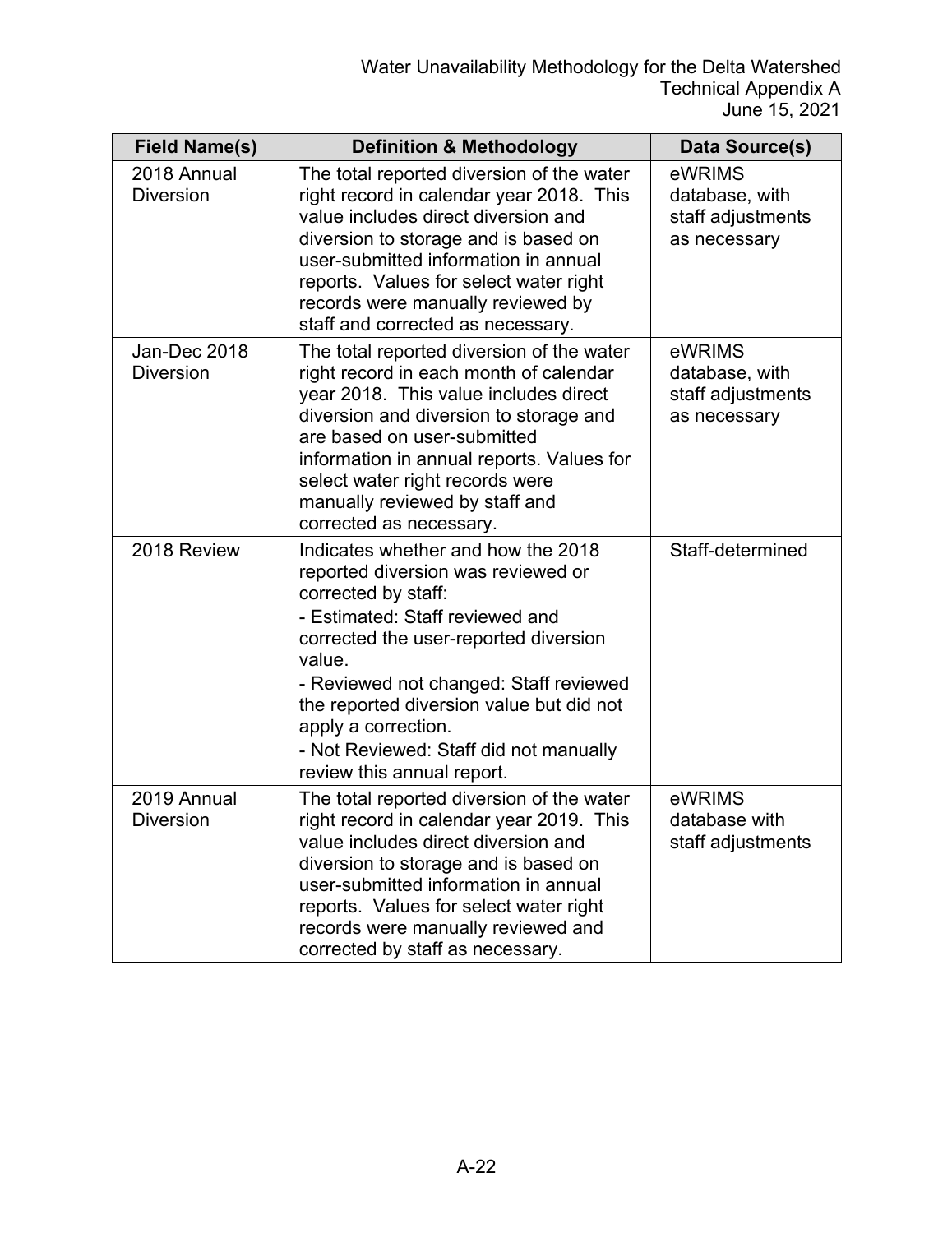| <b>Field Name(s)</b>             | <b>Definition &amp; Methodology</b>                                                                                                                                                                                                                                                                                                                                     | Data Source(s)                               |
|----------------------------------|-------------------------------------------------------------------------------------------------------------------------------------------------------------------------------------------------------------------------------------------------------------------------------------------------------------------------------------------------------------------------|----------------------------------------------|
| Jan-Dec 2019<br><b>Diversion</b> | The total reported diversion of the water<br>right record in each month of calendar<br>year 2019. This value includes direct<br>diversion and diversion to storage and<br>are based on user-submitted<br>information in annual reports. Values<br>for select water right records were<br>manually reviewed and corrected by<br>staff as necessary.                      | eWRIMS<br>database with<br>staff adjustments |
| 2019 Review                      | Indicates whether and how the 2019<br>reported diversion was reviewed or<br>corrected by staff:<br>- Estimated: Staff reviewed and<br>corrected the user-reported diversion<br>value.<br>- Reviewed not change: Staff reviewed<br>the reported diversion value but did not<br>apply a correction.<br>- Not Review: Staff did not manually<br>review this annual report. | Staff-determined                             |

#### **Demand Factors**

This tab contains monthly factors which are used to adjust demand data to account for return flows within each subwatershed on a monthly basis. The factors, which include return flows from both agricultural and municipal water uses, are estimated using CalSim 3 results published by DWR. Results from WY 2014 are used, as its hydrology most closely matches forecasts for the remainder of 2021. Demand factors are calculated for each month in the Sacramento and San Joaquin River watersheds as the percent of diversion which returned as flow within the same month (Factor = Total Diversions / Total Return Flows) from May through September.

All values in the Demand Factor table are given as multipliers (i.e., a demand factor of 0.6 means that the analysis will reduce demands within the given subwatershed in the given month by 40%). Demand values in the analysis are adjusted by multiplying monthly demand for a given water right by the monthly factor for the appropriate subwatershed where it diverts. The 2021 Methodology currently only applies demand factors to reduce demands within lower valley portions of the Delta watershed (the Upper Sacramento Valley, Sacramento Valley Floor, and San Joaquin Valley Floor subwatersheds) because return flows from diversions within headwater subwatersheds are not expected to be available within the same subwatershed (i.e., they return further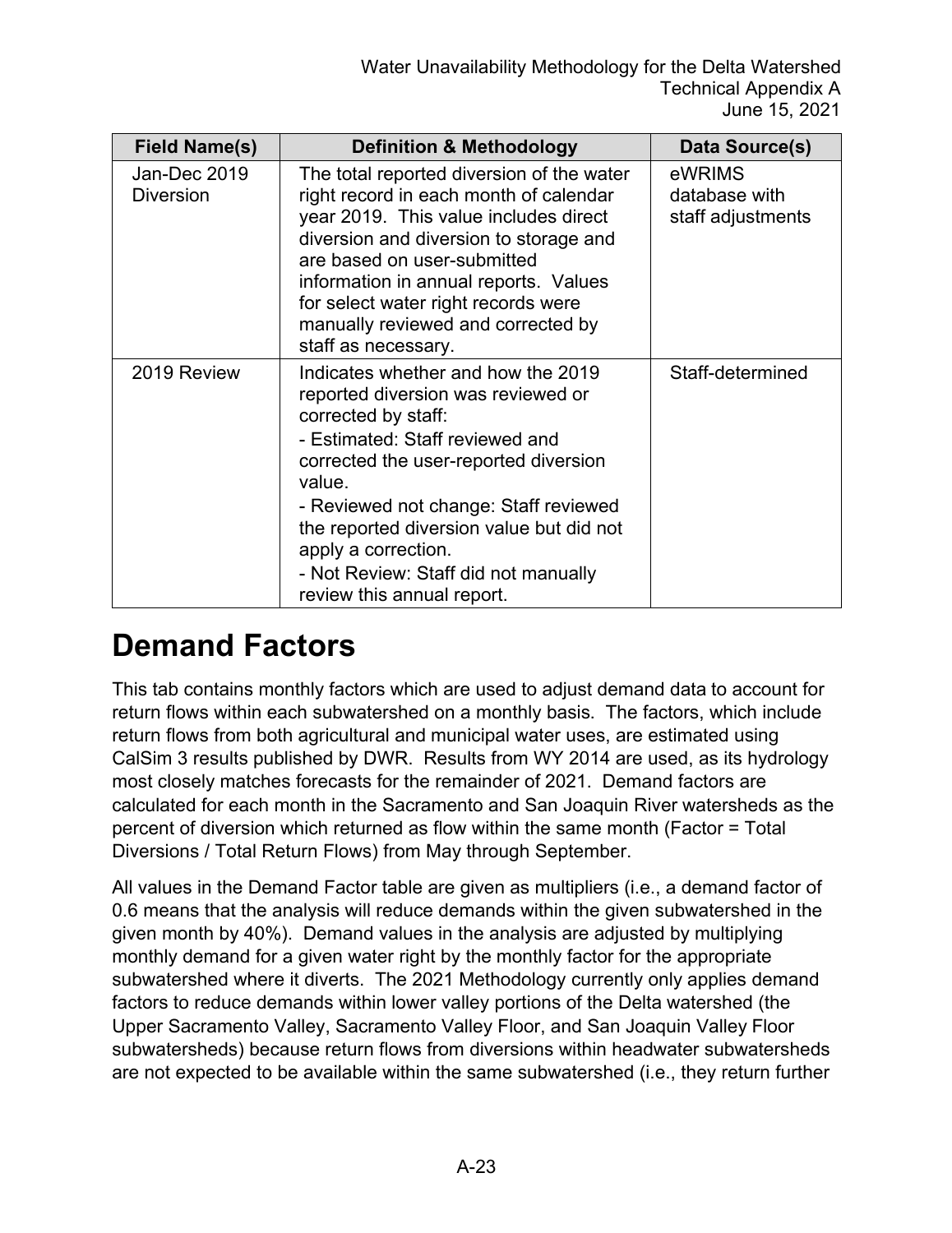downstream on the valley floor). Demand adjustments are done in the Demand Separated tab of the spreadsheet (see Demand Separated section).

### **Demand Separated**

This tab contains monthly demand data for water rights in the Delta watershed, which are modified from the Demand tab (see previous section) to account for return flows and water rights with points of diversion (PODs) in multiple subwatersheds. This demand separation is necessary because annual water right reports, and thus the data in the Demand tab of the spreadsheet, are provided for each water right rather than each POD. While the data necessary to separate demands originated from the Division's eWRIMS database, staff judgement is required to develop the Demand Weights listed in this tab based on the nature of PODs associated with each right. Demand adjustments to account for return flows are sourced from the Demand Factors tab of the spreadsheet. Each row quantifies monthly demands from a single water right's POD(s) within a single HUC8.

| <b>Field Name(s)</b>  | <b>Definition &amp; Methodology</b>                                                                                                                                                                                                                                                                                                                             | <b>Data</b><br>Source(s)               |
|-----------------------|-----------------------------------------------------------------------------------------------------------------------------------------------------------------------------------------------------------------------------------------------------------------------------------------------------------------------------------------------------------------|----------------------------------------|
| <b>Application ID</b> | Application ID of the water right, sourced<br>from the Demand tab. Water rights with<br>PODs in multiple HUC8s and water rights<br>in the Legal Delta are split into multiple<br>rows: one for each HUC8, and one for<br>each watershed for Legal Delta rights.                                                                                                 | eWRIMS<br>database                     |
| HUC <sub>8</sub>      | The name of the Hydrologic Unit Code<br>Level 8 where demand in the row is<br>located. Water right PODs are<br>automatically assigned a HUC8 value in<br>eWRIMS based on their location. This tab<br>contains additional detail not found in the<br>Demand tab, splitting rights that have<br>PODs in multiple HUC8s into multiple<br>rows (one for each HUC8). | eWRIMS<br>database,<br><b>USGS WBD</b> |
| Subwatershed          | Subwatershed where demand in the row is<br>located. Sourced from the Subwatersheds<br>tab based on the HUC8 value.                                                                                                                                                                                                                                              | Staff-<br>determined                   |
| Watershed             | The watershed in which the demand<br>occurs: the Sacramento River watershed<br>or the San Joaquin River watershed.<br>Sourced from the Subwatersheds tab<br>based on the HUC8 value.                                                                                                                                                                            | <b>USGS WBD</b>                        |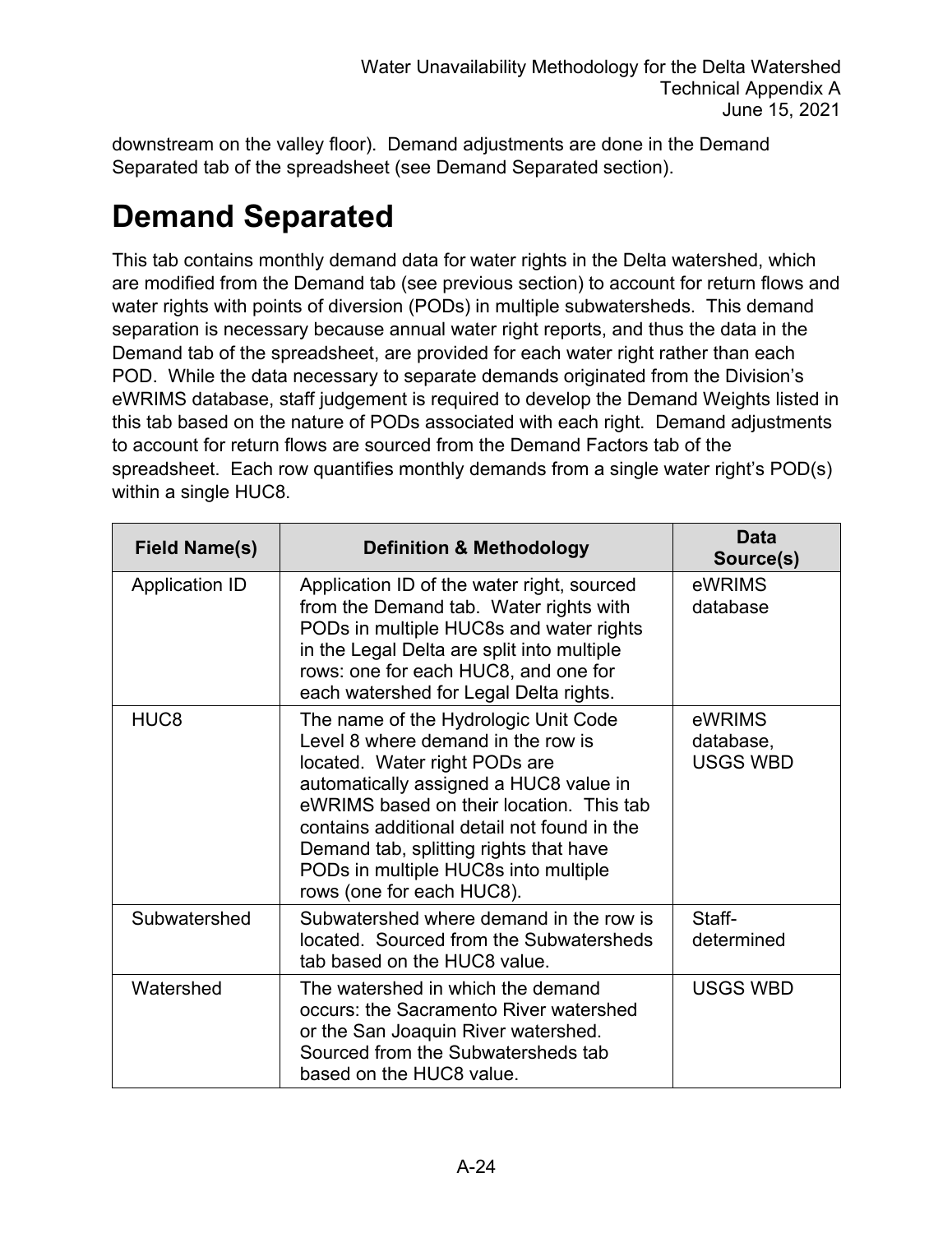| <b>Field Name(s)</b>        | <b>Definition &amp; Methodology</b>                                                                                                                                                                                                                                                                                                                                                                                                                                | <b>Data</b><br>Source(s)                      |
|-----------------------------|--------------------------------------------------------------------------------------------------------------------------------------------------------------------------------------------------------------------------------------------------------------------------------------------------------------------------------------------------------------------------------------------------------------------------------------------------------------------|-----------------------------------------------|
| Legal Delta?                | Indicates if demand for that row occurs<br>within the Legal Delta (TRUE/FALSE).<br>Based on the In Legal Delta value from<br>the Demand tab and validated to ensure<br>only rows which account for Legal Delta<br>demands are flagged as TRUE.                                                                                                                                                                                                                     | eWRIMS<br>database w/<br>staff<br>adjustments |
| <b>Statement</b><br>Demand? | Whether the application ID is associated<br>with a riparian or pre-1914 claim (Yes/No).<br>Water demands associated with these<br>claims are referred to as "Statement<br>Demand". Based on the Application ID.                                                                                                                                                                                                                                                    | Staff-<br>determined                          |
| <b>Priority Date</b>        | The verified priority date of a water right,<br>sourced from the Demand tab. The<br>priorities of Project rights listed in Board<br>Decision 1641 (excepting 2 New Melones<br>Project rights, per Board Decision 1422)<br>are manually changed to 4/1/2021.                                                                                                                                                                                                        | eWRIMS<br>database w/<br>staff<br>adjustments |
| Demand<br>Weight            | The percent of the specified water right's<br>demand which occurs within the specified<br>HUC <sub>8</sub> :<br>- Demand Weight = number of PODs<br>within the respective HUC8 divided by the<br>total number of PODs. Only active PODs<br>that are not Points of Rediversion or<br>Points of Offstream Storage are<br>considered in this calculation.<br>- The sum of Demand Weights for most<br>water rights is equal to one (see<br>exceptions in next column). | Staff-<br>determined                          |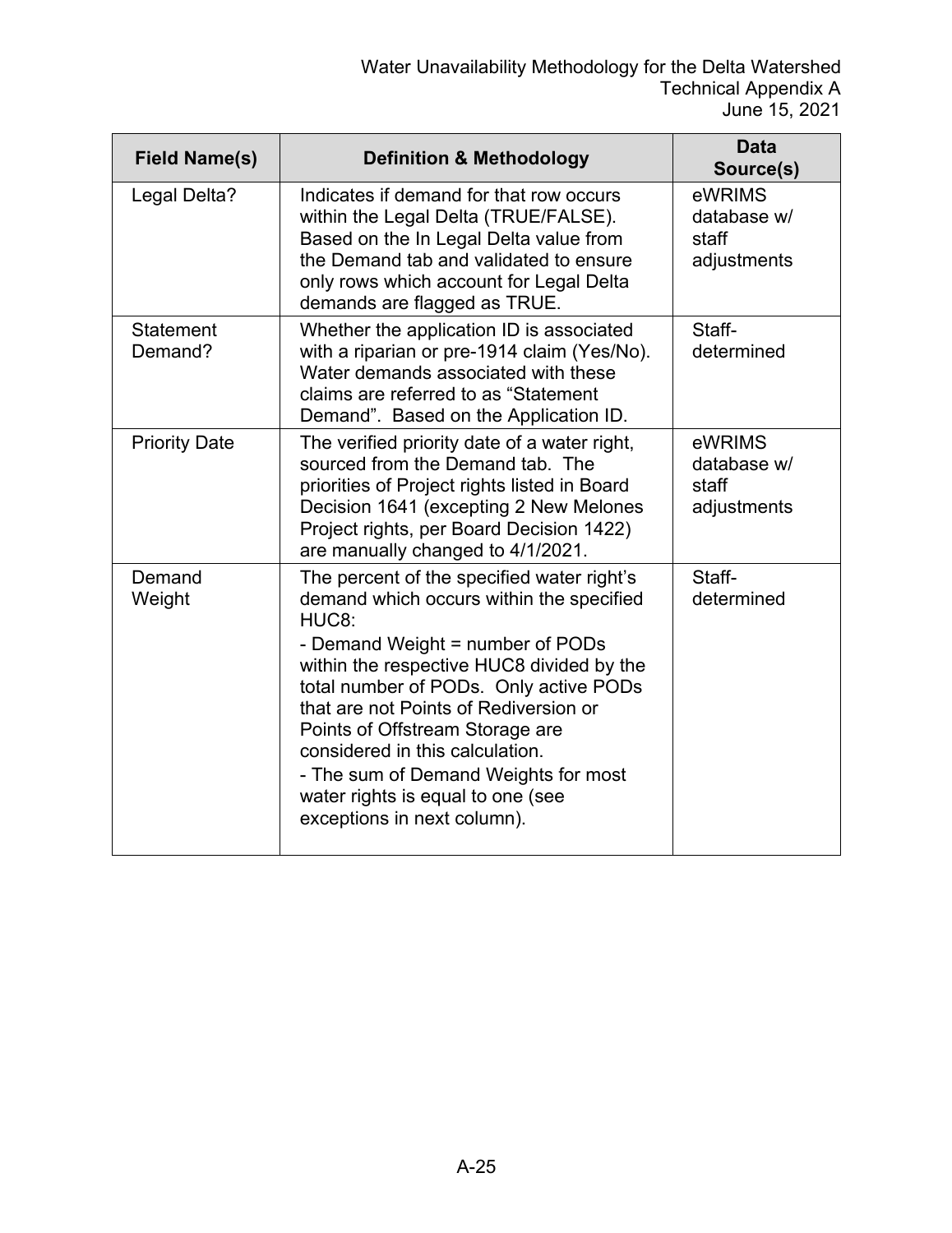| <b>Field Name(s)</b>         | <b>Definition &amp; Methodology</b>                                                                                                                                                                                                                                                                                                                                                                                                                                                                                                                                                                                                                                                              | <b>Data</b><br>Source(s) |
|------------------------------|--------------------------------------------------------------------------------------------------------------------------------------------------------------------------------------------------------------------------------------------------------------------------------------------------------------------------------------------------------------------------------------------------------------------------------------------------------------------------------------------------------------------------------------------------------------------------------------------------------------------------------------------------------------------------------------------------|--------------------------|
| Demand<br>Comment            | Additional detail about the Demand<br>Weight or other aspects of the demand:<br>- Has POD(s) outside Delta watershed:<br>The water right has one or more<br>associated PODs which divert from<br>streams outside the Delta watershed (sum<br>of Demands Weights is less than one).<br>- Inactive: The POD in the specified HUC8<br>is not actively used (Demand Weight is<br>zero).<br>- Point of Rediversion/Offstream Storage:<br>The POD does not divert natural flow<br>(Demand Weight is zero).<br>- Project: The water right is listed in Board<br>Decision 1641, so its Priority Date is set to<br>4/1/2021. Also indicates actual water right<br>Priority Date, sourced from Demand tab. | Staff-<br>determined     |
| January-<br>December<br>2018 | Monthly demands of the specified water<br>right within the specified HUC8, calculated<br>as follows:<br>(Application ID Demand for month of<br>2018, sourced from Demand tab) *<br>(Demand Factor for subwatershed and<br>month, sourced from Supply Adjust tab) *<br>(Demand Weight)                                                                                                                                                                                                                                                                                                                                                                                                            | Calculated               |
| January-<br>December<br>2019 | Monthly demands of the specified water<br>right within the specified HUC8, calculated<br>as follows:<br>(Application ID Demand for month of<br>2019, sourced from Demand tab) *<br>(Demand Factor for subwatershed and<br>month, sourced from Supply Adjust tab) *<br>(Demand Weight)                                                                                                                                                                                                                                                                                                                                                                                                            | Calculated               |

#### **Headwater Reductions**

This tab compiles supply and demand data from each subwatershed in the Delta watershed and: 1) reduces any demands that cannot be met in headwater subwatersheds so that they are not reflected in the watershed-wide analysis, and 2) removes both supply and demand for any headwater subwatersheds considered to be disconnected from the Delta watershed because supplies are insufficient to meet all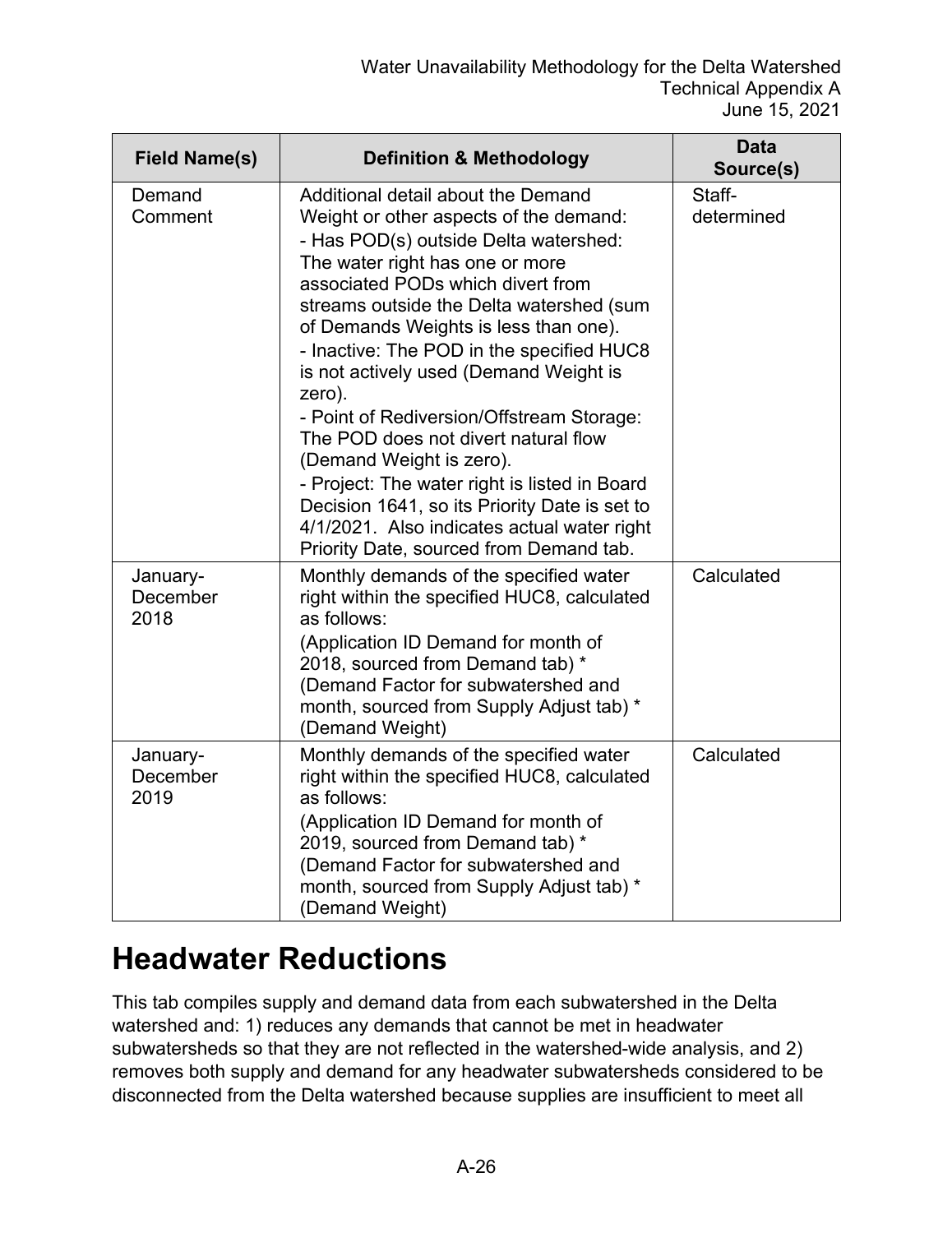senior demands. Supply data is sourced from the Supply Forecast tab of the spreadsheet, while demand data is sourced from the Demand Separated tab of the spreadsheet.

| <b>Field Name(s)</b>                                                         | <b>Definition &amp; Methodology</b>                                                                                                                                                                                                                                                                                                                                                                                                                   | <b>Data</b><br>Source(s)    |
|------------------------------------------------------------------------------|-------------------------------------------------------------------------------------------------------------------------------------------------------------------------------------------------------------------------------------------------------------------------------------------------------------------------------------------------------------------------------------------------------------------------------------------------------|-----------------------------|
| Subwatershed                                                                 | Smallest area over which water availability<br>is determined, based on one or more<br>HUC8s. Sourced from the Demand<br>Separated tab.                                                                                                                                                                                                                                                                                                                | Staff-<br>determined        |
| Subwatershed<br><b>Type</b>                                                  | Subwatersheds are categorized as either<br>"headwater" or "lower" for the purpose of<br>this analysis:<br>- A headwater subwatershed contains<br>water demands which can only be met by<br>water supplies within the subwatershed<br>(i.e., there are no tributaries flowing into<br>the subwatershed).<br>- A lower subwatershed can receive water<br>supplies from outside its boundaries (i.e.,<br>it is located downstream of the<br>headwaters). | Staff-<br>determined        |
| Watershed                                                                    | The two primary river systems in the<br>Delta: Sacramento and San Joaquin.                                                                                                                                                                                                                                                                                                                                                                            | <b>USGS WBD</b>             |
| Concatenate                                                                  | Combined text of Subwatershed,<br>Watershed, and Month, separated by " ".                                                                                                                                                                                                                                                                                                                                                                             |                             |
| MonthNum and<br><b>Months</b>                                                | The calendar year month (either number<br>or three-letter abbreviation) of the<br>respective water supply and demand.                                                                                                                                                                                                                                                                                                                                 |                             |
| <b>Statement</b><br>Demand (for<br>both 2018 and<br>2019 Demand<br>datasets) | The sum of demand for all Statements for<br>the respective subwatershed, month, and<br>demand year, excluding demands in the<br>Legal Delta. Sourced from the Demand<br>Separated tab.                                                                                                                                                                                                                                                                | RMS w/ staff<br>adjustments |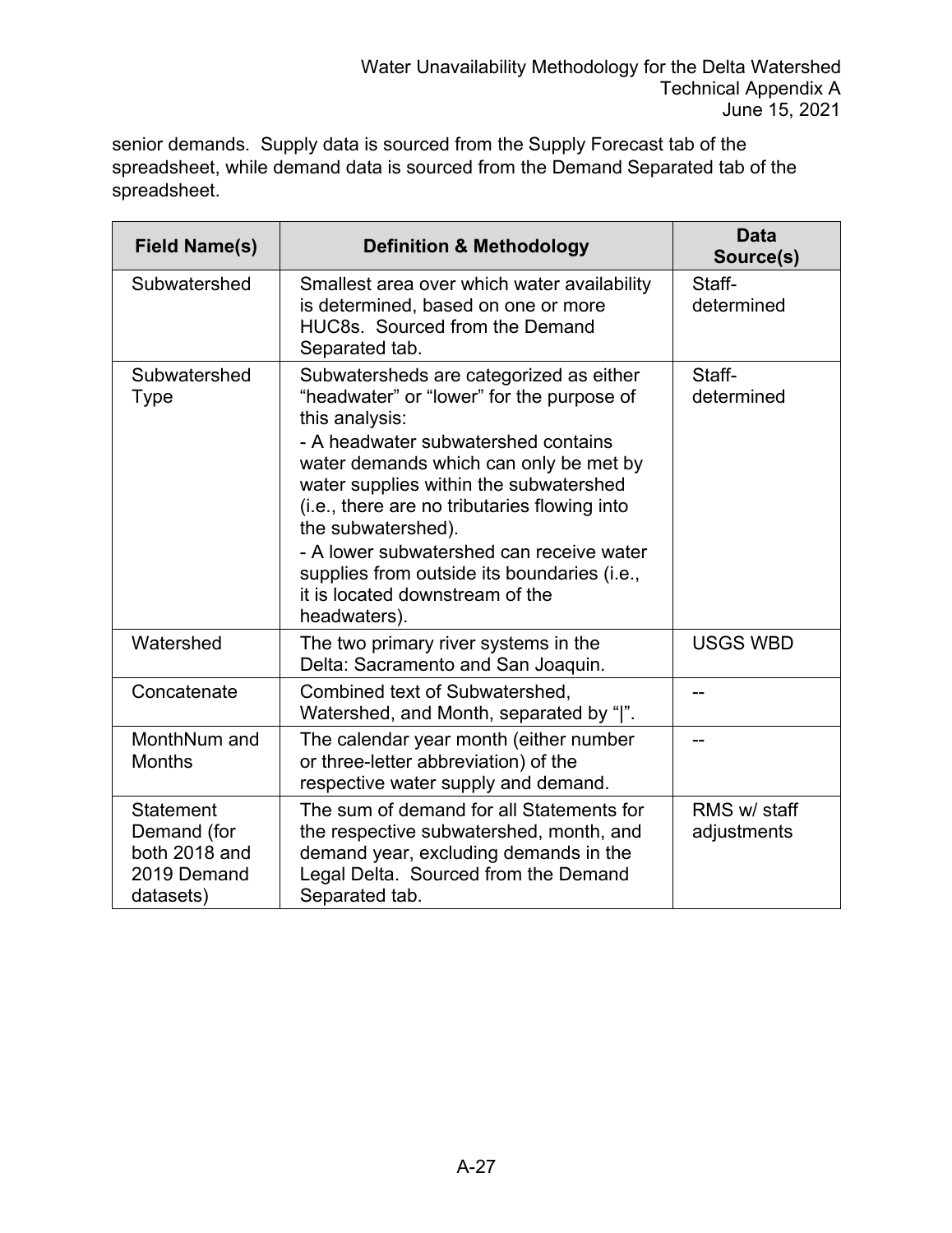| <b>Field Name(s)</b>                                                                                                                                              | <b>Definition &amp; Methodology</b>                                                                                                                                                                                                                               | <b>Data</b><br>Source(s)                  |
|-------------------------------------------------------------------------------------------------------------------------------------------------------------------|-------------------------------------------------------------------------------------------------------------------------------------------------------------------------------------------------------------------------------------------------------------------|-------------------------------------------|
| 1914-1919,<br>1920s, 1930s,<br>1940s, 1950s,<br>1960s, 1970s,<br>1980s, 1990s,<br>2000s, and<br>2010s Demand<br>(for both 2018<br>and 2019<br>Demand<br>datasets) | The sum of demand for all Post-1914<br>Appropriative rights with a priority date<br>within the specified decade for the<br>respective subwatershed, month, and<br>demand year, excluding demands in the<br>Legal Delta. Sourced from the Demand<br>Separated tab. | RMS w/ staff<br>adjustments               |
| Project<br>Demand (for<br>both 2018 and<br>2019 Demand<br>datasets)                                                                                               | The sum of demand for all Project water<br>rights which export water outside the Delta<br>watershed for the respective<br>subwatershed, month, and demand year,<br>excluding demands in the Legal Delta.<br>Sourced from the Demand Separated tab.                | RMS w/ staff<br>adjustments               |
| Supply<br>Forecast 10%<br>Exceedance                                                                                                                              | Supply for the respective subwatershed<br>and month. For past months, the actual<br>value from the Supply Past Monthly tab is<br>shown. For future months, the forecasted<br>supply with a 10% exceedance probability<br>from the Supply Forecast tab is shown.   | CDEC, B-120,<br>CNRFC, staff<br>estimates |
| Supply<br>Forecast 50%<br>Exceedance                                                                                                                              | Supply for the respective subwatershed<br>and month. For past months, the actual<br>value from the Supply Past Monthly tab is<br>shown. For future months, the forecasted<br>supply with a 50% exceedance probability<br>from the Supply Forecast tab is shown.   | CDEC, B-120,<br>CNRFC, staff<br>estimates |
| Supply<br>Forecast 90%<br>Exceedance                                                                                                                              | Supply for the respective subwatershed<br>and month. For past months, the actual<br>value from the Supply Past Monthly tab is<br>shown. For future months, the forecasted<br>supply with a 90% exceedance probability<br>from the Supply Forecast tab is shown.   | CDEC, B-120,<br>CNRFC, staff<br>estimates |
| Supply<br>Forecast 99%<br>Exceedance                                                                                                                              | Supply for the respective subwatershed<br>and month. For past months, the actual<br>value from the Supply Past Monthly tab is<br>shown. For future months, the forecasted<br>supply with a 99% exceedance probability<br>from the Supply Forecast tab is shown.   | CDEC, B-120,<br>CNRFC, staff<br>estimates |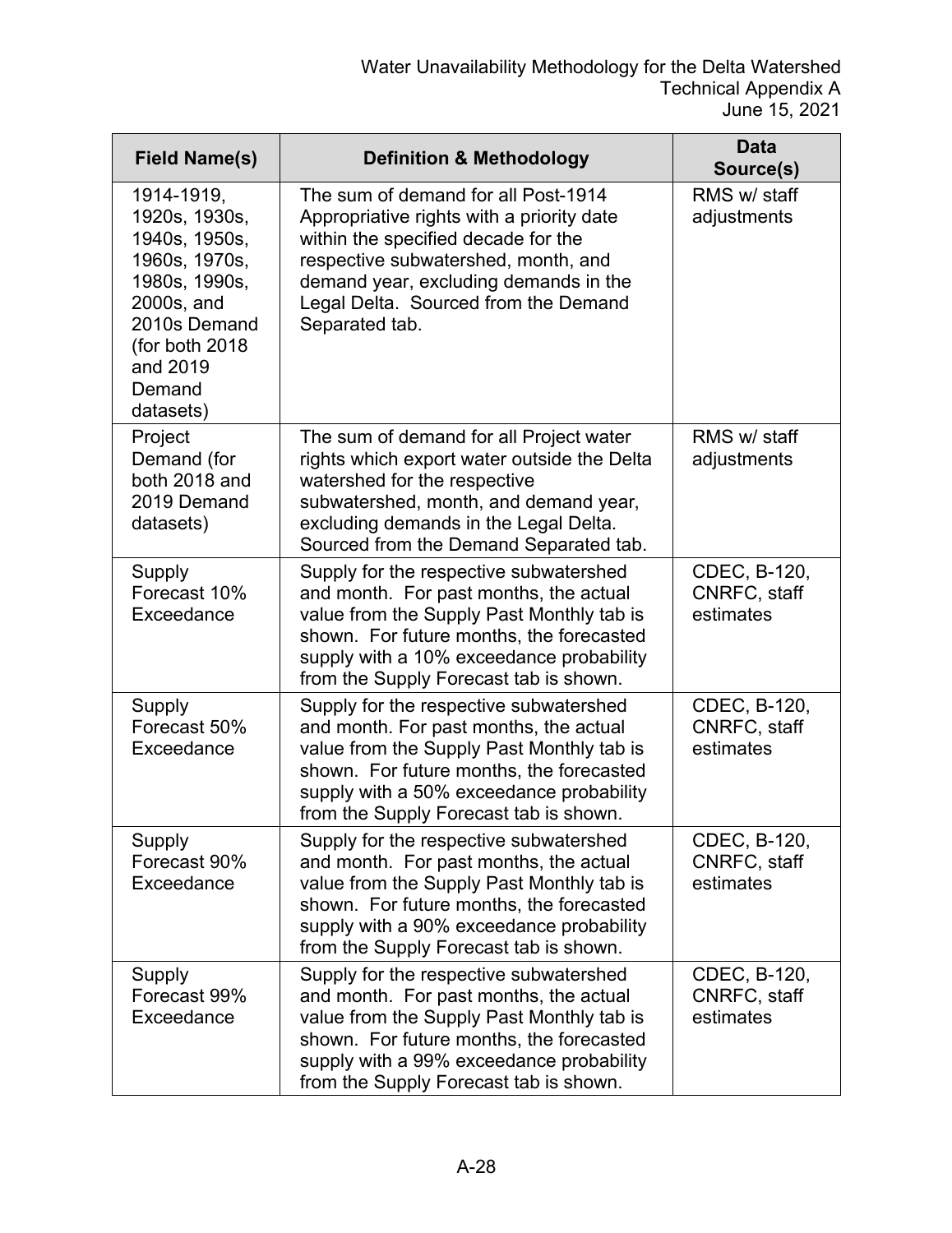| <b>Field Name(s)</b>                                                                           | <b>Definition &amp; Methodology</b>                                                                                                                                                                                                                                                                                                                                                                           | <b>Data</b><br>Source(s) |
|------------------------------------------------------------------------------------------------|---------------------------------------------------------------------------------------------------------------------------------------------------------------------------------------------------------------------------------------------------------------------------------------------------------------------------------------------------------------------------------------------------------------|--------------------------|
| Discontinuity?<br>(2018 Demand,<br>90%<br>Exceedance<br>Supply)                                | Whether a given headwater subwatershed<br>is considered disconnected from the Delta<br>watershed in a given month (Yes/No). A<br>headwater subwatershed is considered<br>disconnected when the supply is<br>insufficient to meet all senior water right<br>demands, based on Supply Forecast 90%<br><b>Exceedance and 2018 Statement Demand</b><br>values.                                                    | Staff-<br>determined     |
| 2018 Total<br>Demand                                                                           | The sum of 2018 Statement and all Post-<br>1914 Appropriative Demand values,<br>including Project Demand, for the<br>respective subwatershed and month.                                                                                                                                                                                                                                                       | Calculated               |
| 2018 Reduced<br>Demand for<br>Discontinuity &<br>Unmet<br>Demand (90%<br>Exceedance<br>Supply) | 2018 demands for the respective<br>subwatershed and month, eliminating any<br>demand which cannot physically be met<br>by available supply:<br>- In headwater subwatersheds, the lesser<br>of 2018 Total Demand or 90% Supply<br>Forecast 90% Exceedance.<br>- In disconnected headwater<br>subwatersheds, equal to zero.<br>- In lower subwatersheds, the 2018 Total<br>Demand (no reduction due to supply). | Calculated               |
| Discontinuity?<br>(2019 Demand,<br>90%<br>Exceedance<br>Supply)                                | Whether a given headwater subwatershed<br>is considered disconnected from the Delta<br>watershed in a given month (Yes/No). A<br>headwater subwatershed is considered<br>disconnected when the supply is<br>insufficient to meet all senior water right<br>demands, based on Supply Forecast 90%<br>Exceedance and 2019 Statement Demand<br>values.                                                           | Staff-<br>determined     |
| 2019 Total<br>Demand                                                                           | The sum of 2019 Statement and all Post-<br>1914 Appropriative Demand values,<br>including Project Demand, for the<br>respective subwatershed and month.                                                                                                                                                                                                                                                       | Calculated               |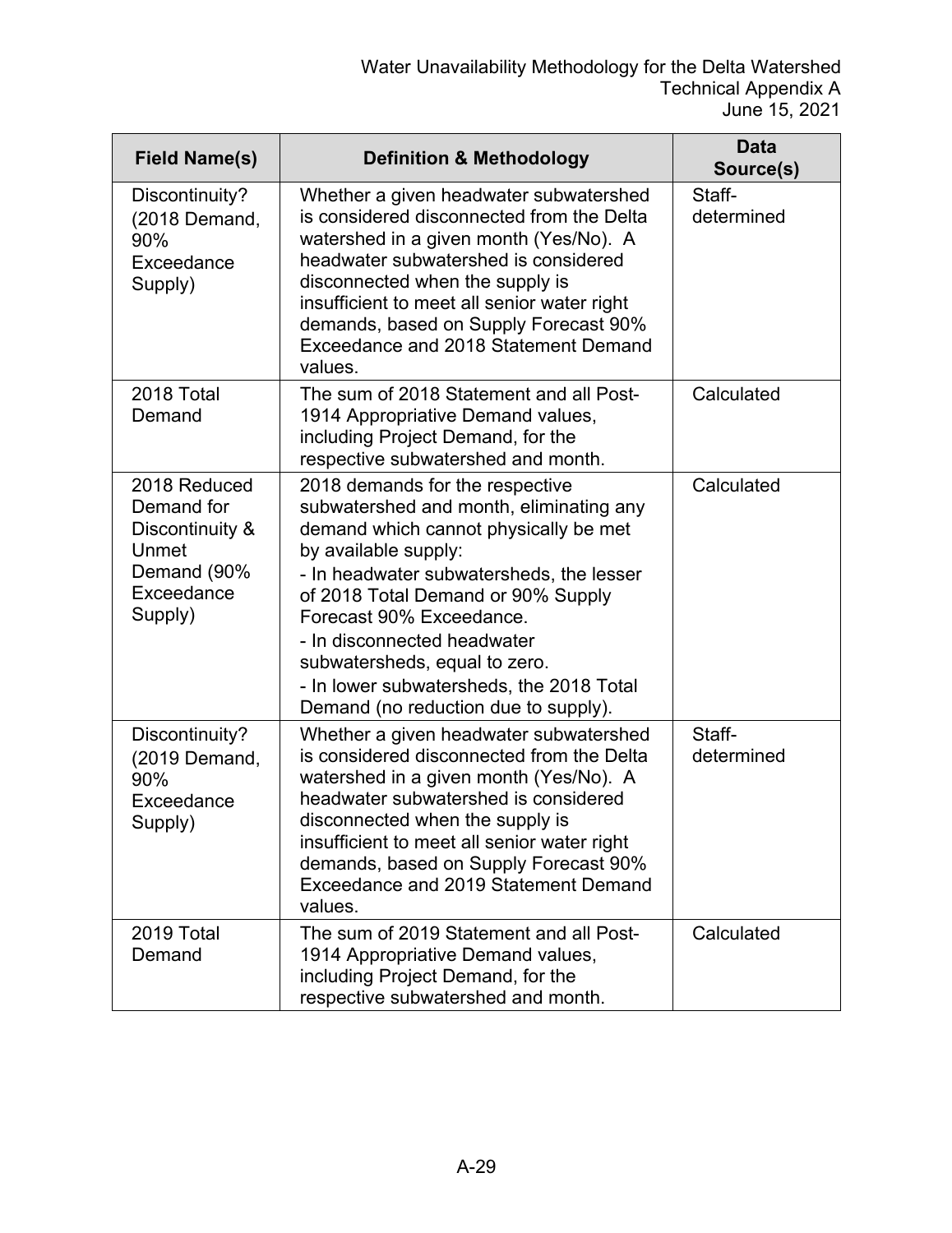| <b>Field Name(s)</b>                                                                                                         | <b>Definition &amp; Methodology</b>                                                                                                                                                                                                                                                                                                                                                                           | <b>Data</b><br>Source(s)            |
|------------------------------------------------------------------------------------------------------------------------------|---------------------------------------------------------------------------------------------------------------------------------------------------------------------------------------------------------------------------------------------------------------------------------------------------------------------------------------------------------------------------------------------------------------|-------------------------------------|
| 2019 Reduced<br>Demand for<br>Discontinuity &<br>Unmet<br>Demand (90%<br>Exceedance<br>Supply)                               | 2019 demands for the respective<br>subwatershed and month, eliminating any<br>demand which cannot physically be met<br>by available supply:<br>- In headwater subwatersheds, the lesser<br>of 2019 Total Demand or 90% Supply<br>Forecast 90% Exceedance.<br>- In disconnected headwater<br>subwatersheds, equal to zero.<br>- In lower subwatersheds, the 2019 Total<br>Demand (no reduction due to supply). | Calculated                          |
| Supply<br>Forecast 90%<br>Exceedance<br>with Headwater<br>Abandoned<br><b>Flow</b><br>Replacement                            | Supply for the respective subwatershed<br>and month which contributes to the Delta<br>watershed. The greater of either the<br>Supply Forecast 90% Exceedance value<br>or the abandoned flow for the respective<br>subwatershed and month (sourced from<br>the Supply Adjust tab, converted to acre-<br>feet per month).                                                                                       | B-120,<br>CNRFC, staff<br>estimates |
| 2018 Reduced<br>Supply for<br><b>Discontinuity</b><br>(90%<br>Exceedance<br>with<br>Abandoned<br><b>Flow</b><br>Replacement) | When discontinuity is found for the<br>respective subwatershed and month<br>based on 2018 demand data (i.e.,<br>Discontinuity? $2018 = Yes$ ), both supply<br>and demand are removed from the<br>watershed-wide analysis. This column<br>sets supplies for disconnected headwater<br>subwatersheds to zero.                                                                                                   | Calculated                          |
| 2019 Reduced<br>Supply for<br><b>Discontinuity</b><br>(90%<br>Exceedance<br>with<br>Abandoned<br><b>Flow</b><br>Replacement) | When discontinuity is found for the<br>respective subwatershed and month<br>based on 2019 demand data (i.e.,<br>Discontinuity? $2019 = Yes$ ), both supply<br>and demand are removed from the<br>watershed-wide analysis. This column<br>sets supplies for disconnected headwater<br>subwatersheds to zero.                                                                                                   | Calculated                          |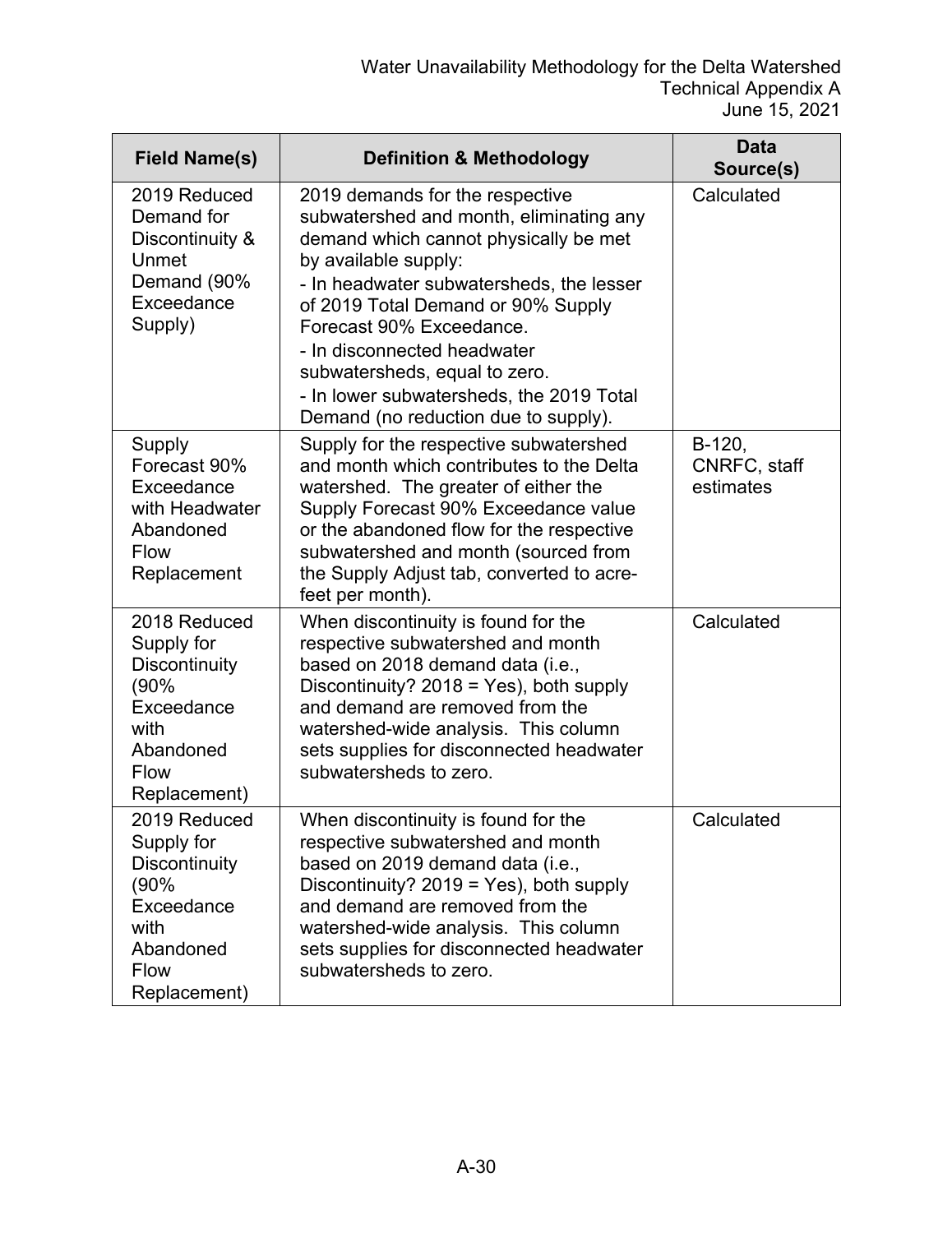### **Subwatershed Viz**

This tab compiles supply and demand data from each subwatershed in the Delta watershed to generate the interactive Headwater Subwatershed Analysis visualization at:

[https://www.waterboards.ca.gov/waterrights/water\\_issues/programs/drought/drought\\_to](https://www.waterboards.ca.gov/waterrights/water_issues/programs/drought/drought_tools_methods/delta_method.html) [ols\\_methods/delta\\_method.html](https://www.waterboards.ca.gov/waterrights/water_issues/programs/drought/drought_tools_methods/delta_method.html)

| <b>Field Name(s)</b>   | <b>Definition &amp; Methodology</b>                                                                                                                                                                                                                                                                                                                                                                                                                      | Data Source(s)   |
|------------------------|----------------------------------------------------------------------------------------------------------------------------------------------------------------------------------------------------------------------------------------------------------------------------------------------------------------------------------------------------------------------------------------------------------------------------------------------------------|------------------|
| Subwatershed           | Smallest area over which water<br>availability is determined, based on<br>one or more HUC8s. Sourced from the<br>Demand Separated tab.                                                                                                                                                                                                                                                                                                                   | Staff-determined |
| Subwatershed<br>Type   | Subwatersheds are categorized as<br>either "headwater" or "lower" for the<br>purpose of this analysis:<br>- A headwater subwatershed contains<br>water demands which can only be met<br>by water supplies within the<br>subwatershed (i.e., there are no<br>tributaries flowing into the<br>subwatershed).<br>- A lower subwatershed can receive<br>water supplies from outside its<br>boundaries (i.e., it is located<br>downstream of the headwaters). | Staff-determined |
| Watershed              | The two primary river systems in the<br>Delta: Sacramento and San Joaquin.                                                                                                                                                                                                                                                                                                                                                                               | <b>USGS WBD</b>  |
| MonthNum<br>and Months | The calendar year month (either<br>number or three-letter abbreviation) of<br>the respective water supply and<br>demand.                                                                                                                                                                                                                                                                                                                                 |                  |
| Discontinuity?         | Whether a given headwater<br>subwatershed is considered<br>disconnected from the Delta watershed<br>in a given month based on a given year<br>of demand data (Yes/No). Sourced<br>from the "Discontinuity?" column in the<br><b>Headwater Reductions tab.</b>                                                                                                                                                                                            | Staff-determined |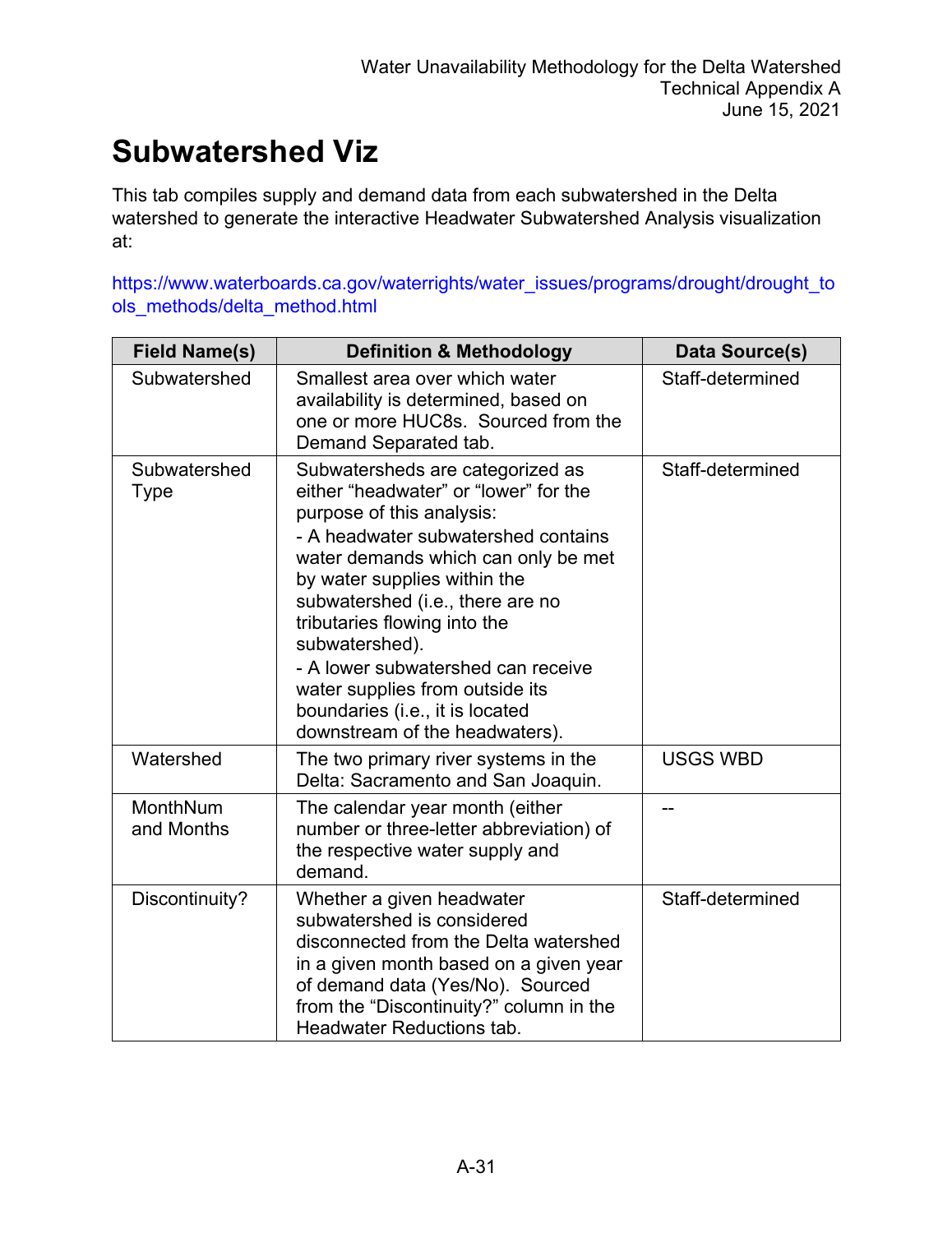| <b>Field Name(s)</b>                                              | <b>Definition &amp; Methodology</b>                                                                                                                                                                                                                                                                                                                               | Data Source(s)                 |
|-------------------------------------------------------------------|-------------------------------------------------------------------------------------------------------------------------------------------------------------------------------------------------------------------------------------------------------------------------------------------------------------------------------------------------------------------|--------------------------------|
| Demand Type                                                       | Demand category, based on water<br>right priority. Statement Demand<br>refers to demand by riparian and pre-<br>1914 claims. Appropriative demands<br>are largely separated by priority<br>decade, except for demand by the<br>Central Valley Project and the State<br>Water Project (Project Demand).                                                            | eWRIMS w/ staff<br>adjustments |
| <b>Demand Year</b>                                                | Calendar year on which demand data<br>is based (2018 or 2019).                                                                                                                                                                                                                                                                                                    | <b>RMS</b>                     |
| Demand                                                            | Monthly total demand for the<br>respective subwatershed, month,<br>demand year, and Demand Type, prior<br>to the elimination of unmet headwater<br>demand and demand in disconnected<br>subwatersheds. Sourced from the<br>Demand columns in the Headwater<br>Reductions tab.                                                                                     | RMS w/ staff<br>adjustments    |
| Cumulative<br>Demand for<br>Subwatershed<br>& Month               | Total cumulative demand for the<br>respective subwatershed, month, and<br>demand year. Added from most senior<br>to most junior rights.                                                                                                                                                                                                                           | Calculated                     |
| <b>Demand After</b><br>Reduction<br>(90%<br>Exceedance<br>Supply) | Monthly demand for the respective<br>subwatershed, month, and demand<br>year, after unmet headwater demand<br>and demand in disconnected<br>subwatersheds are removed. If<br><b>Cumulative Demand exceeds the</b><br>available supply, the remaining supply<br>is credited towards the last added<br>(senior) demand type and later (junior)<br>demands are zero. | Calculated                     |
| <b>Supply After</b><br>Reduction<br>(90%<br>Exceedance<br>Supply) | Monthly supply for the respective<br>subwatershed and month (past months<br>from the Supply Past Monthly tab,<br>future months from the Supply<br>Forecast tab). Set to zero if<br>Discontinuity?=Yes.                                                                                                                                                            | Calculated                     |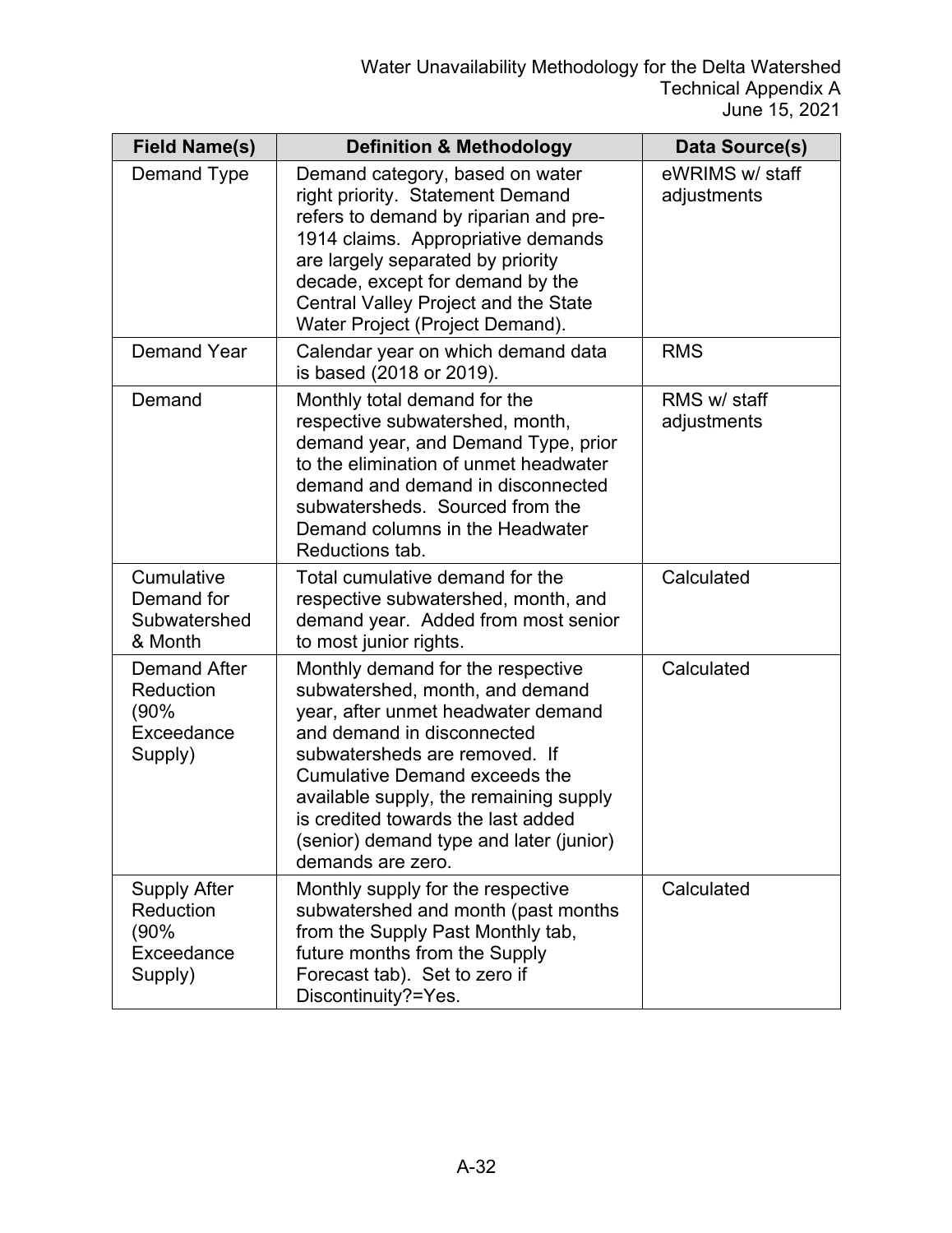| <b>Field Name(s)</b>                                                                                  | <b>Definition &amp; Methodology</b>                                                                                                                                                                                                                                                                     | Data Source(s)                            |
|-------------------------------------------------------------------------------------------------------|---------------------------------------------------------------------------------------------------------------------------------------------------------------------------------------------------------------------------------------------------------------------------------------------------------|-------------------------------------------|
| 2021 Supply<br>10%<br>Exceedance                                                                      | Supply for the respective<br>subwatershed and month. For past<br>months, the actual value from the<br>Supply Past Monthly tab is shown. For<br>future months, the forecasted supply<br>with a 10% exceedance probability<br>from the Supply Forecast tab is shown.                                      | CDEC, B-120,<br>CNRFC, staff<br>estimates |
| 2021 Supply<br>50%<br>Exceedance                                                                      | Supply for the respective<br>subwatershed and month. For past<br>months, the actual value from the<br>Supply Past Monthly tab is shown. For<br>future months, the forecasted supply<br>with a 50% exceedance probability<br>from the Supply Forecast tab is shown.                                      | CDEC, B-120,<br>CNRFC, staff<br>estimates |
| 2021 Supply<br>90%<br>Exceedance                                                                      | Supply for the respective<br>subwatershed and month. For past<br>months, the actual value from the<br>Supply Past Monthly tab is shown. For<br>future months, the forecasted supply<br>with a 90% exceedance probability<br>from the Supply Forecast tab is shown.                                      | CDEC, B-120,<br>CNRFC, staff<br>estimates |
| 2021 Supply<br>99%<br>Exceedance                                                                      | Supply for the respective<br>subwatershed and month. For past<br>months, the actual value from the<br>Supply Past Monthly tab is shown. For<br>future months, the forecasted supply<br>with a 99% exceedance probability<br>from the Supply Forecast tab is shown.                                      | CDEC, B-120,<br>CNRFC, staff<br>estimates |
| Watershed<br>Supply<br>Summary<br>Table<br>(Watershed,<br>MonthNum,<br>Month, Supply<br>Type, Supply) | Monthly supply statistics for the<br>Sacramento River and San Joaquin<br>River watersheds. Sourced from the<br><b>Supply Past Monthly and Supply</b><br>Forecast tabs to compare median<br>hydrologic conditions of past wet years<br>and critically dry years to 90%<br>exceedance forecasts for 2021. | CDEC, B-120,<br>CNRFC, staff<br>estimates |

### **Watershed Viz**

This tab compiles supply and demand data used to assess water unavailability at the watershed level. Formulas in this tab: 1) remove any demands that cannot be met in headwater subwatersheds, 2) remove both supply and demand for any disconnected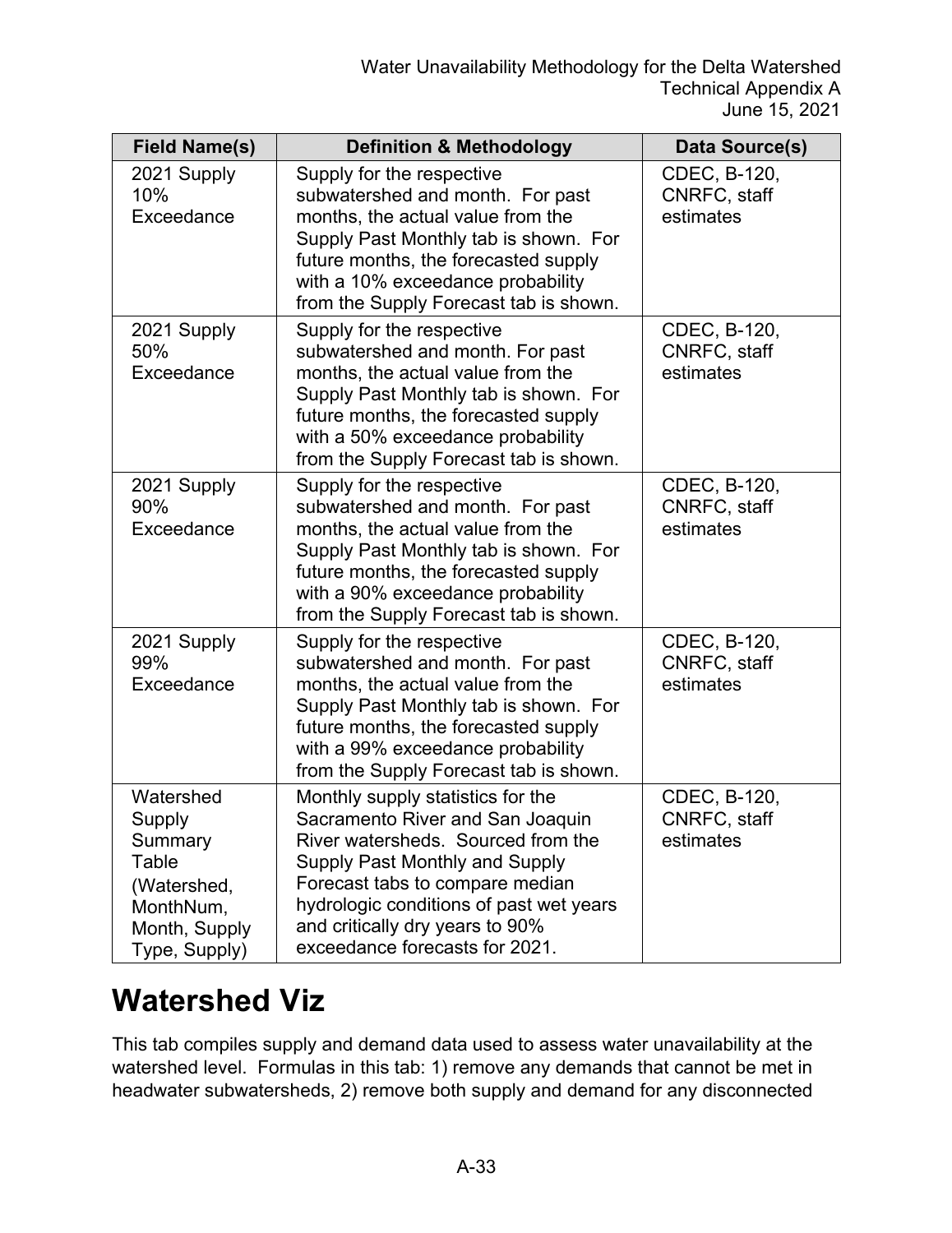headwater subwatersheds, and 3) distribute demand within the Legal Delta between the Sacramento River and the San Joaquin River watersheds before producing final supply and demand values that populate the interactive Watershed Analysis visualization at:

#### [https://www.waterboards.ca.gov/waterrights/water\\_issues/programs/drought/drought\\_to](https://www.waterboards.ca.gov/waterrights/water_issues/programs/drought/drought_tools_methods/delta_method.html) [ols\\_methods/delta\\_method.html](https://www.waterboards.ca.gov/waterrights/water_issues/programs/drought/drought_tools_methods/delta_method.html)

| <b>Field Name(s)</b>             | <b>Definition &amp; Methodology</b>                                                                                                                                                                                                                                                                                                                                                                                                                                                                                           | Data Source(s)                    |
|----------------------------------|-------------------------------------------------------------------------------------------------------------------------------------------------------------------------------------------------------------------------------------------------------------------------------------------------------------------------------------------------------------------------------------------------------------------------------------------------------------------------------------------------------------------------------|-----------------------------------|
| Watershed                        | The two primary river systems in the<br>Delta: Sacramento and San Joaquin.                                                                                                                                                                                                                                                                                                                                                                                                                                                    | <b>USGS WBD</b>                   |
| Month                            | The calendar year month of the respective<br>water supply and demand.                                                                                                                                                                                                                                                                                                                                                                                                                                                         | --                                |
| <b>Supply Ratio</b>              | The percent of supply that the respective<br>watershed (Sacramento River or San<br>Joaquin River) contributes to the Delta<br>watershed in the respective month. Based<br>on 90% exceedance supply forecasts,<br>including the greater of FNF or<br>subwatershed abandoned flow, and<br>calculated after supplies from<br>disconnected subwatersheds are removed<br>based on demands in the respective year.<br>Sourced from the 2018 and 2019<br>Reduced Supply for Discontinuity columns<br>in the Headwater Reduction tab. | Calculated                        |
| <b>Demand Type</b>               | Demand category, based on water right<br>priority. Statement Demand refers to<br>demand by riparian and pre-1914 claims.<br>Appropriative demands are largely<br>separated by priority decade, except for<br>demand by the Central Valley Project and<br>the State Water Project (Project Demand).                                                                                                                                                                                                                            | eWRIMS w/<br>staff<br>adjustments |
| <b>Demand Year</b>               | Calendar year on which demand data is<br>based (2018 or 2019).                                                                                                                                                                                                                                                                                                                                                                                                                                                                | <b>RMS</b>                        |
| Headwater<br>Demand<br>Reduction | The amount of demand removed from the<br>watershed-wide analysis due to reduction<br>of demands that cannot be met by<br>supplies in headwater subwatersheds.<br>Sourced from the Subwatershed Viz tab:<br>Headwater Demand Reduction = Demand<br>column - Demand after Reduction                                                                                                                                                                                                                                             | Calculated                        |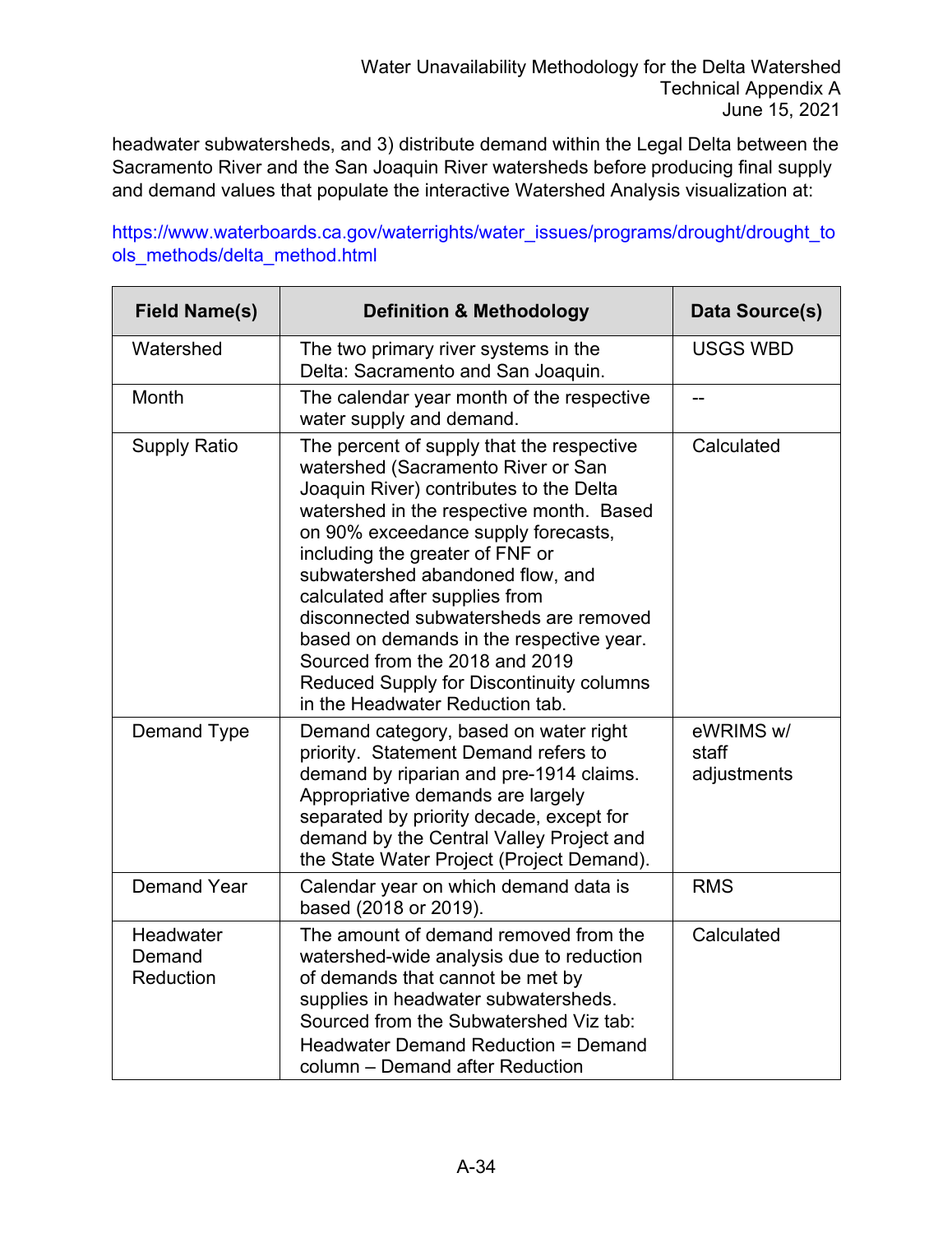| <b>Field Name(s)</b>                                  | <b>Definition &amp; Methodology</b>                                                                                                                                                                                                                                                                                                                                                                                                                                                                                                                                                                                                                                                                                                                                                                                                                                               | Data Source(s)                    |
|-------------------------------------------------------|-----------------------------------------------------------------------------------------------------------------------------------------------------------------------------------------------------------------------------------------------------------------------------------------------------------------------------------------------------------------------------------------------------------------------------------------------------------------------------------------------------------------------------------------------------------------------------------------------------------------------------------------------------------------------------------------------------------------------------------------------------------------------------------------------------------------------------------------------------------------------------------|-----------------------------------|
| Demand w/o<br>Legal Delta<br>(Headwater<br>Reduced)   | Total demand for the respective<br>watershed, month, and demand year,<br>excluding demand in the Legal Delta.<br>Sourced from the Demand Separated tab:<br>Demand w/o Legal Delta (Headwater<br>$Reduced$ ) = total watershed demand $-$<br>demand from PODs in the Legal Delta<br>(Legal Delta=TRUE) - Headwater<br><b>Demand Reduction</b>                                                                                                                                                                                                                                                                                                                                                                                                                                                                                                                                      | Calculated                        |
| Legal Delta<br>Demand                                 | Demand for PODs within the Legal Delta<br>for the respective month and demand<br>type. Sourced from the Demand<br>Separated tab.                                                                                                                                                                                                                                                                                                                                                                                                                                                                                                                                                                                                                                                                                                                                                  | eWRIMS w/<br>staff<br>adjustments |
| <b>Prorated Legal</b><br>Delta Demand<br>by Watershed | Demand for PODs within the Legal Delta<br>for the respective watershed, month, and<br>demand type. Legal Delta demands are<br>distributed between the Sacramento River<br>and San Joaquin River watersheds based<br>on the percent of supply that each<br>contributes in a given month (based on<br>the 90% exceedance supply forecast,<br>accounting for supply reductions due to<br>disconnection and the replacement of<br>abandoned instream flows in excess of<br>subwatershed FNF):<br>Prorated Legal Delta Demand by<br>Watershed = Supply Ratio * Legal Delta<br>Demand<br>In other words, if the Sacramento River<br>watershed constitutes 80% of Delta<br>watershed supply in a given month, then<br>80% of Legal Delta demand is charged<br>against the Sacramento River watershed<br>supply for that month and 20% is charged<br>against San Joaquin River watershed. | Calculated                        |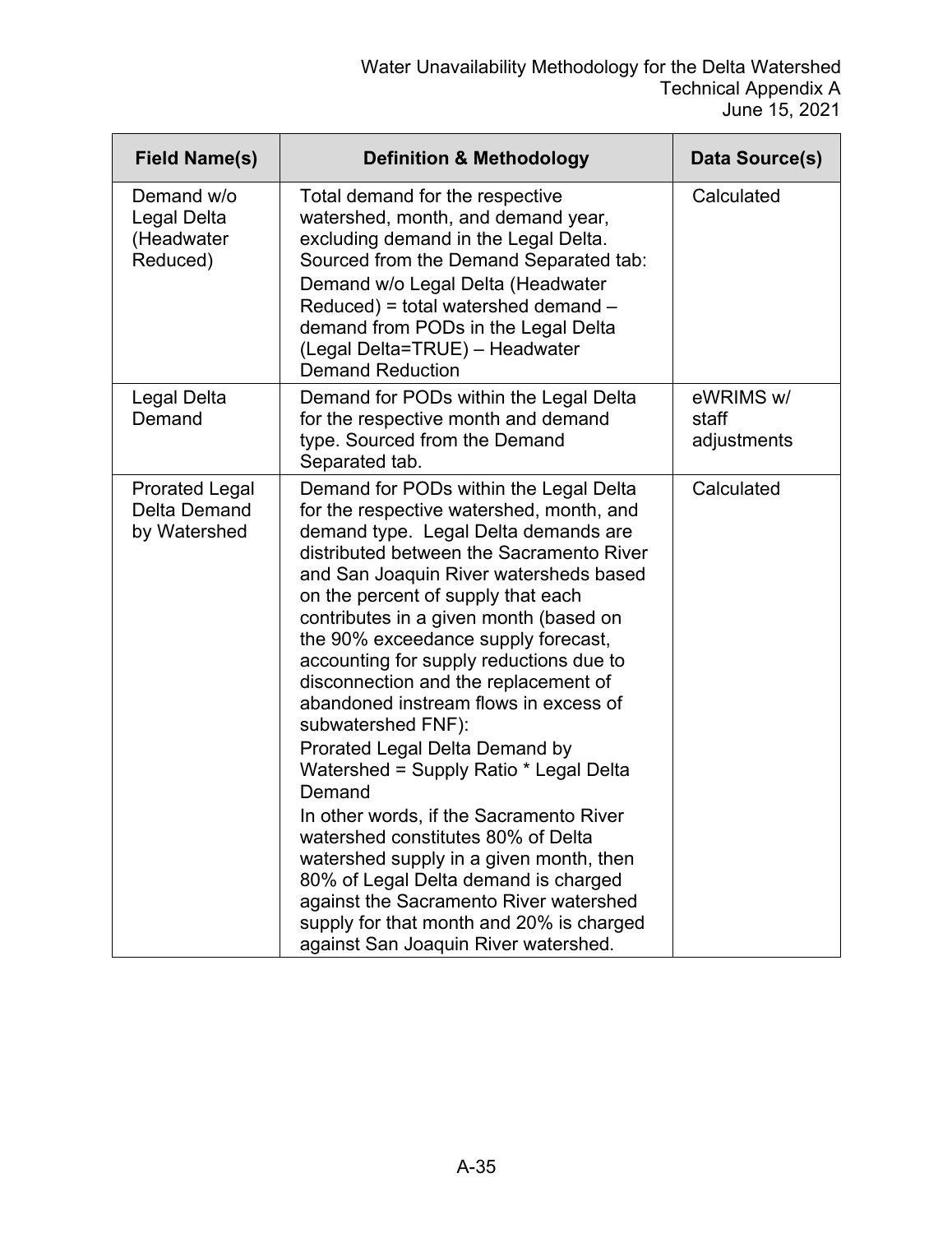| <b>Field Name(s)</b>         | <b>Definition &amp; Methodology</b>                                                                                                                                                                                                                                             | Data Source(s) |
|------------------------------|---------------------------------------------------------------------------------------------------------------------------------------------------------------------------------------------------------------------------------------------------------------------------------|----------------|
| Total<br>Watershed<br>Demand | Total demand for the respective<br>watershed, month, and demand year after<br>Legal Delta demand has been distributed<br>between the two watersheds:<br>Total Watershed Demand = Demand w/o<br>Legal Delta (Headwater Reduced) +<br>Prorated Legal Delta Demand by<br>Watershed | Calculated     |
| Total<br>Watershed<br>Supply | Total supply for the respective watershed<br>and month after excluding supply from<br>disconnected subwatersheds. Sourced<br>from the 2018 and 2019 Reduced Supply<br>for Discontinuity columns in the<br><b>Headwater Reduction tab.</b>                                       | Calculated     |

#### **Analysis Headwaters**

This tab contains a tabular version of the water supply and demand visualizations for 14 headwater subwatersheds in the Delta watershed. In each, past and forecasted supplies are used to determine water availability for each water right in order of priority date. Rights which are not expected to have water available to meet their demands due to limited local supplies are flagged for the receipt of a notice of water unavailability, and these unmet demands are excluded from the Watershed Analysis (see next section). If the Headwaters Analysis indicates that any Statements of Diversion and Use (senior demands) would face water unavailability, all supplies and demands from that subwatershed are excluded from its respective Watershed Analysis. In other words, these streams are assumed to not have connectivity to the Delta watershed due to senior demands exceeding all available water supplies.

This analysis is set-up for each headwater subwatershed as follows:

- 1. The water rights listed in the Demand Separated tab of the spreadsheet are grouped by subwatershed.
- 2. Any rights located in the Legal Delta are excluded (this only occurs in the furthest downstream reaches of the Putah Creek, Stanislaus River, Calaveras River, and Cosumnes River headwater subwatersheds). Water availability for these rights is only analyzed in the Watershed Analysis, as they are assumed to have access to water from both the Sacramento and San Joaquin Rivers and not be limited by local supplies.
- 3. Any duplicate rights within each subwatershed are merged (this only occurs in the Sacramento River above Bend and Upper American River headwater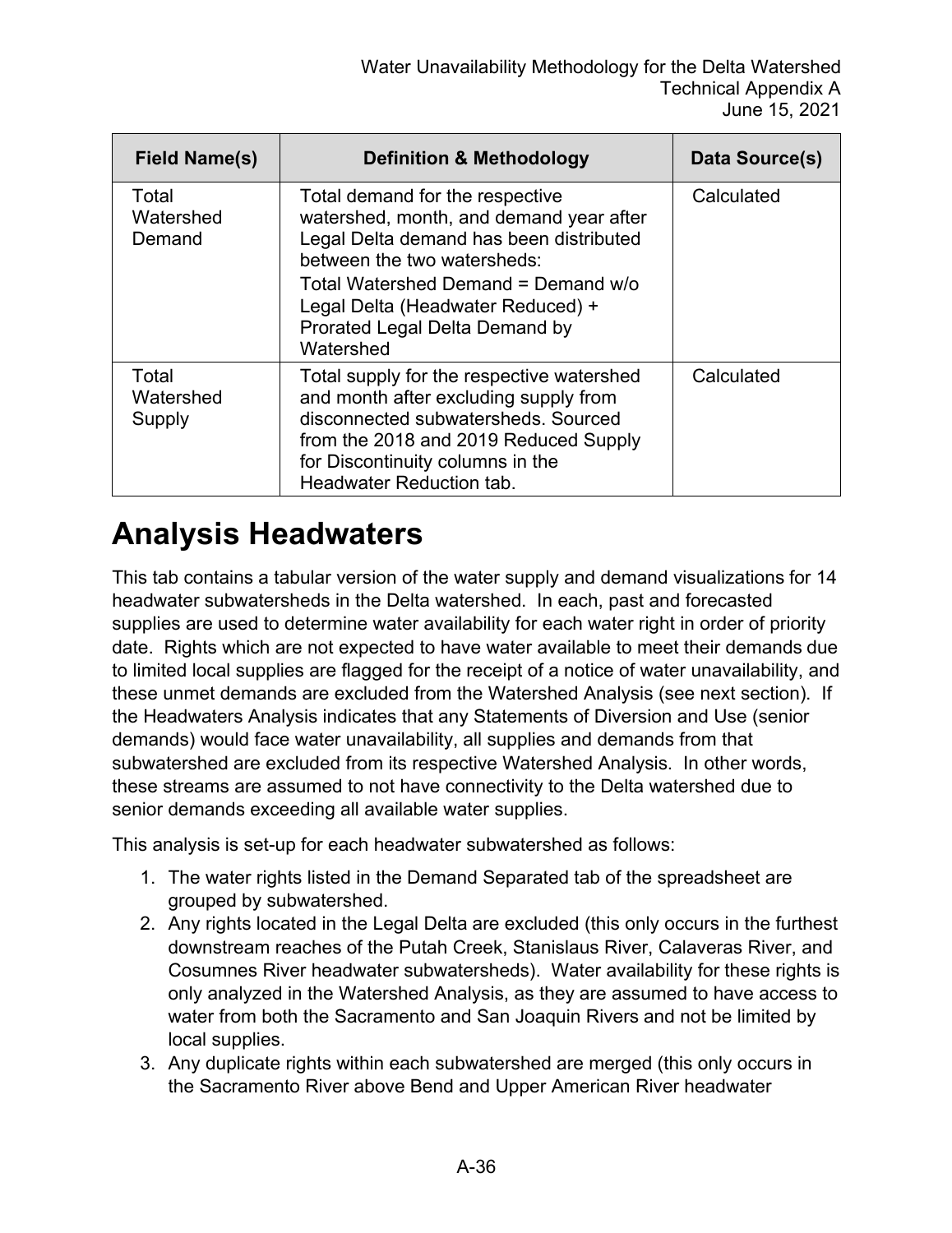subwatersheds, where there are rights that divert from multiple HUC8s within the same subwatershed).

- 4. Rights within each subwatershed are sorted by priority date, with the most senior rights on top. All Statements are assumed to have senior priority over all post-1914 appropriative rights.
- 5. On a monthly basis for each right within a subwatershed, each of the following parameters is calculated or determined: demand, cumulative supply available, water availability (i.e., will this right receive a notice of water unavailability?), demand met, and demand unmet.

This tab is grouped into sixteen tables. The fourteen tables on the left, separated by black rows, contain the analysis for each headwater subwatershed: Sacramento River above Bend, Stony Creek, Cache Creek, Upper Feather River, Yuba River, Bear River, Upper American River, Putah Creek, Upper San Joaquin River, Merced River, Tuolumne River, Stanislaus River, Calaveras River, and Cosumnes River.

The upper table on the right side of this tab indicates the supply forecast exceedance and monthly supply volumes used for each individual subwatershed, sourced from the Supply Forecast tab. The lower table on the right side of this tab indicates if any statements within each subwatershed faced water unavailability in each month (i.e., if the subwatershed's supplies and demands should be excluded from the Watershed Analysis due to lack of connectivity with the Delta watershed). These cells have conditional formatting to **highlight red** if the subwatershed lacks connectivity.

NOTE: To save computation time, this tab contains largely static values. The first row of the top table (or the first two rows of the 2021 Supply Cumulative column), **highlighted in blue**, contain sample formulas described in detail in the table below.

| Field Name(s)         | <b>Definition &amp; Methodology</b>                                                                                                                                                                                               | Data<br>Source(s)    |
|-----------------------|-----------------------------------------------------------------------------------------------------------------------------------------------------------------------------------------------------------------------------------|----------------------|
| Subwatershed          | Smallest area over which water availability<br>is determined, based on one or more<br>HUC8s. This tab contains data for only<br>headwater subwatersheds (see<br>Subwatersheds section), sourced from the<br>Demand Separated tab. | Staff-<br>determined |
| <b>Application ID</b> | Application ID of each water right, sourced<br>from the Demand Separated tab. Any<br>duplicate Application IDs within a single<br>subwatershed are merged.                                                                        | eWRIMS<br>database   |
| <b>Primary Owner</b>  | Name of the primary owner of the water<br>right or water right claim, sourced from the<br>Demand tab.                                                                                                                             | eWRIMS<br>database   |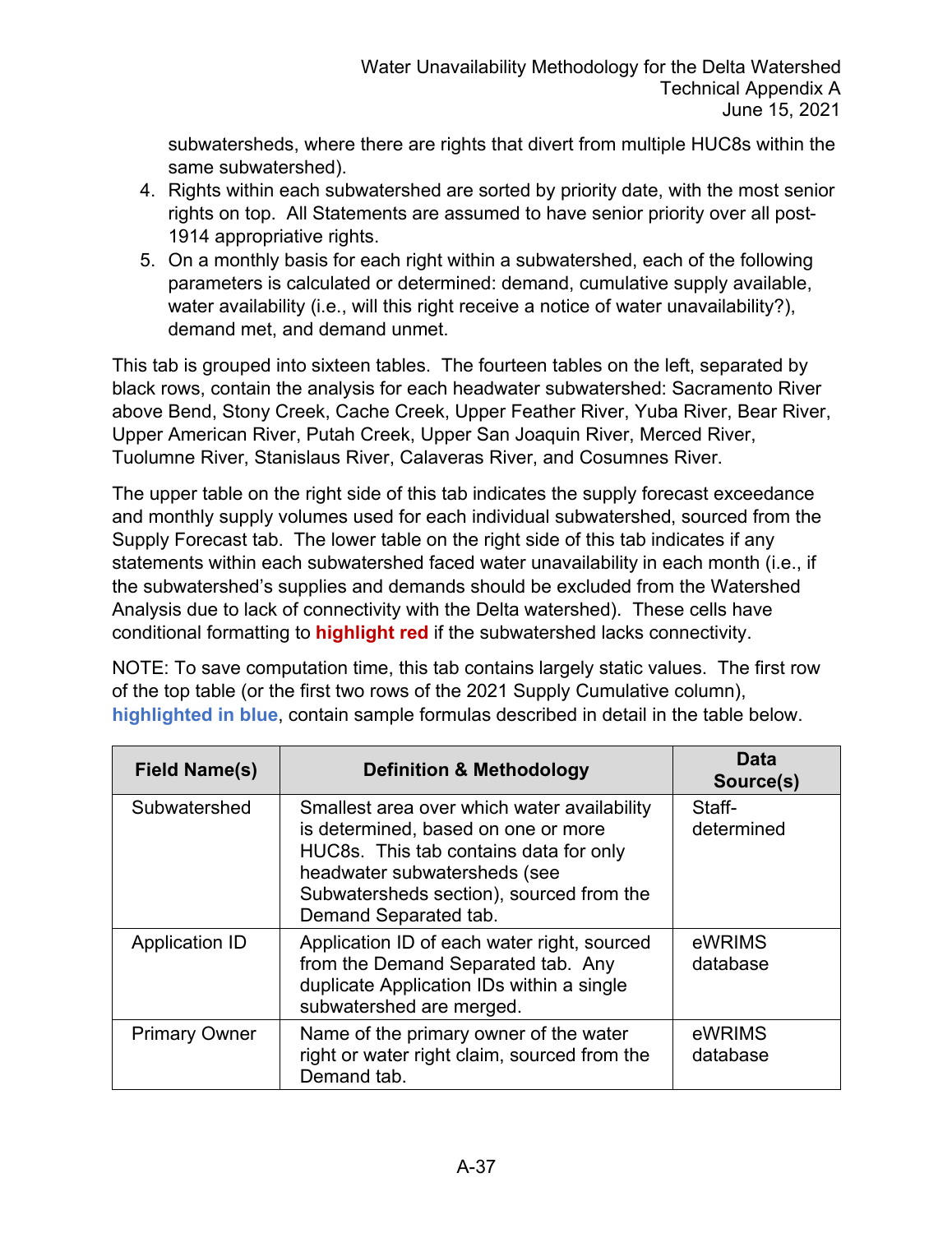| <b>Field Name(s)</b>                  | <b>Definition &amp; Methodology</b>                                                                                                                                                                                                                                                                                                                                                                                                                                                                                                                                        | <b>Data</b><br>Source(s)                                           |
|---------------------------------------|----------------------------------------------------------------------------------------------------------------------------------------------------------------------------------------------------------------------------------------------------------------------------------------------------------------------------------------------------------------------------------------------------------------------------------------------------------------------------------------------------------------------------------------------------------------------------|--------------------------------------------------------------------|
| <b>Priority Date</b>                  | The verified priority date of a water right,<br>sourced from the Demand Separated tab.<br>Project rights listed in Board Decision<br>1641 are assigned a 4/1/2021 priority<br>date. Claimed water rights are marked as<br>"Statement" and assumed to be senior to<br>all post-1914 appropriative rights.                                                                                                                                                                                                                                                                   | eWRIMS<br>database w/<br>staff<br>adjustments                      |
| 2018 Demand,<br>Jan-Sep               | Monthly demands by each water right in<br>the respective subwatershed, summed<br>from the Demand Separated tab.<br>Excludes any demands in the Legal Delta.                                                                                                                                                                                                                                                                                                                                                                                                                | RMS w/ staff<br>adjustments                                        |
| 2021 Supply<br>Cumulative,<br>Jan-Sep | Available water supply to meet each water<br>right's Demand, calculated as follows:<br>- For the first water right in each<br>subwatershed, equal to the<br>subwatershed's monthly supply from the<br>upper-right table in the spreadsheet.<br>- For the next water right, the Supply<br>Cumulative available to the previous right<br>minus the previous rights' Demand<br>Potentially Met in Subwatershed (see<br>below).<br>- Continued for each next junior water<br>right, until all Demands are accounted for<br>or there is no remaining water supply<br>available. | CDEC, B-120,<br>CNRFC, staff<br>estimates,<br>staff-<br>determined |
| Water<br>Unavailable?<br>Jan-Sep      | If water is anticipated to be unavailable to<br>the respective water right in the respective<br>month. Determined if Demand exceeds<br>Supply Cumulative (TRUE/FALSE).<br>These cells have conditional formatting to<br>highlight red if water is unavailable for a<br>given right and month.                                                                                                                                                                                                                                                                              | Staff-<br>determined                                               |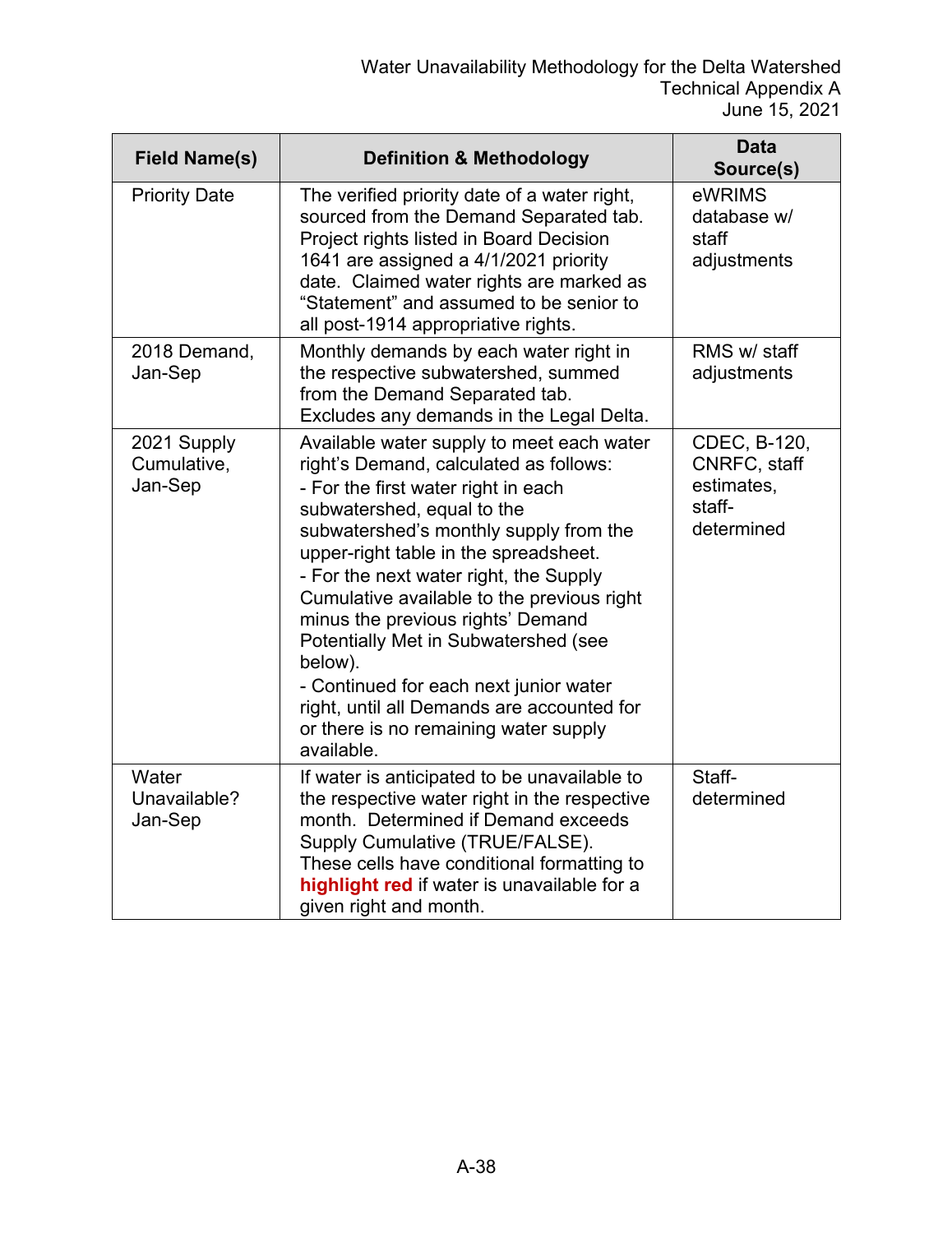| <b>Field Name(s)</b>                                               | <b>Definition &amp; Methodology</b>                                                                                                                                                                                                                                                                                                                                                        | Data<br>Source(s) |
|--------------------------------------------------------------------|--------------------------------------------------------------------------------------------------------------------------------------------------------------------------------------------------------------------------------------------------------------------------------------------------------------------------------------------------------------------------------------------|-------------------|
| Demand<br><b>Potentially Met</b><br>in<br>Subwatershed,<br>Jan-Sep | Amount of each right's Demand which can<br>be met by available supply within a given<br>month, calculated as follows:<br>- If Supply Cumulative > Demand, equal to<br>Demand.<br>- If 0 < Supply Cumulative < Demand,<br>equal to Supply Cumulative (Water<br>Unavailable, but a portion of Demand can<br>be met).<br>- If Supply Cumulative $= 0$ , equal to zero<br>(Water Unavailable). | Calculated        |
| Demand<br>Unmet in<br>Subwatershed,<br>Jan-Sep                     | Amount of each right's Demand which<br>cannot be met by available water supply<br>within a given month, calculated as<br>follows:<br>- If Demand Potentially Met = Demand,<br>equal to zero.<br>- If Demand Potentially Met < Demand,<br>equal to Demand - Demand Potentially<br>Met.<br>- If Demand Potentially Met $= 0$ , equal to<br>Demand.                                           | Calculated        |

#### **Analysis Watersheds**

This tab contains a tabular version of the Sacramento and San Joaquin Watershed-wide water supply and demand visualizations. In each watershed, total forecasted supplies are used to determine water availability for each right in order of priority date. Demands compared in this analysis include those in headwater subwatersheds which may be met by local supplies (see previous section), as well as all demands located in lower subwatersheds and within the Legal Delta. Rights which are not expected to have water available to meet their demands are flagged for the receipt of a notice of water unavailability. This is in addition to notices identified in the Headwater Subwatershed Analysis; while there may be enough water present locally to meet a given demand, those supplies may not actually be available if they are needed to supply more senior rights further downstream in the watershed. Headwater subwatersheds where Statements of Diversion and Use (senior demands) may receive notices have their supplies and demands removed from the Watershed Analysis.

This analysis is set-up for each watershed as follows: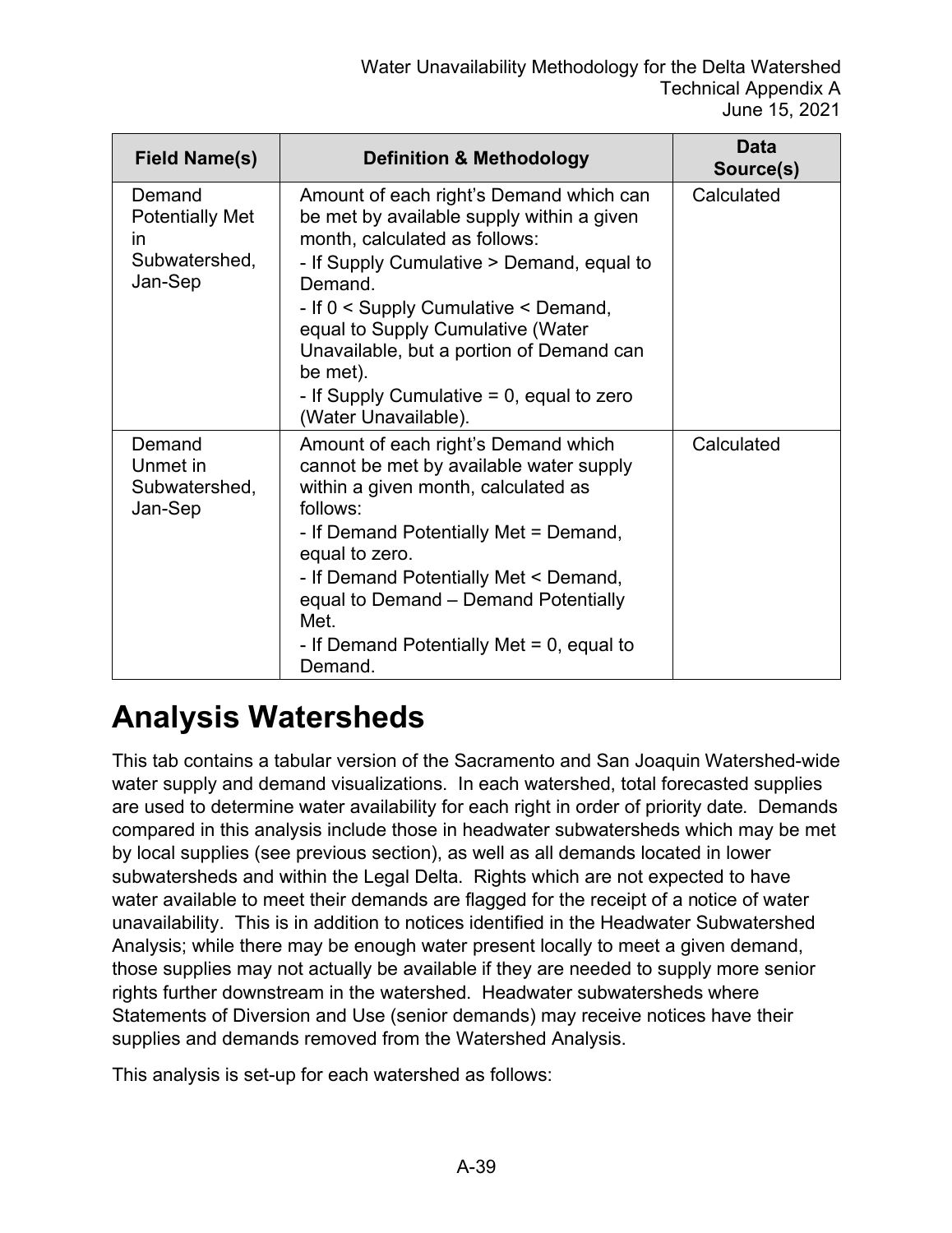- 1. The water rights listed in the Demand Separated tab of the spreadsheet are grouped by watershed. Rights within the Legal Delta are present in both watersheds so that they can be prorated to each based on available supplies.
- 2. Any duplicate rights within each subwatershed are merged (this occurs only in the Sacramento River above Bend, Upper American River, Upper Sacramento Valley, Sacramento Valley Floor, and San Joaquin Valley Floor subwatersheds, where some rights divert from multiple HUC8s within the same subwatershed).
- 3. Rights within each watershed are sorted by priority date, with the most senior rights on top. All Statements are assumed to have senior priority over all post-1914 appropriative rights.
- 4. On a monthly basis for each right within a watershed, each of the following parameters is calculated or determined: demand (both total and headwater subwatershed demand which can potentially be met by local supplies), cumulative supply available, water availability (i.e., will this right receive a notice of water unavailability?), demand met, and demand unmet.

This tab is grouped into four tables. The two tables on the left, separated by black rows, contain the analysis for the Sacramento and San Joaquin River watersheds. The upper table on the right side of this tab indicates the supply forecast exceedance and monthly supply volumes used for each individual subwatershed, which are summed to a total for each watershed. Monthly supply ratios for the Delta watershed are calculated for each watershed for the purpose of Legal Delta demand proration. The lower table on the right side of this tab indicates any headwater subwatersheds whose supplies and demands were excluded if any statements were flagged for receipt of a notice of water unavailability (sourced from the Analysis Headwaters tab). These cells have conditional formatting to **highlight red** if the subwatershed was excluded.

NOTE: To save computation time, this tab contains largely static values. The first row of the top table (or the first two rows of the 2021 Supply Cumulative column), **highlighted in orange**, contain sample formulas described in detail in the table below.

| Field Name(s) | <b>Definition &amp; Methodology</b>                                                                                                                                                                                                  | Data<br>Source(s)    |
|---------------|--------------------------------------------------------------------------------------------------------------------------------------------------------------------------------------------------------------------------------------|----------------------|
| Watershed     | The watershed in which the demand<br>occurs, Sacramento River or San Joaquin<br>River. Sourced from the Demand<br>Separated tab. Legal Delta demands are<br>present in both watersheds, with their<br>demands prorated between them. | <b>USGS WBD</b>      |
| Subwatershed  | Smallest area over which water availability<br>is determined, based on one or more<br>HUC8s. Sourced from the Demand<br>Separated tab.                                                                                               | Staff-<br>determined |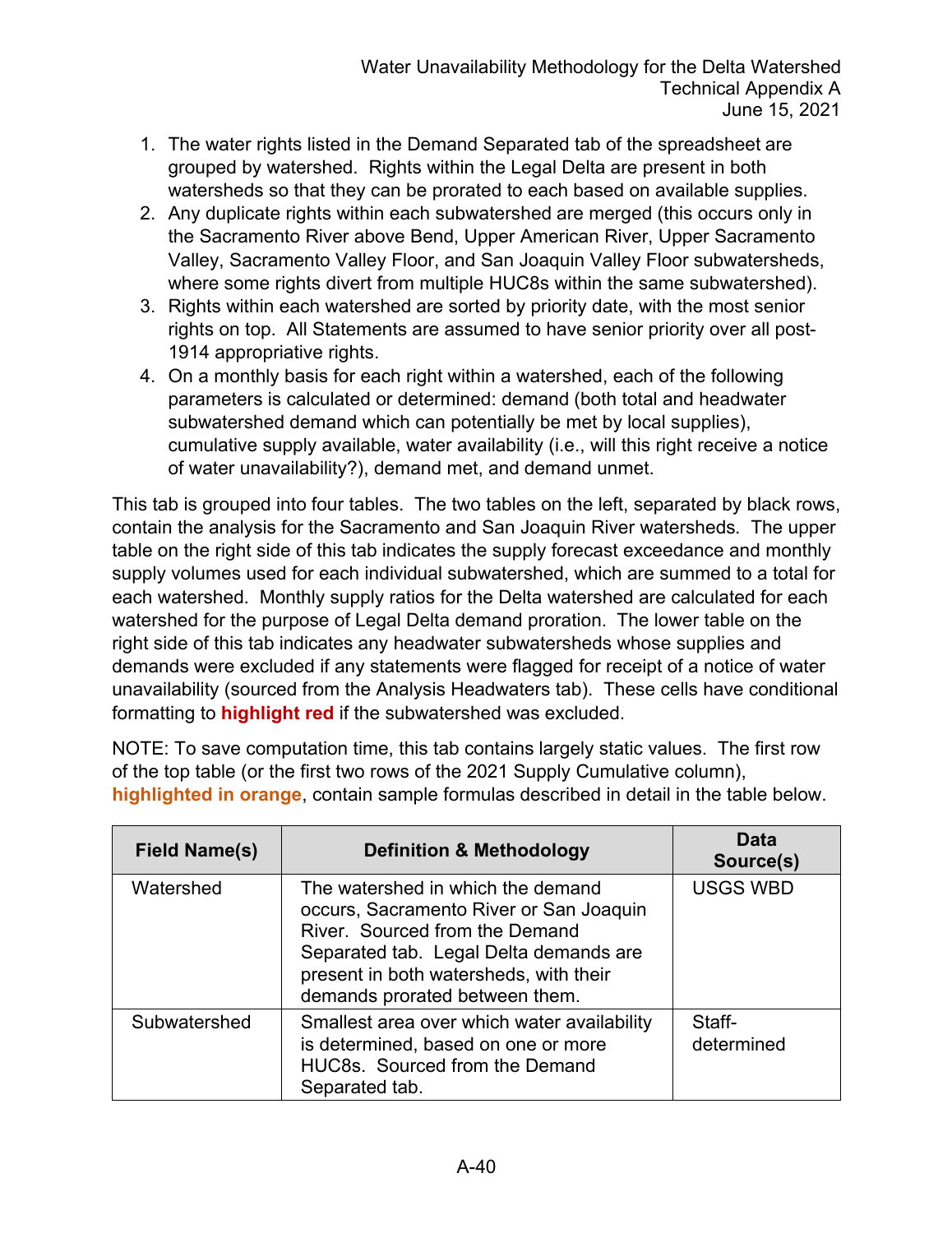| <b>Field Name(s)</b>       | <b>Definition &amp; Methodology</b>                                                                                                                                                                                                                                                                                                                                                   | <b>Data</b><br>Source(s)                      |
|----------------------------|---------------------------------------------------------------------------------------------------------------------------------------------------------------------------------------------------------------------------------------------------------------------------------------------------------------------------------------------------------------------------------------|-----------------------------------------------|
| <b>Application ID</b>      | Application ID of each water right, sourced<br>from the Demand Separated tab. Any<br>duplicate Application IDs within a single<br>subwatershed are merged.                                                                                                                                                                                                                            | eWRIMS<br>database                            |
| <b>Primary Owner</b>       | Name of the primary owner of the water<br>right or water right claim, sourced from the<br>Demand tab.                                                                                                                                                                                                                                                                                 | eWRIMS<br>database                            |
| <b>Priority Date</b>       | The verified priority date of a water right,<br>sourced from the Demand Separated tab.<br>Project rights listed in Board Decision<br>1641 are assigned a 4/1/2021 priority<br>date. Claimed water rights are marked as<br>"Statement" and assumed to be senior to<br>all post-1914 appropriative rights.                                                                              | eWRIMS<br>database w/<br>staff<br>adjustments |
| Legal Delta?               | If demand for that row occurs within the<br>Legal Delta (TRUE/FALSE), sourced from<br>the Demand Separated tab. Each water<br>right located in the Legal Delta is present<br>in both the Sacramento and San Joaquin<br><b>Watershed Analyses.</b>                                                                                                                                     | eWRIMS<br>database w/<br>staff<br>adjustments |
| Headwater<br>Subwatershed? | If demand for that row occurs within a<br>headwater subwatershed (TRUE/FALSE),<br>sourced from the Subwatersheds tab.                                                                                                                                                                                                                                                                 | Staff-<br>determined                          |
| 2018 Demand,<br>Jan-Sep    | Monthly demands by each water right in<br>the respective subwatershed, summed<br>from the Demand Separated tab. If the<br>right is located in the Legal Delta, the<br>demand is multiplied by the respective<br>watershed's supply ratio for the respective<br>month (from the upper-right table in the<br>spreadsheet) in order to prorate these<br>demands between both watersheds. | RMS w/ staff<br>adjustments                   |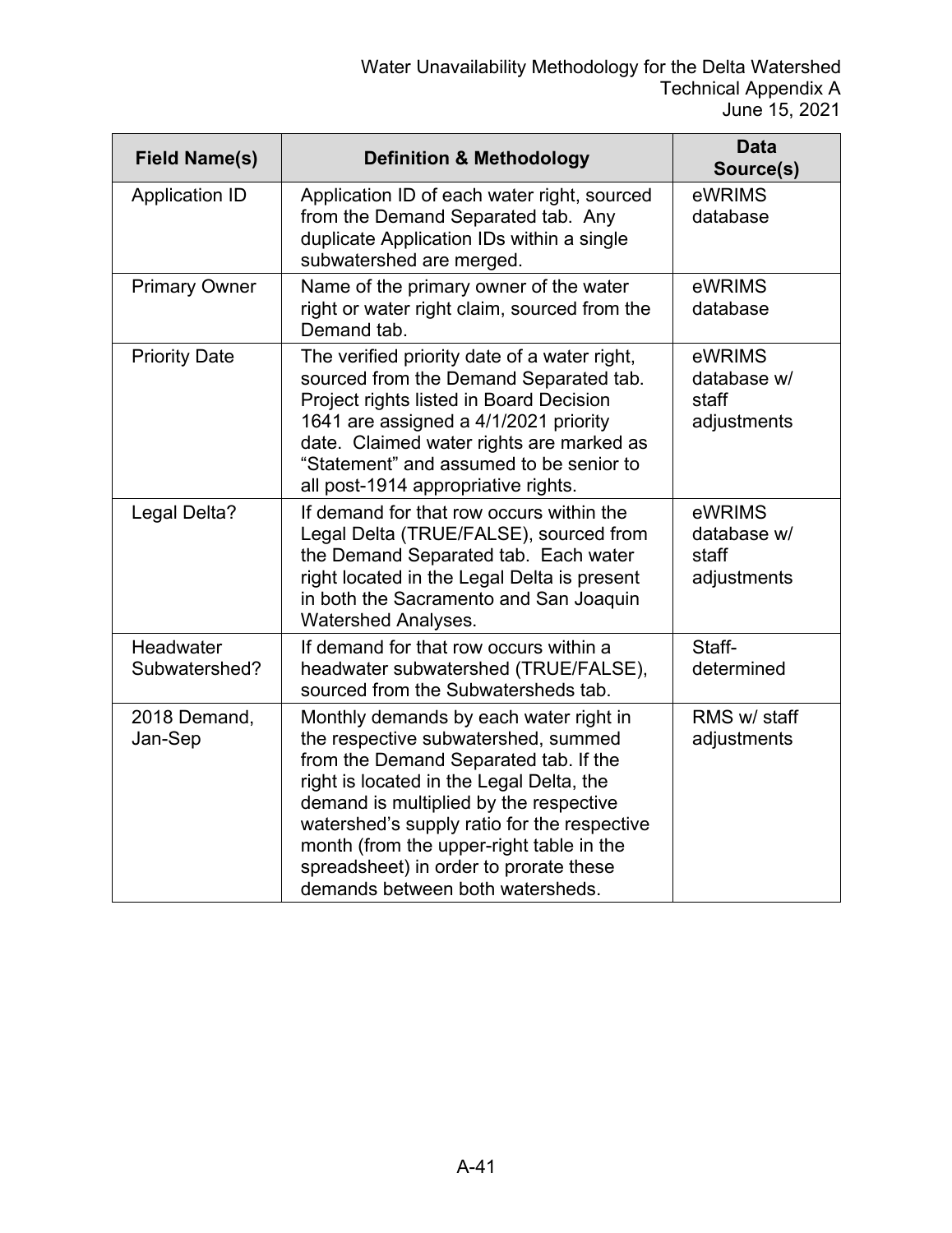| <b>Field Name(s)</b>                                                      | <b>Definition &amp; Methodology</b>                                                                                                                                                                                                                                                                                                                                                                                                                                                                                                                                       | <b>Data</b><br>Source(s)                  |
|---------------------------------------------------------------------------|---------------------------------------------------------------------------------------------------------------------------------------------------------------------------------------------------------------------------------------------------------------------------------------------------------------------------------------------------------------------------------------------------------------------------------------------------------------------------------------------------------------------------------------------------------------------------|-------------------------------------------|
| Water<br>Unavailable in<br>Subwatershed?<br>Jan-Sep                       | If water is anticipated to be unavailable in<br>a headwater subwatershed<br>(TRUE/FALSE):<br>- If located in a headwater subwatershed,<br>sourced from Water Unavailable? value in<br>Analysis Headwaters tab.<br>- FALSE if located in a lower<br>subwatershed.<br>These cells have conditional formatting to<br>highlight red if water is unavailable for a<br>given right and month.                                                                                                                                                                                   | Staff-<br>determined                      |
| Demand<br><b>Potentially Met</b><br><i>in</i><br>Subwatershed,<br>Jan-Sep | Monthly demands by each water right<br>which can physically be met within the<br>respective subwatershed:<br>- If any statements received notices in the<br>given headwater subwatershed and<br>month, equal to zero (see lower table to<br>right in spreadsheet).<br>- If located in a headwater subwatershed<br>and not zero, equal to Demand Potentially<br>Met in Subwatershed value from Analysis<br>Headwaters tab.<br>- If located in a lower subwatershed, equal<br>to 2018 Demand.                                                                               | Calculated                                |
| 2021 Supply<br>Cumulative,<br>Jan-Sep                                     | Available water supply to meet each water<br>right's Demand Potentially Met, calculated<br>as follows:<br>- For the first water right in each<br>watershed, equal to the total watershed<br>monthly supply from the upper-right table<br>in the spreadsheet.<br>- For the next water right, the Supply<br>Cumulative available to the previous right<br>minus the previous right's Demand Met in<br>Watershed (see below).<br>- Continued for each next junior water<br>right, until all Demands are accounted for<br>or there is no remaining water supply<br>available. | CDEC, B-120,<br>CNRFC, staff<br>estimates |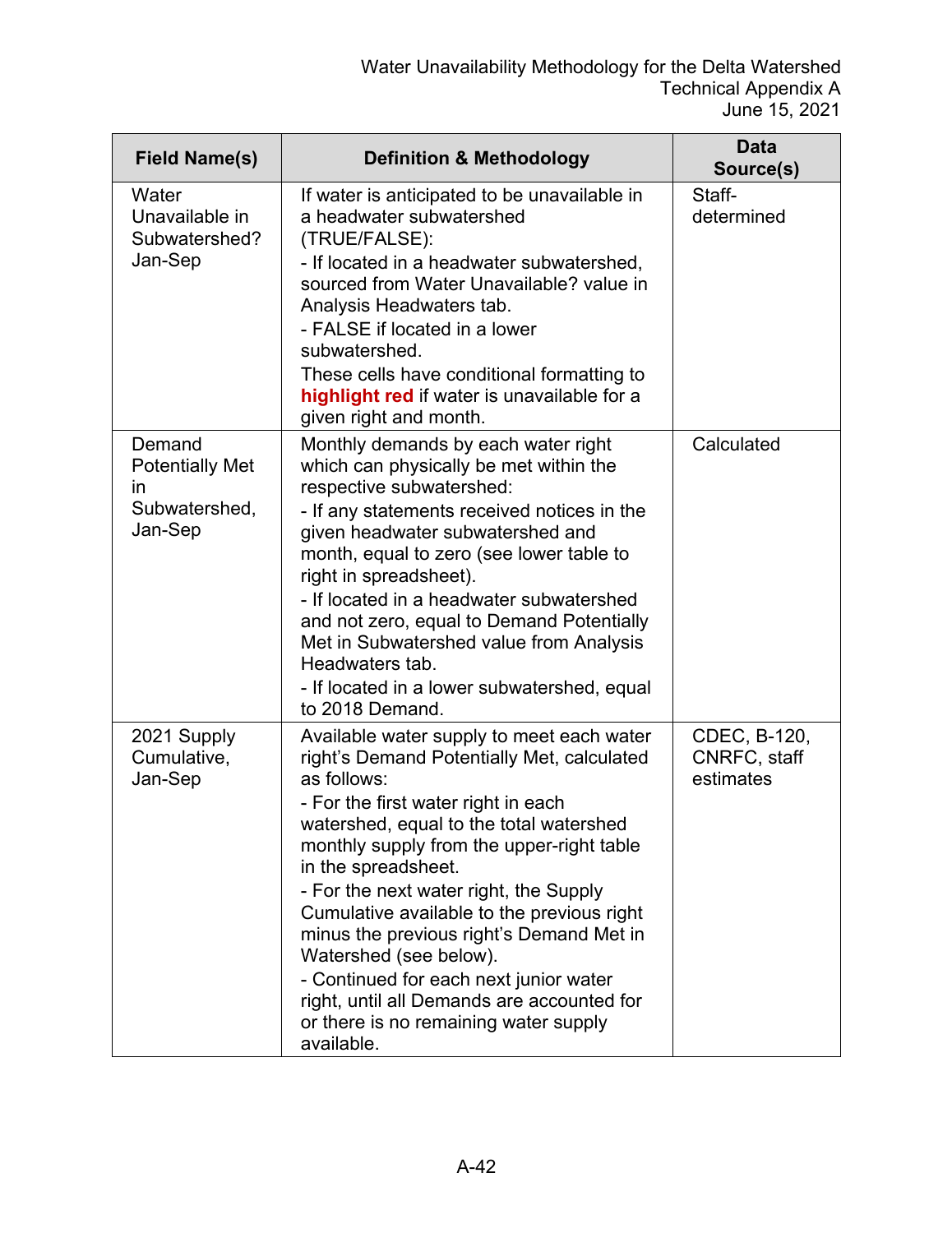| <b>Field Name(s)</b>                             | <b>Definition &amp; Methodology</b>                                                                                                                                                                                                                                                                                                                                                                                                                              | <b>Data</b><br>Source(s) |
|--------------------------------------------------|------------------------------------------------------------------------------------------------------------------------------------------------------------------------------------------------------------------------------------------------------------------------------------------------------------------------------------------------------------------------------------------------------------------------------------------------------------------|--------------------------|
| Water<br>Unavailable in<br>Watershed?<br>Jan-Sep | If water is anticipated to be unavailable to<br>the respective water right in the respective<br>month. Determined if Demand Potentially<br>Met exceeds Supply Cumulative<br>(TRUE/FALSE). These cells have<br>conditional formatting to highlight red if<br>water is unavailable for a given right and<br>month.                                                                                                                                                 | Staff-<br>determined     |
| Demand Met in<br>Watershed,<br>Jan-Sep           | Amount of each right's Demand<br>Potentially Met which can be met by<br>available supply within a given month,<br>calculated as follows:<br>- If Supply Cumulative > Demand<br>Potentially Met, equal to Demand<br>Potentially Met.<br>- If 0 < Supply Cumulative < Demand<br>Potentially Met, equal to Supply<br>Cumulative (Water Unavailable, but a<br>portion of Demand can be met).<br>- If Supply Cumulative $= 0$ , equal to zero<br>(Water Unavailable). | Calculated               |
| Demand<br>Unmet in<br>Watershed,<br>Jan-Sep      | Amount of each right's Demand which will<br>be unmet by available water supply within<br>a given month, calculated as follows:<br>- If Demand Met = Demand Potentially<br>Met, equal to zero.<br>- If Demand Met < Demand Potentially<br>Met, equal to Demand Potentially Met -<br>Demand Met.<br>- If Demand Met $= 0$ , equal to Demand<br>Potentially Met.                                                                                                    | Calculated               |
| Water<br>Unavailable?<br>Jan-Sep                 | If the water right is anticipated to receive a<br>notice of water unavailability in the given<br>month, either from the Headwaters<br>Analysis (Water Unavailable in<br>Subwatershed?) or Watershed Analysis<br>(Water Unavailable in Watershed?).<br>These cells have conditional formatting to<br>highlight red if water is unavailable for a<br>given right and month.                                                                                        | Staff-<br>determined     |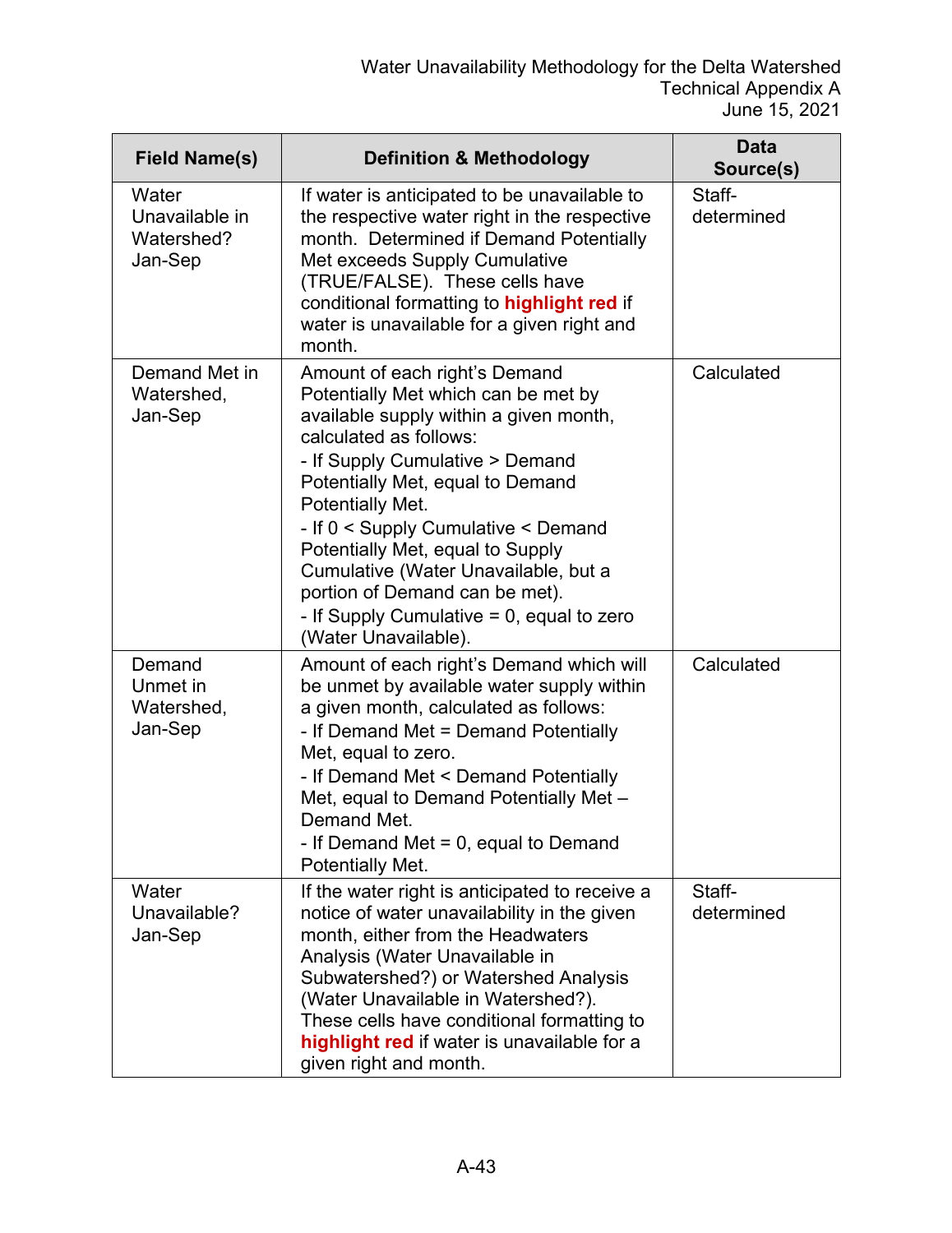# **Analysis Legal Delta**

This tab contains information on water rights located in the Legal Delta. Because these rights are assumed to have access to supplies from both the Sacramento and San Joaquin Rivers to meet their demands (see 2018 Demand column in Analysis Watersheds tab), this tab quantifies total demands and demands met from each watershed to identify which rights may receive notices of water unavailability. Water rights in the Legal Delta will only receive a notice if water is anticipated to be unavailable from both watersheds. This tab does not contain any new analysis, it only compiles values from the Analysis Watersheds tab for rights located in the Legal Delta. Duplicate rights were merged in this tab, so each row represents a single water right.

NOTE: To save computation time, this tab contains largely static values. The first row of the table, **highlighted in blue**, contain sample formulas described in detail in the table below.

| <b>Field Name(s)</b>                       | <b>Definition &amp; Methodology</b>                                                                                                                                                                                                                                                                      | Data<br>Source(s)                             |
|--------------------------------------------|----------------------------------------------------------------------------------------------------------------------------------------------------------------------------------------------------------------------------------------------------------------------------------------------------------|-----------------------------------------------|
| <b>Application ID</b>                      | Application ID of each water right, sourced<br>from the Demand Separated tab.                                                                                                                                                                                                                            | eWRIMS<br>database                            |
| <b>Primary Owner</b>                       | Name of the primary owner of the water<br>right or water right claim, sourced from the<br>Demand tab.                                                                                                                                                                                                    | eWRIMS<br>database                            |
| <b>Priority Date</b>                       | The verified priority date of a water right,<br>sourced from the Demand Separated tab.<br>Project rights listed in Board Decision<br>1641 are assigned a 4/1/2021 priority<br>date. Claimed water rights are marked as<br>"Statement" and assumed to be senior to<br>all post-1914 appropriative rights. | eWRIMS<br>database w/<br>staff<br>adjustments |
| 2018<br>Sacramento<br>Demand, Jan-<br>Sep  | Monthly demands by each water right from<br>the Sacramento River watershed, sourced<br>from the 2018 Demand column of the<br>Analysis Watersheds tab.                                                                                                                                                    | RMS w/ staff<br>adjustments                   |
| 2018 San<br>Joaquin<br>Demand, Jan-<br>Sep | Monthly demands by each water right from<br>the San Joaquin River watershed, sourced<br>from the 2018 Demand column of the<br>Analysis Watersheds tab.                                                                                                                                                   | RMS w/ staff<br>adjustments                   |